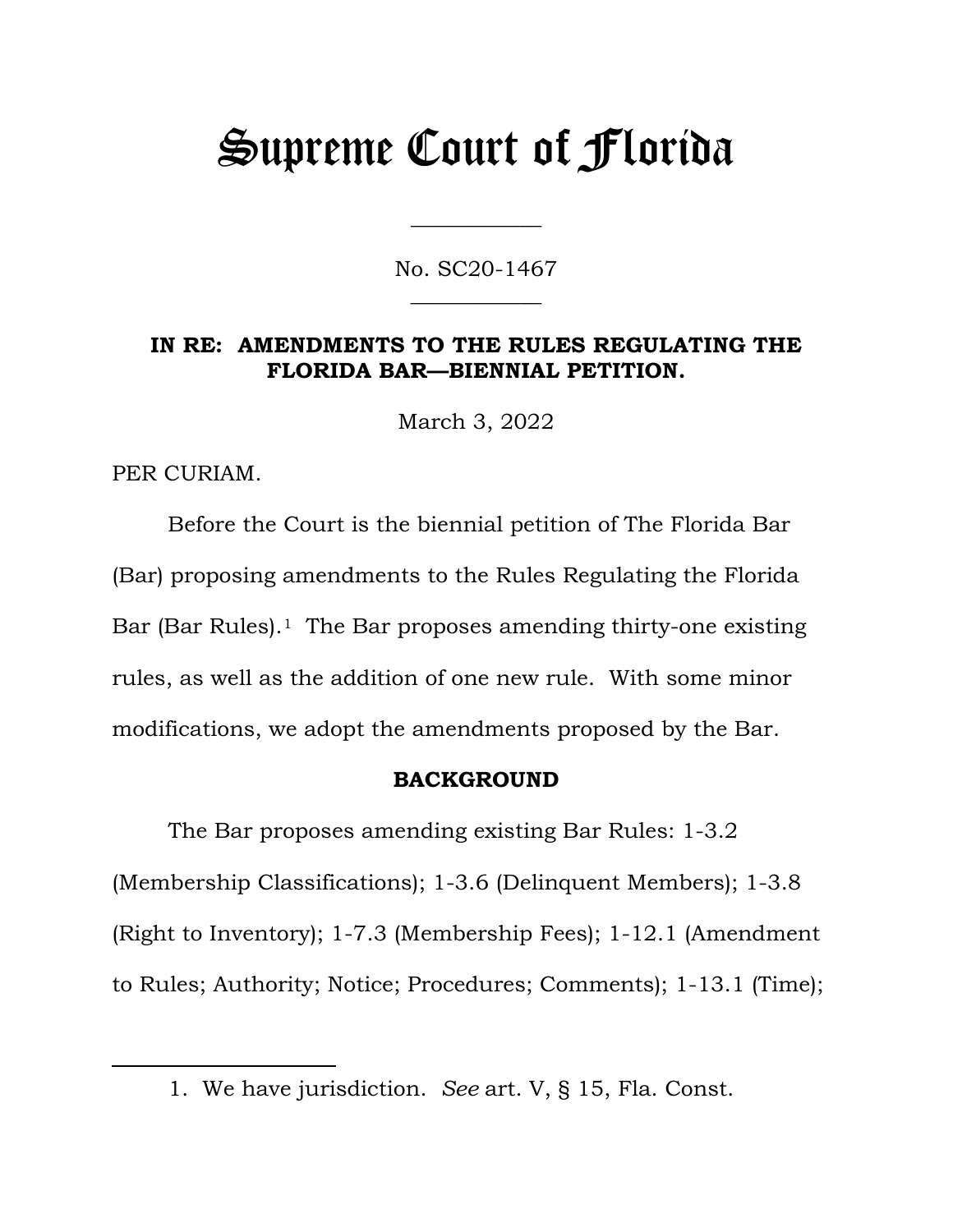3-5.2 (Emergency Suspension and Interim Probation or Interim Placement on the Inactive List for Incapacity Not Related to Misconduct); 3-6.1 (Generally); 3-7.1 (Confidentiality); 3-7.7 (Procedures Before Supreme Court of Florida); 4-1.5 (Fees and Costs for Legal Services); 4-1.10 (Imputation of Conflicts of Interest; General Rule); 4-1.14 (Client Under a Disability); 4-5.8 (Procedures for Lawyers Leaving Law Firms and Dissolution of Law Firms); 4-6.1 (Pro Bono Public Service); 4-7.13 (Deceptive and Inherently Misleading Advertisements); 4-7.18 (Direct Contact with Prospective Clients); 5-1.2 (Trust Accounting Records and Procedures); 7-1.3 (Administration); 7-1.4 (Definitions); 7-2.3 (Payments); 7-2.4 (Prerequisites to Payment); 7-2.5 (Claims Ordinarily Denied); 10-2.1 (Generally); 10-2.2 (Form Completion by a Nonlawyer); 10-6.3 (Recommendations and Disposition of Complaints); 10-7.2 (Proceedings for Indirect Criminal Contempt); 14-2.1 (Generally); 14-3.1 (Application Required); 20-5.1 (Generally); and 21-3.1 (Continuing Legal Education). The Bar also proposes the addition of new Bar Rule 6-3.14 (Sunset of Certification Areas).

The Bar's proposals were approved by the Board of Governors of The Florida Bar, and consistent with Bar Rule 1-12.1(g), the Bar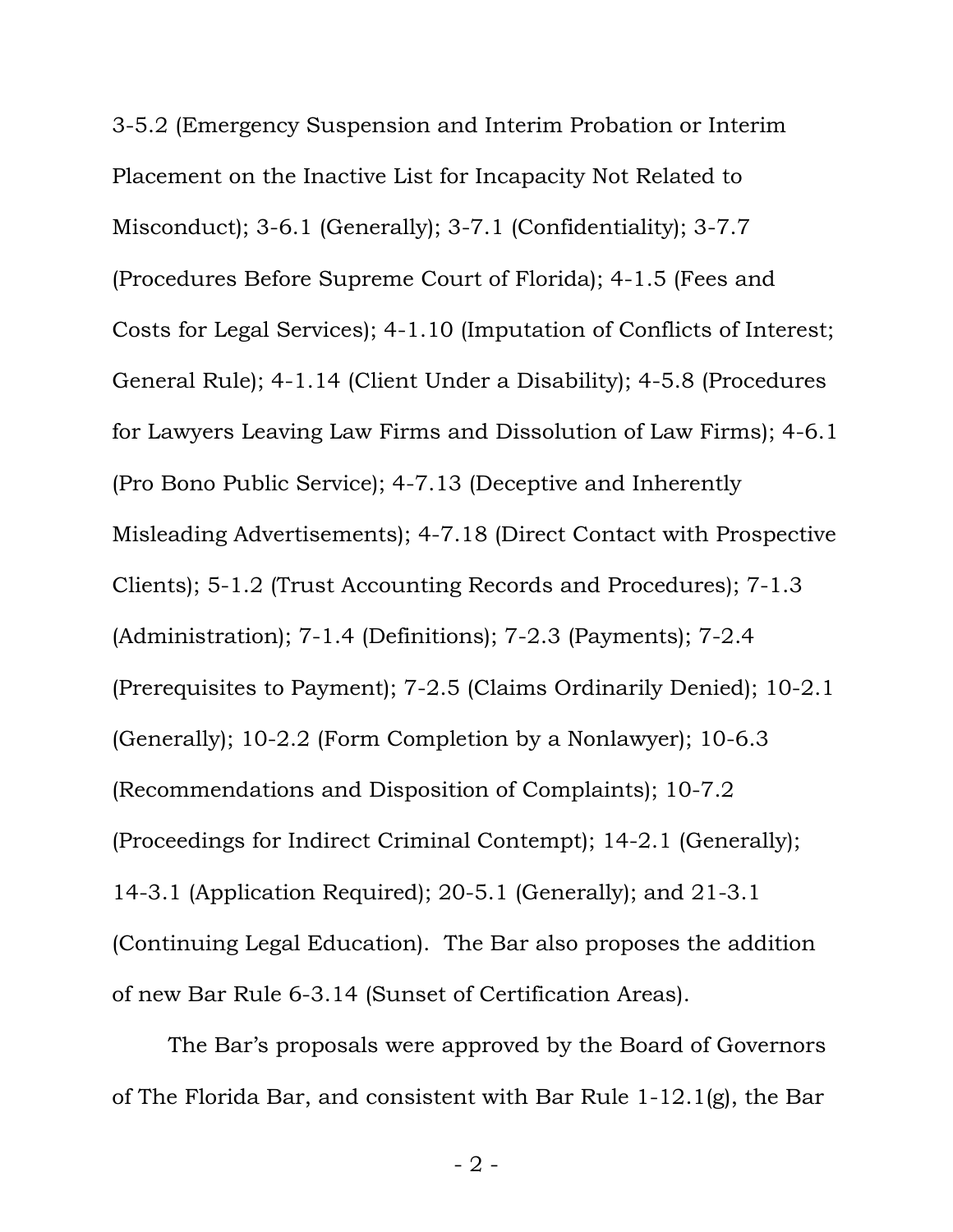published formal notice of the proposed amendments in *The Florida Bar News*. The notice directed interested persons to file their comments directly with the Court. The Court received two comments expressing support for the proposed amendments to Bar Rule 4-7.13 (Deceptive and Inherently Misleading Advertisements).

Having considered the Bar's petition, the proposed amendments, and the comments filed, we hereby adopt the amendments to the Rules Regulating the Florida Bar proposed by the Bar, with some minor modifications. We explain the modifications below, as well as discuss some of the significant rule amendments.

#### **AMENDMENTS**

First, new subdivision (g) is added to rule 1-3.6 (Delinquent Members) to make clear that a member who fails to file the trust account certificate required in chapter 5 of the Bar Rules will be deemed delinquent, and will be ineligible to practice law in Florida.

Next, several changes are made to rule 1-3.8 (Right to Inventory). The title of subdivision (b) is changed to "Maintenance of Confidentiality," and the subdivision is amended to provide that an inventory lawyer "may seek a protective order from the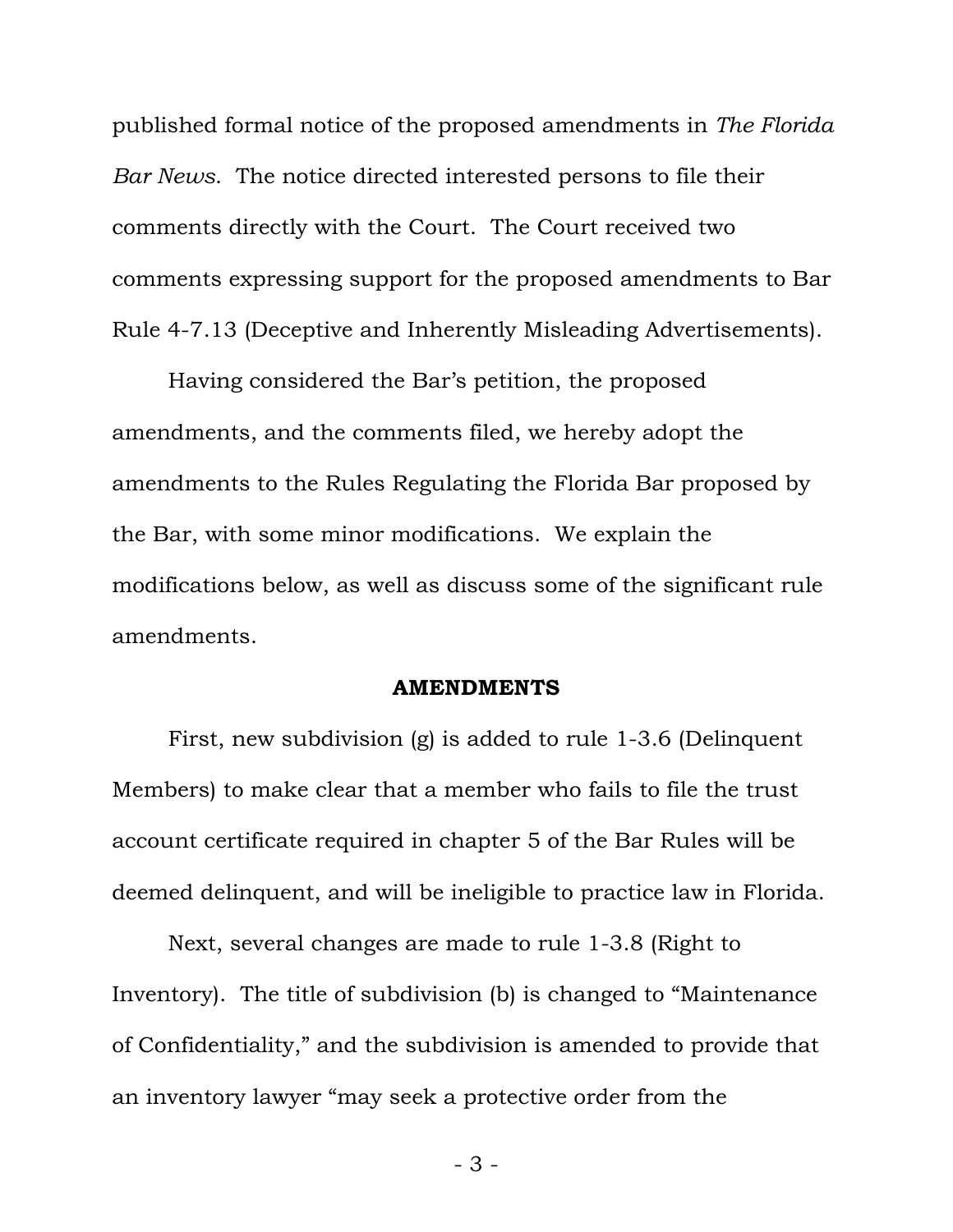appropriate court or take other action necessary to protect confidential information of the subject lawyer's clients." Subdivision (c) (Status and Purpose of Inventory Lawyer) is amended to clarify that an inventory lawyer does not represent the lawyer whose files are being inventoried or that lawyer's clients. Subdivision (d) (Rules of Procedure) is deleted in its entirety, and the remaining subdivisions are redesignated accordingly.

To assist in finding inventory lawyers for the files of lawyers who are deceased, disbarred, or suspended for a lengthy period, or who are either incapacitated or incarcerated, new subdivision (e) (Payment of Inventory Lawyer) is added to rule 1-3.8. The new subdivision provides that the Bar may pay an inventory attorney a fee for his or her services. We modify the new subdivision to require that the fee paid by the Bar be "reasonable."

Subdivision (g) (Motions for Dissolution) of rule 3-5.2 (Emergency Suspension and Interim Probation or Interim Placement on the Inactive List for Incapacity Not Related to Misconduct) is amended to preclude the filing of a motion to dissolve or amend an emergency suspension in cases where the Bar has demonstrated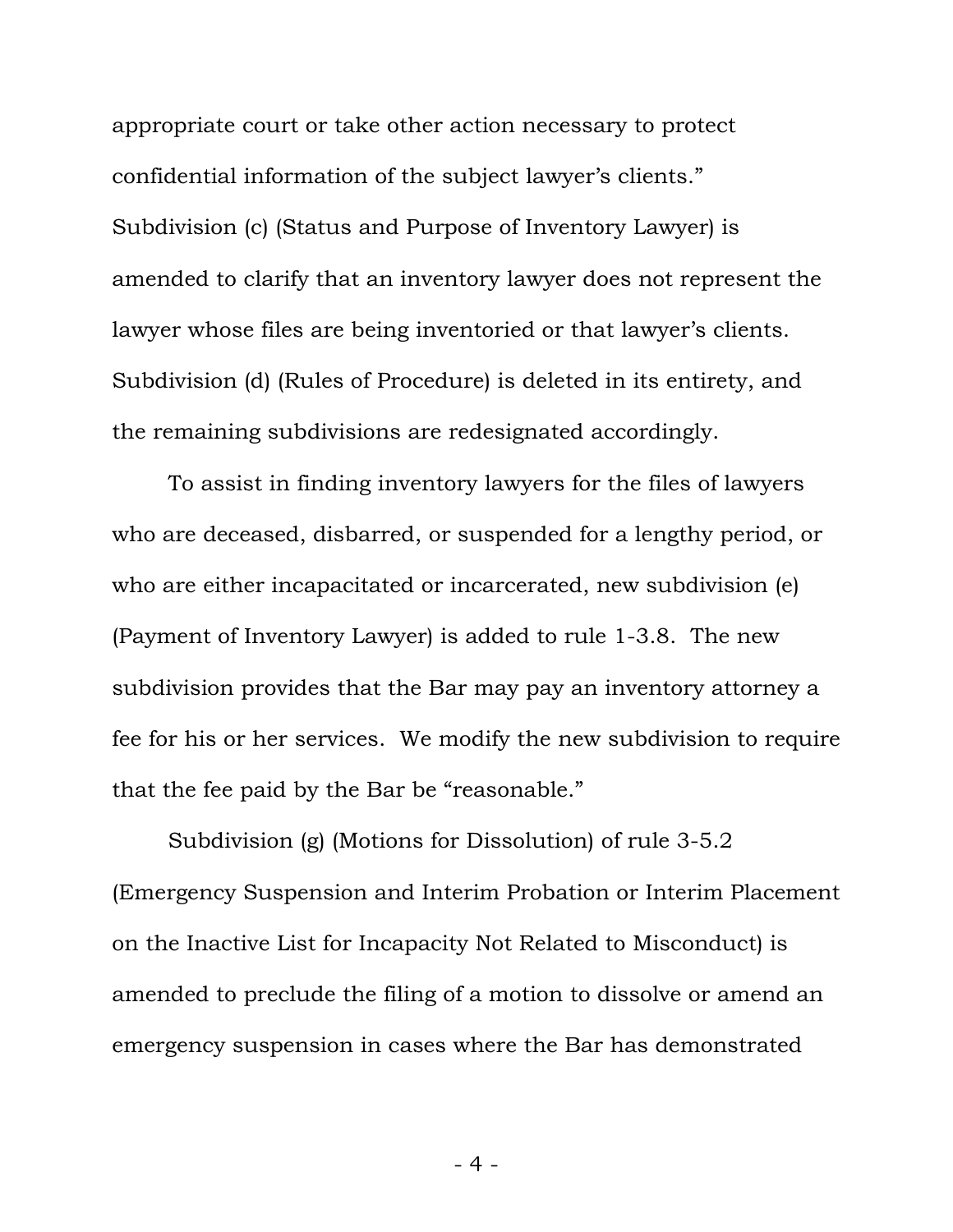through either a hearing or trial that it is likely to prevail on the merits of the underlying alleged rule violations.

Subdivision (a) (Authorization and Application) of rule 3-6.1 (Generally) is amended to include the phrase "lawyers on the inactive list due to incapacity." This change makes clear that a lawyer who is placed on the inactive list due to incapacity and is employed by a law firm is subject to the same restrictions as a disbarred or suspended lawyer.

Subdivision (j) (Chemical Dependency and Psychological Treatment) of rule 3-7.1 (Confidentiality) is amended to add judges and justices to the category of those whose voluntary treatment for chemical dependency or psychological problems is deemed confidential. This change is aimed at encouraging members of the Florida judiciary to seek treatment when necessary for chemical dependency and mental health issues.

New subdivision (b)(12) (Examples of Deceptive and Inherently Misleading Advertisements) and a corresponding comment are added to rule 4-7.13 (Deceptive and Inherently Misleading Advertisements). The new subdivision prohibits as a deceptive and misleading advertisement "a statement or implication that another

- 5 -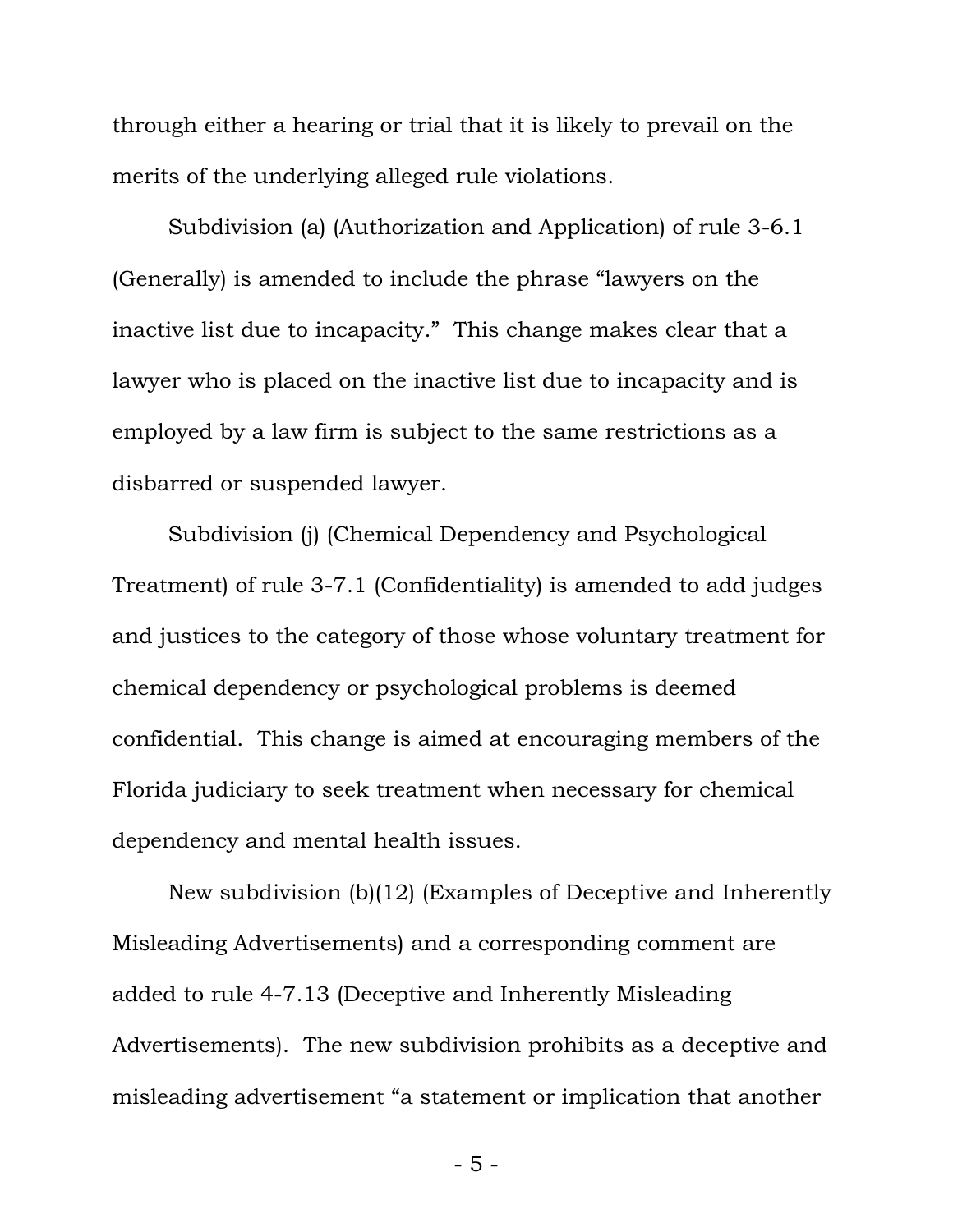lawyer or law firm is part of, is associated with, or affiliated with the advertising law firm when that is not the case, including contact or other information presented in a way that misleads a person searching for a particular lawyer or law firm, or for information regarding a particular lawyer or law firm, to unknowingly contact a different lawyer or law firm." The corresponding new comment provides explanation and examples of the types of advertisements prohibited by new subdivision (b)(12).

A new comment with the heading "Permissible contact" is added to rule 4-7.18 (Direct Contact with Prospective Clients). The new comment explains that a lawyer may initiate the mutual exchange of contact information at business-related events and on business-related social media platforms if the lawyer initiates no discussion of specific legal matters. The comment also makes clear that a lawyer who knows a person has a specific legal problem may not go to a specific event in order to initiate such an exchange and that "[a]n accident scene, a hospital room of an injured person, or a doctor's office are not business or professional conferences or meetings."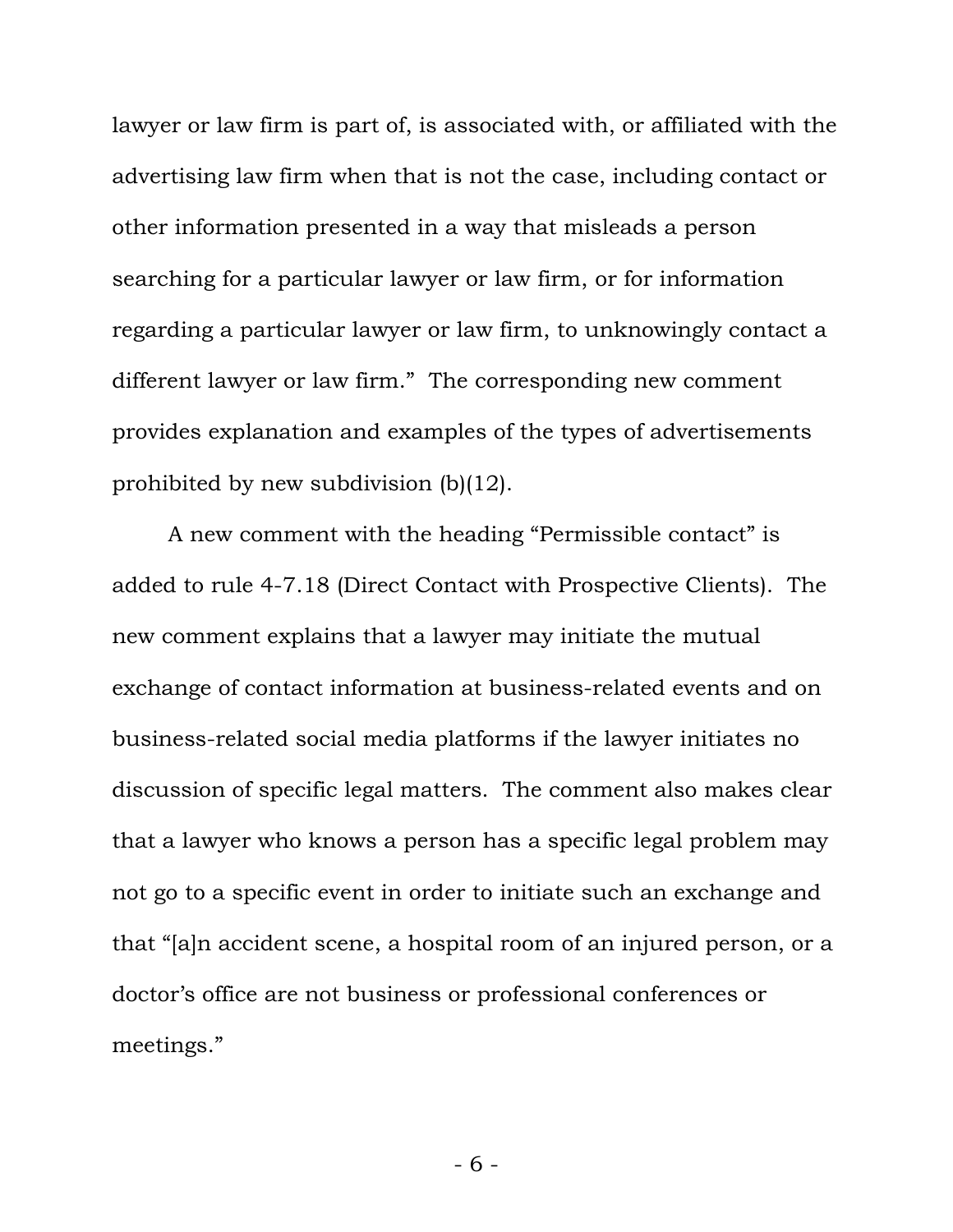New rule 6-3.14 (Sunset of Certification Areas) provides that the Board of Legal Specialization and Education will petition the Court to close a certification area to initial applicants if any certification committee has not received an initial certification application for five consecutive years.

Rule 10-2.1 (Generally) is amended to place definition terms within quotation marks and to reorder the definitions in alphabetical order. The phrase "or been revoked" is added to the definition in newly redesignated subdivision (g) (Nonlawyer or Nonattorney) to reflect disciplinary revocation as a form of disbarment.

Subdivision (c)(2) (As to All Legal Forms) of rule 10-2.2 (Form Completion by a Nonlawyer) is amended to conform the definition of paralegal to the definition for the term in rule 10-2.1. We modify the Bar's proposal to correctly reference the newly redesignated definition for paralegal in subdivision (h) of rule 10-2.1.

Lastly, because there is no formal certification for mediators and arbitrators of Bar matters, the word "certification" in subdivision (a) (Applications) of Bar Rule 14-3.1 (Application Required) is replaced with the word "approval." For consistency, we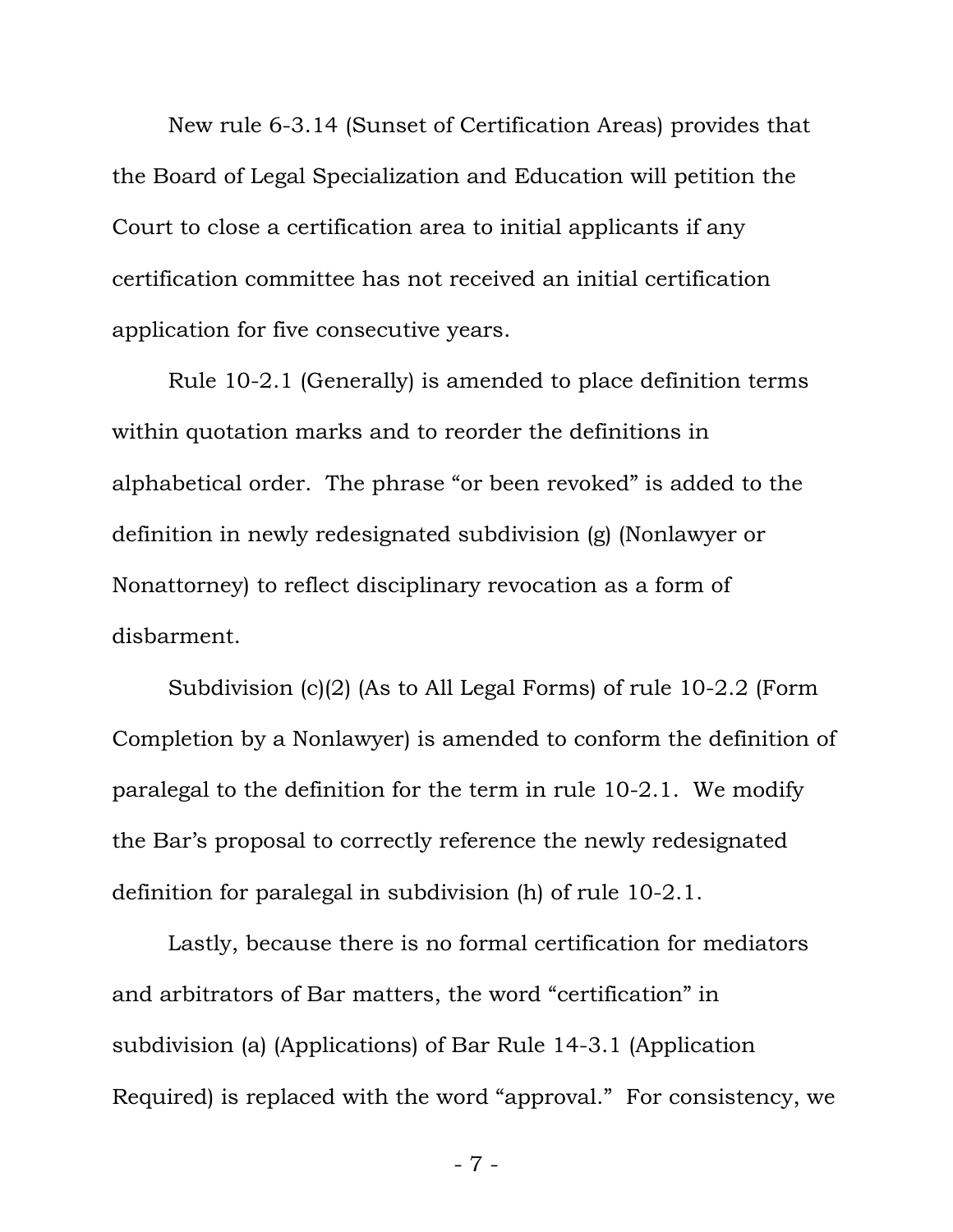make the same change to the title of subchapter 14-3, so that the title now reads "Approval of Program Mediators and Arbitrators."

#### **CONCLUSION**

Accordingly, the Rules Regulating the Florida Bar are amended

as set forth in the appendix to this opinion. Deletions are indicated

by struck-through type, and new language is indicated by

underscoring. The amendments shall become effective May 2,

2022, at 12:01 a.m.

It is so ordered.

CANADY, C.J., and POLSTON, LABARGA, LAWSON, MUÑIZ, COURIEL, and GROSSHANS, JJ., concur.

THE FILING OF A MOTION FOR REHEARING SHALL NOT ALTER THE EFFECTIVE DATE OF THESE AMENDMENTS.

Original Proceeding – Florida Rules Regulating the Florida Bar

Joshua E. Doyle, Executive Director, Michael G. Tanner, President, Gary S. Lesser, President-elect, Gypsy Bailey, Director, Division of Ethics and Consumer Protection, and Elizabeth Clark Tarbert, Director, Lawyer Regulation Division, The Florida Bar, Tallahassee, Florida,

for Petitioner

Alex Hanna, Miami, Florida, and Damien Prosser of Morgan & Morgan, P.A., Orlando, Florida,

Responding with comments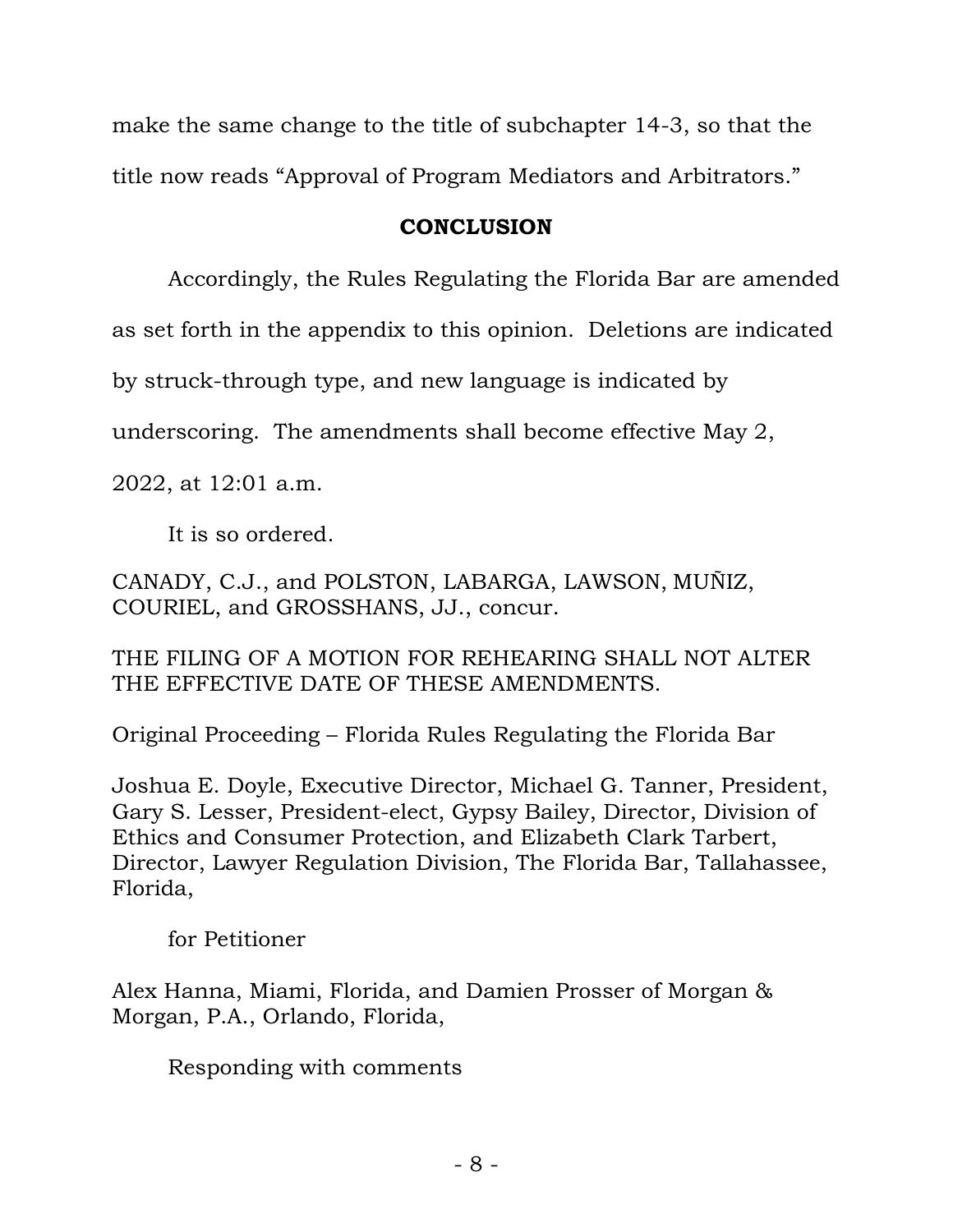## **Appendix**

## **RULE 1-3.2 MEMBERSHIP CLASSIFICATIONS**

#### **(a) Members in Good Standing.**

(1) Members of The Florida Bar in good standing means only those persons licensed to practice law in Florida who have paid annual membership fees for the current year and who are not retired, resigned, revoked, disbarred, delinquent, on the inactive list for incapacity, or suspended.

(2) Members of The Florida Bar who have elected inactive status, who have paid annual membership fees for the current year, and who are not retired, resigned, revoked, disbarred, delinquent, suspended, or on the inactive list for incapacity, are considered to be in good standing only for purposes of obtaining a certificate of good standing and for no other purpose. A certificate of good standing issued to an inactive member will reflect the member's inactive status.

**(b)** [No Change]

## **RULE 1-3.6 DELINQUENT MEMBERS**

Any person now or hereafter-licensed to practice law in Florida shall beis deemed a delinquent member if the member fails to:

**(a)** fails to pay membership fees;

**(b)** fails to comply with continuing legal education or basic skills course requirements;

**(c)** fails to pay the costs assessed in diversion or disciplinary cases within 30 days after the disciplinary decision or diversion recommendation becomes final, unless suchthe time is extended by the board of governors for good cause shown;

**(d)** fails to make restitution imposed in diversion cases or disciplinary proceedings within the time specified in the order in such those cases or proceedings;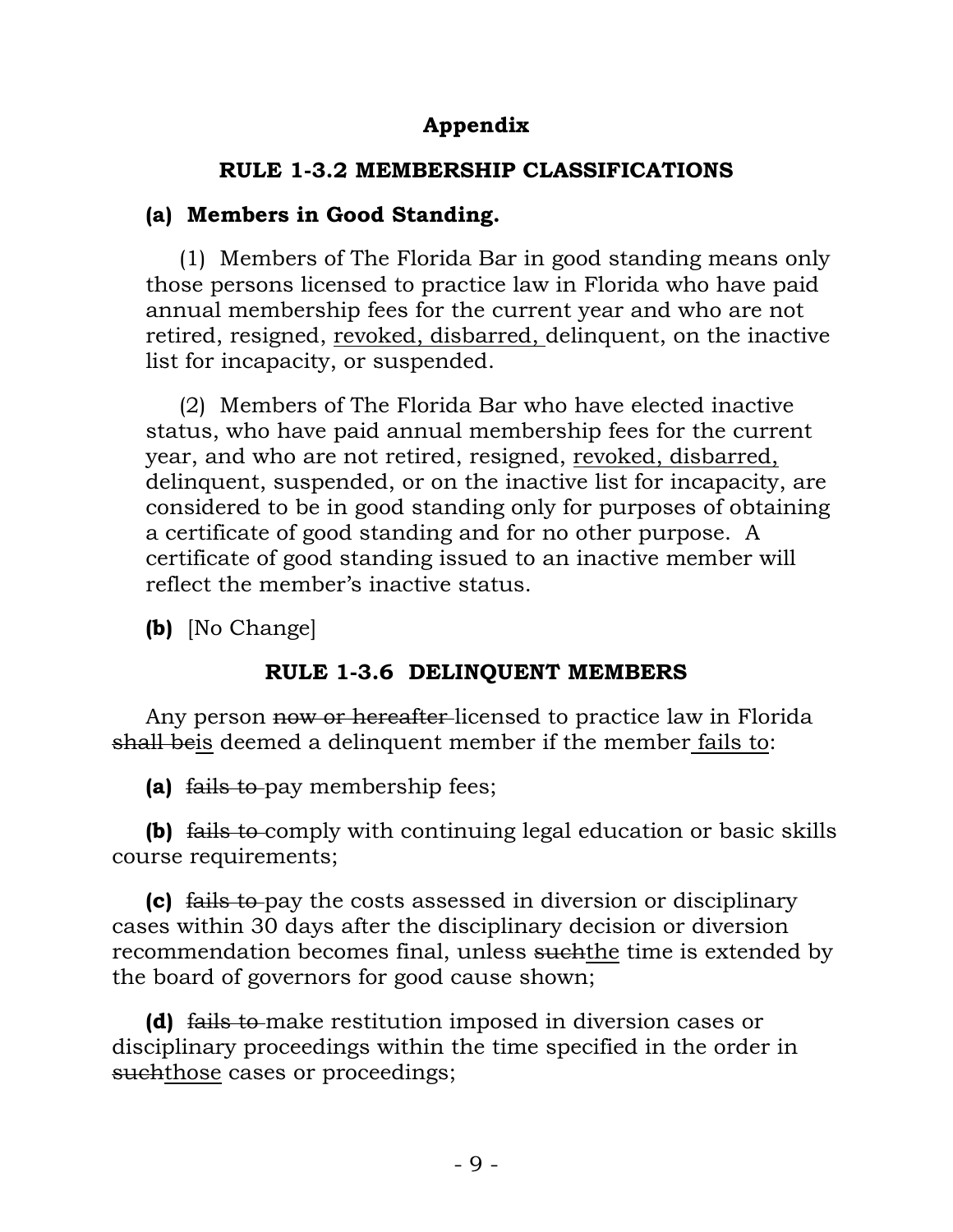**(e)** fails to pay fees imposed as part of diversion for more than 30 days after the diversion recommendation became final, unless suchthe time is extended by the board of governors for good cause shown; or

**(f)** fails to pay an award entered in fee arbitration proceedings conducted under the authority stated elsewhere in these rules and 30 days or more have elapsed since the date on which the award became final; or

#### **(g)** file the trust account certificate required in chapter 5 of these rules.

Delinquent members shall not engageare not members of The Florida Bar in good standing and therefore are prohibited from engaging in the practice of law in Florida nor beand are not entitled to any privileges and benefits accorded to members of The Florida Bar in good standing.

## **RULE 1-3.8 RIGHT TO INVENTORY**

**(a) Appointment; Grounds; Authority.** Whenever an attorneya lawyer is suspended, disbarred, becomes a delinquent member, abandons a practice, disappears, dies, or suffers an involuntary leave of absence due to military service, catastrophic illness, or injury, and no partner, personal representative, or other responsible party capable of conducting the attorney'slawyer's affairs is known to exist, the appropriate circuit court, upon proper proof of the fact, may appoint an attorney or attorneys a lawyer or lawyers to inventory the files of the subject attorneythat lawyer (hereinafter referred to as "the "subject attorneylawyer") and to take such actionact as seems indicatednecessary to protect the interests of the subject lawyer's clients of the subject attorney.

#### **(b) Maintenance of Attorney-Client**

**ConfidencesConfidentiality.** Any attorneylawyer-so appointed to inventory a subject lawyer's files shallmust not disclose any information contained in the inventoried files so inventoried without the consent of the client to whom suchthe files relatesrelate, except as necessary to carry out the order of the court that appointed the attorneylawyer to make the inventory. Lawyers appointed to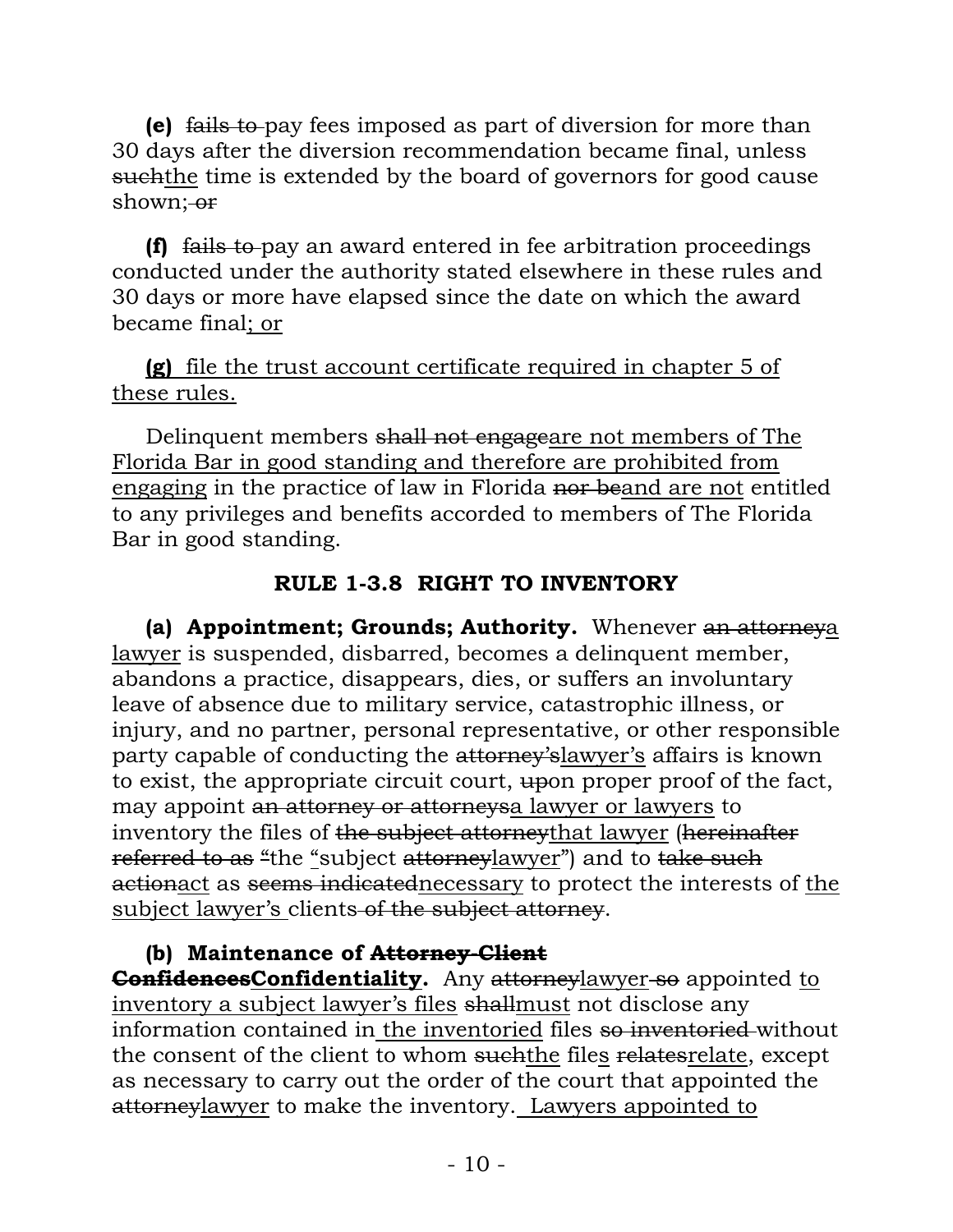inventory files may seek a protective order from the appropriate court or take other action necessary to protect confidential information of the subject lawyer's clients.

**(c) Status and Purpose of Inventory AttorneyLawyer.** Nothing herein creates an attorney and client, fiduciary, or other relationship between the inventory attorney and the subject attorney. Nothing in this rule creates the duties or obligations of a lawyer-client, fiduciary, or other relationship between a lawyer appointed to inventory a subject lawyer's files and the subject lawyer's clients except for those duties and obligations specifically set forth in this rule and those duties and obligations inherent in the specific tasks undertaken by the inventory lawyer. The purpose of appointing an inventory attorneylawyer is to avoid prejudice to the subject lawyer's clients of the subject attorney and, as a secondary result, prevent or reduce claims against the subject attorneylawyer for such prejudice as may otherwise occur.

**(d) Rules of Procedure.** The Florida Rules of Civil Procedure are applicable to proceedings under this rule.

**(e)(d) Designation of Inventory AttorneyLawyer.** Each member of the bar who practices law in Florida shallmust designate another member of The Florida Bar who has agreed to serve as inventory attorneylawyer under this rule; provided, however, except that no designation is required with respect to any portion of the member's practice as an employee of a governmental entity. When the services of an inventory attorneylawyer become necessary, an authorized representative of The Florida Bar shallwill contact the designated member and determine the member's current willingness to serve. The designated member shall is not be under any obligation to serve as inventory attorneylawyer.

**(e) Payment of Inventory Lawyer.** The Florida Bar may pay a reasonable fee set by the bar's executive director as approved by the board of governors and within the bar's annual budget for that year to a lawyer who agrees to conduct an inventory under this rule. Payment by The Florida Bar to an inventory lawyer will be made only with prior approval by the bar, on an application approved by the bar, and under parameters set by the bar.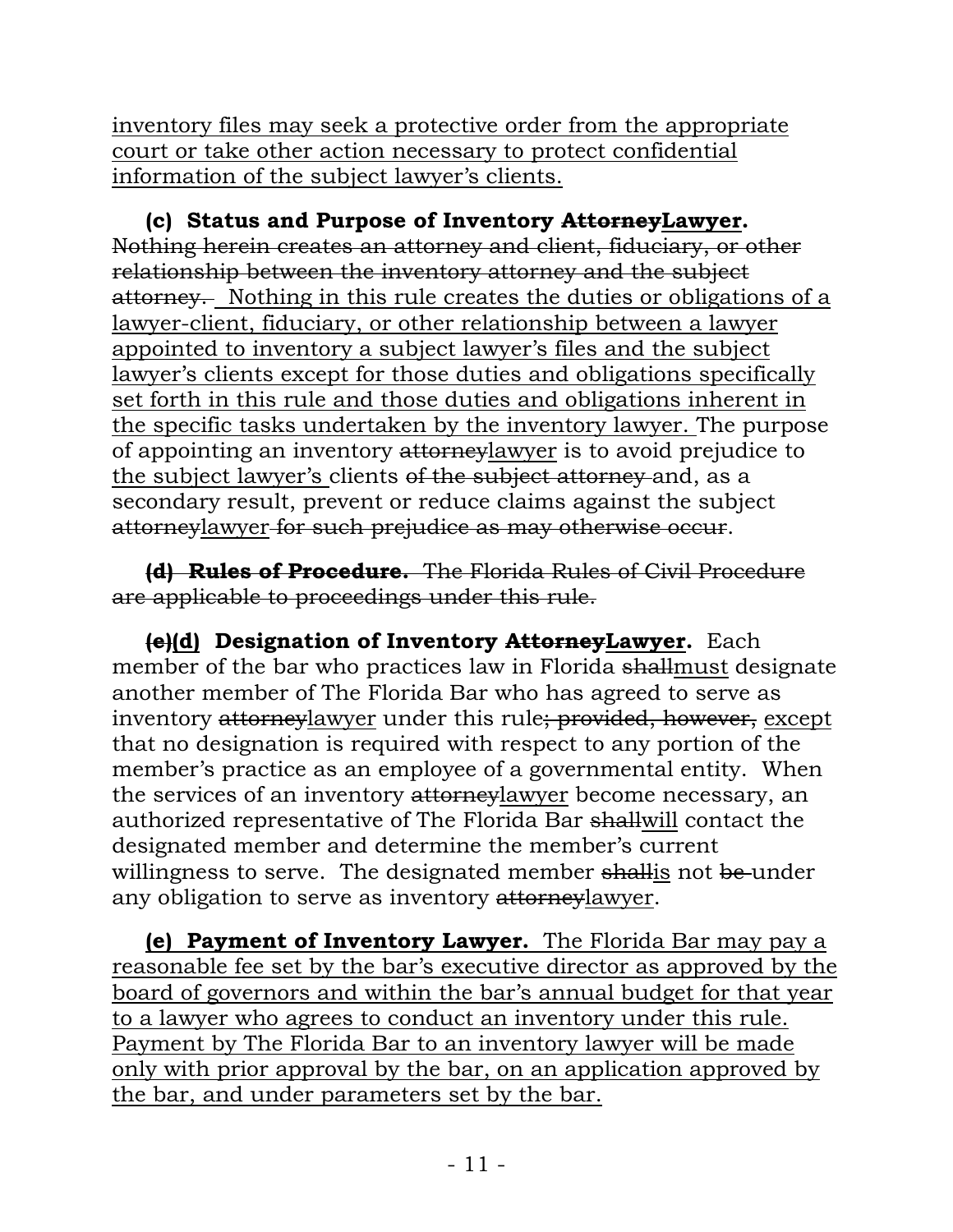#### **RULE 1-7.3 MEMBERSHIP FEES**

**(a) Membership Fees Requirement.** On or before July 1 of each year, every member of The Florida Bar must pay annual membership fees to The Florida Bar in the amount of \$265 per annum, except those members who have retired, resigned, been revoked or disbarred, or been classified as inactive members pursuant tounder rule 3-7.13, must pay annual membership fees to The Florida Bar in the amount of \$265 per annum. Every member of The Florida Bar must pay the membership fee and concurrently file a fee statement with any information the board of governors requires.

**(b) Prorated Membership Fees.** Membership fees will be prorated for anyone admitted to The Florida Bar after July 1 of any fiscal year. The prorated amount will be based on the number of full calendar months remaining in the fiscal year at the time of their admission.

Unpaid prorated membership fees will be added to the next annual membership fees bill with no penalty to the member. The Florida Bar must receive the combined prorated and annual membership fees payment on or before August 15 of the first full year fees are due unless the member elects to pay by installment.

**(c) Installment Payment of Membership Fees.** Members of The Florida Bar may elect to pay annual membership fees in 3 equal installments as follows:

(1) in the second and third year of their admission to The Florida Bar;

(2) if the member is employed by a federal, state, or local government in a non-elected position that requires the individual to maintain membership in good standing within The Florida Bar; or

(3) if the member is experiencing an undue hardship.

A member must notify The Florida Bar of the intention to pay membership fees in installments. The first installment payment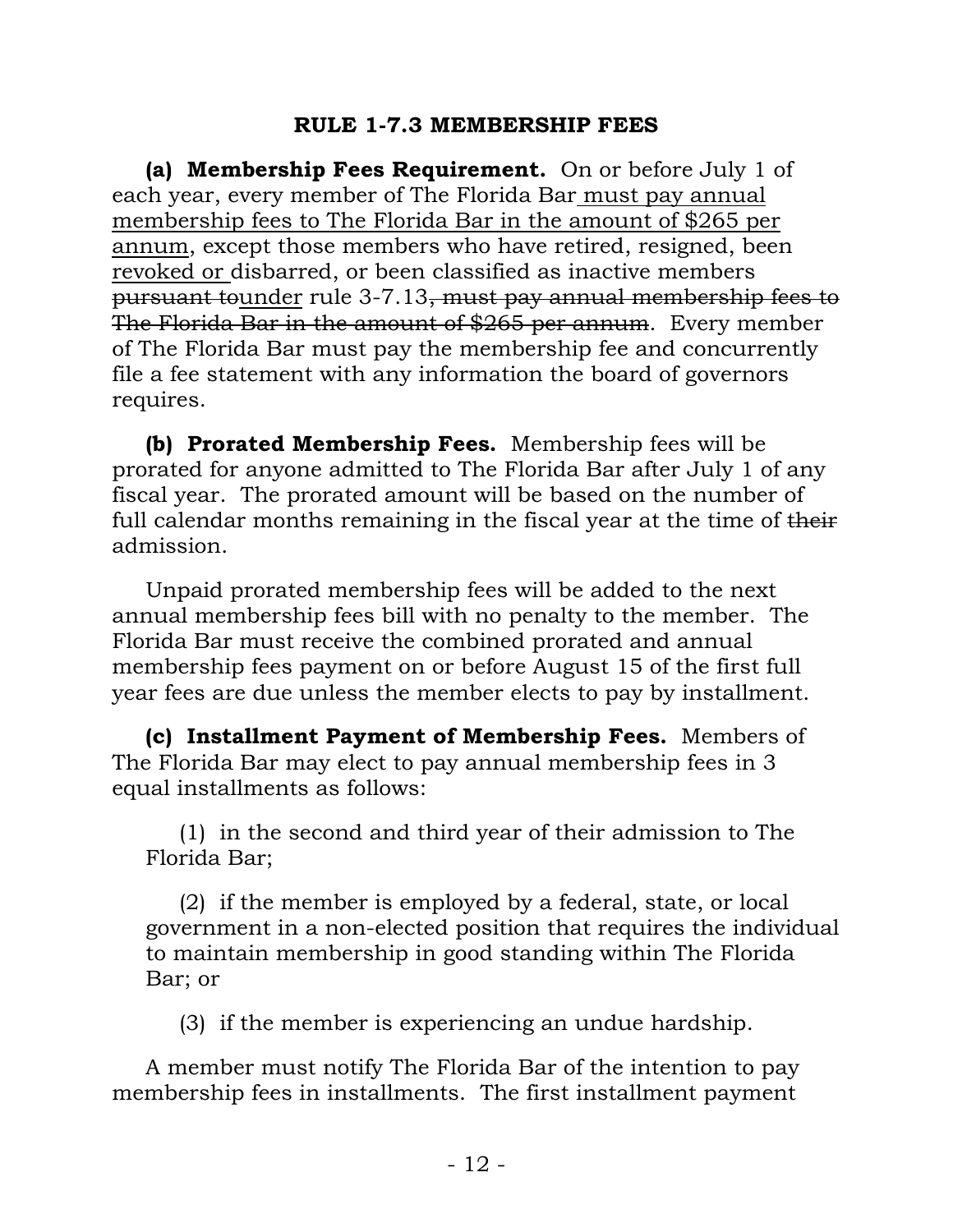must be postmarked no later than August 15. The second and third installment payments must be postmarked no later than November 1 and February 1, respectively.

Second and for third installment payments postmarked after their respective due date(s)dates are subject to a one-time late charge of \$50. The late charge must accompany the final payment. The executive director, with concurrence of the executive committee, may adjust the late charge.

The executive director Florida Bar will send written notice to the last official bar address of each member who has not paid membership fees and late fees by February 1. Written notice may be by registered or certified mail, or by return receipt electronic mail. The member will be a delinquent member if membership fees and late charges are not paid by March 15. The executive director, with concurrence of the executive committee, may adjust these fees or due date for good cause.

Each member who elects to pay annual membership fees in installments may be charged an additional administrative fee set by the board of governors to defray the costs of this activity.

**(d)** [No Change]

**(e) Late Payment of Membership Fees.** Payment of annual membership fees must be postmarked no later than August 15. Membership fees payments postmarked after August 15 must be accompanied by a late charge of \$50. The executive directorFlorida Bar will send written notice to the last official bar address of each member whose membership fees have not been paid by August 15. Written notice may be by registered or certified mail, or by return receipt electronic mail. The member is considered a delinquent member upon failure to pay membership fees and any late charges by September 30, unless adjusted by the executive director with concurrence of the executive committee.

**(f) Membership Fees Exemption for Activated Reserve Members of the Armed Services.** Members of The Florida Bar engaged in reserve military service in the Armed Forces of the United States who are called to active duty for 30 days or more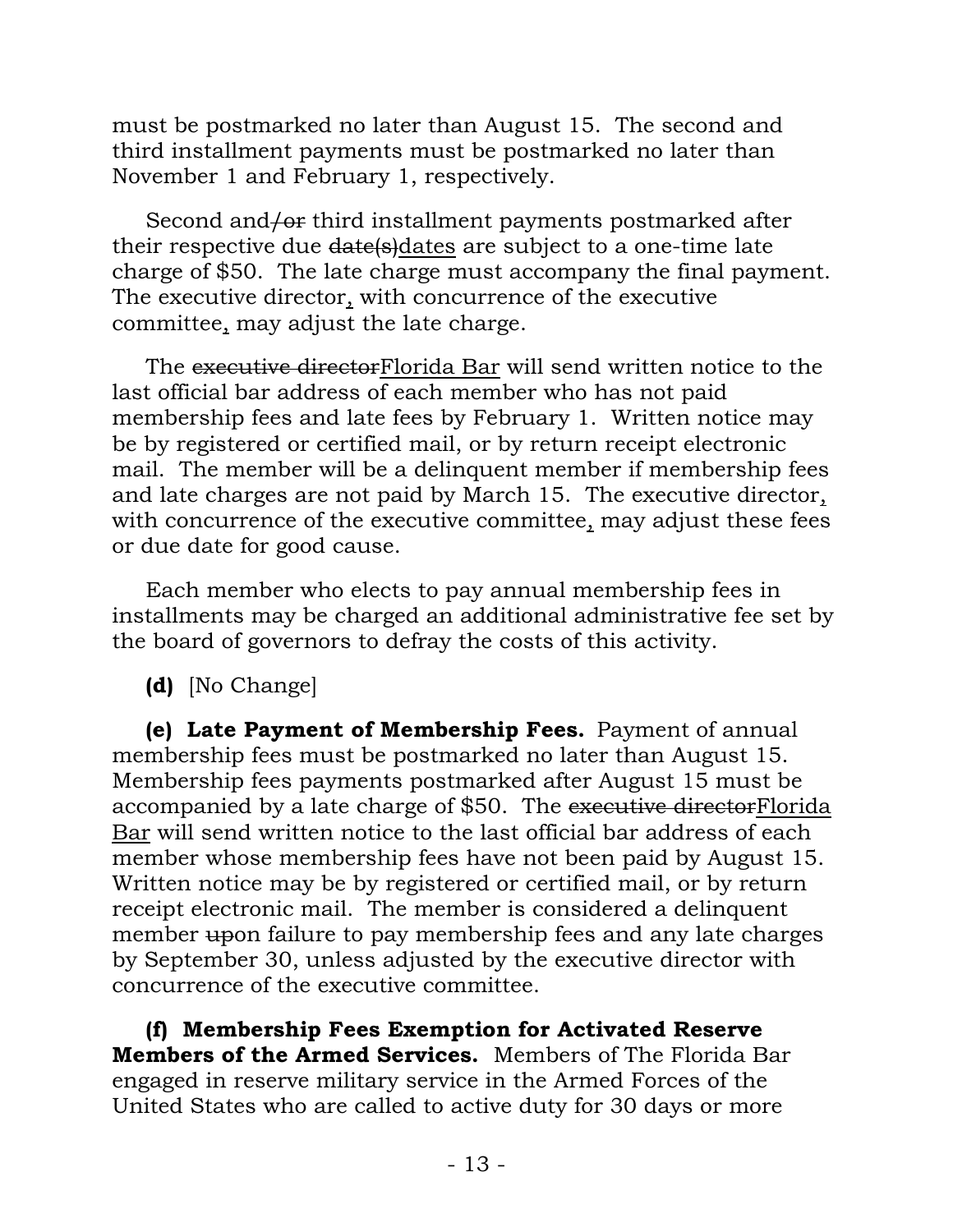during the bar's fiscal year are exempt from the payment of membership fees. The Armed Forces of the United States includes the United States Army, Air Force, Navy, Marine Corps, Coast Guard, as well as the Army National Guard, Army Reserve, Navy Reserve, Marine Corps Reserve, the Air National Guard of the United States, the Air Force Reserve, and the Coast Guard Reserve. Requests for an exemption must be made within 15 days before the date that membership fees are due each year or within 15 days of activation to duty of a reserve member. To the extent membership fees were paid despite qualifying for this exemption, suchthe membership fee will be reimbursed by The Florida Bar within 30 days of receipt of a member's request for exemption. Within 30 days of leaving active duty status, the member must report to The Florida Bar that he or shethe member is no longer on active duty status in the United States Armed Forces.

#### **RULE 1-12.1 AMENDMENT TO RULES; AUTHORITY; NOTICE; PROCEDURES; COMMENTS**

**(a)-(c)** [No Change]

**(d) Notice of Proposed Board Action.** Notice of the proposed action of the board on a proposed amendment will be givenThe Florida Bar will give notice of proposed board of governors action on a proposed amendment in an edition of *The Florida Bar News* and on The Florida Bar website prior to the meeting of the board at which the board action is taken. The notice will identify the rule(s) to be amended and state in general terms the nature of the proposed amendments.

**(e)** [No Change]

**(f) Approval of Amendments.** Amendments to these rules other than chapters  $7$  and  $9$ , as well as and the standards for theexisting individual areas of certification within chapter 6 of these Rules Regulating The Florida Bar must be by petition to the Supreme Court of Florida. Petitions to amend these Rules Regulating The Florida Bar may be filed by the board of governors or by 50 members in good standing, provided that any amendments proposed by members of the bar must be filed 90 days after filing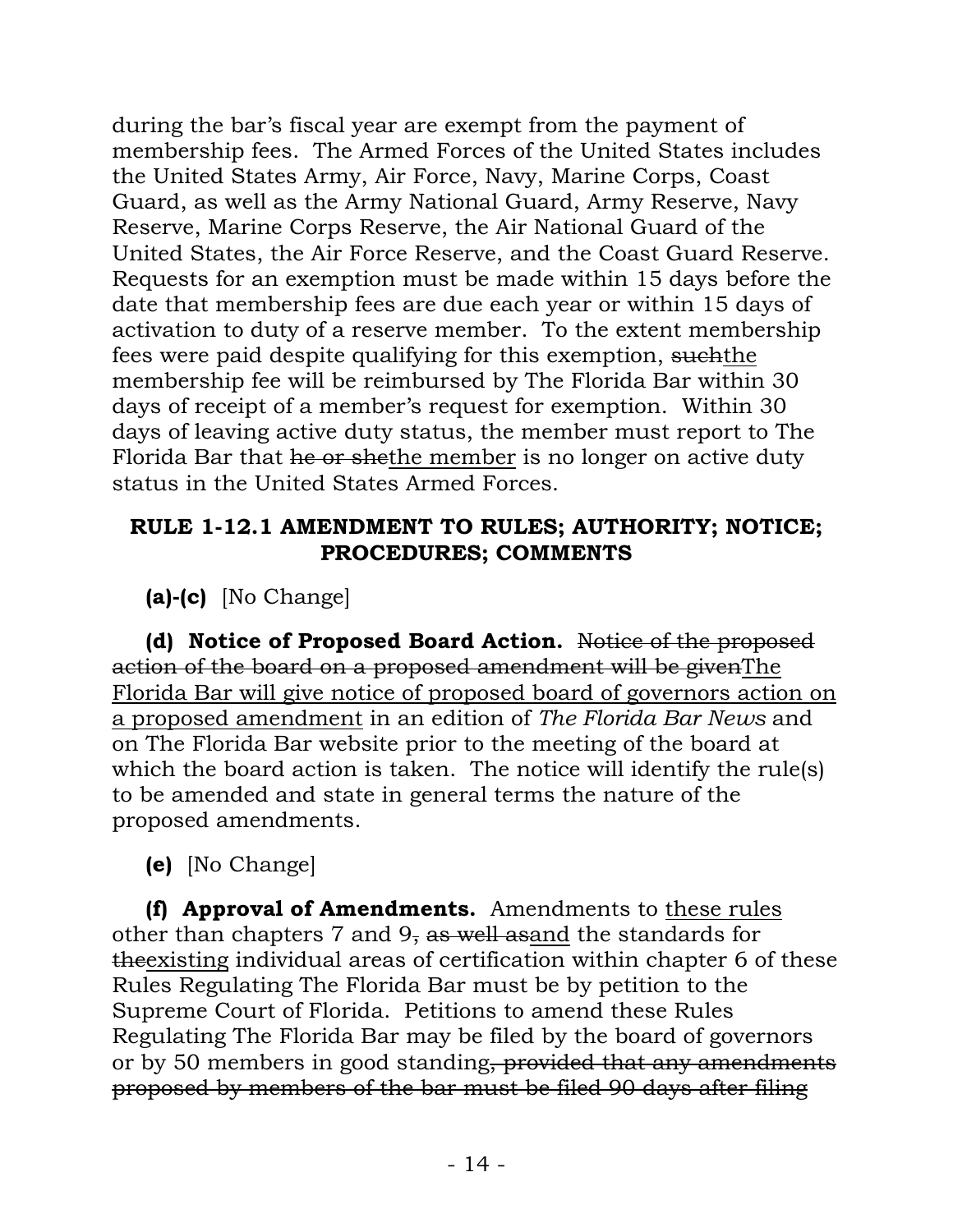them with The Florida Bar. Amendments proposed by bar members must be filed with The Florida Bar's executive director at least 90 days before the petition is filed with the Supreme Court of Florida.

**(g)-(j)** [No Change]

#### **RULE 1-13.1 TIME**

**(a)** [No Change]

**(b) Additional Time after Service by Mail-or E-mail.** When a person has the right or is required to do somemay or must act or take some proceeding within a prescribed period after service of a notice or other paperdocument and the notice or paperother document is served by mail-or e-mail, 5 days will be added to the prescribed period.

#### **RULE 3-5.2 EMERGENCY SUSPENSION AND INTERIM PROBATION OR INTERIM PLACEMENT ON THE INACTIVE LIST FOR INCAPACITY NOT RELATED TO MISCONDUCT**

#### **(a) Petition for Emergency Suspension.**

(1) *Great Public Harm.* On petition of The Florida Bar, authorized by its president, president-elect, or executive director, supported by 1 or more affidavits demonstrating facts personally known to the affiants that, if unrebutted, would establish clearly and convincingly that a lawyer appears to be causing great public harm, theThe Supreme Court of Florida may issue an order suspending the lawyer on an emergency basis on petition of The Florida Bar, authorized by its president, president-elect, or executive director and supported by 1 or more affidavits demonstrating facts personally known to the affiants that, if unrebutted, would establish clearly and convincingly that a lawyer appears to be causing great public harm.

(2) *Discipline by Foreign Jurisdiction.* On petition of The Florida Bar, authorized by its president, president-elect, or executive director, supported by a certified copy of an order of a foreign disciplinary jurisdiction suspending or disbarring a lawyer from the practice of law, the The Supreme Court of Florida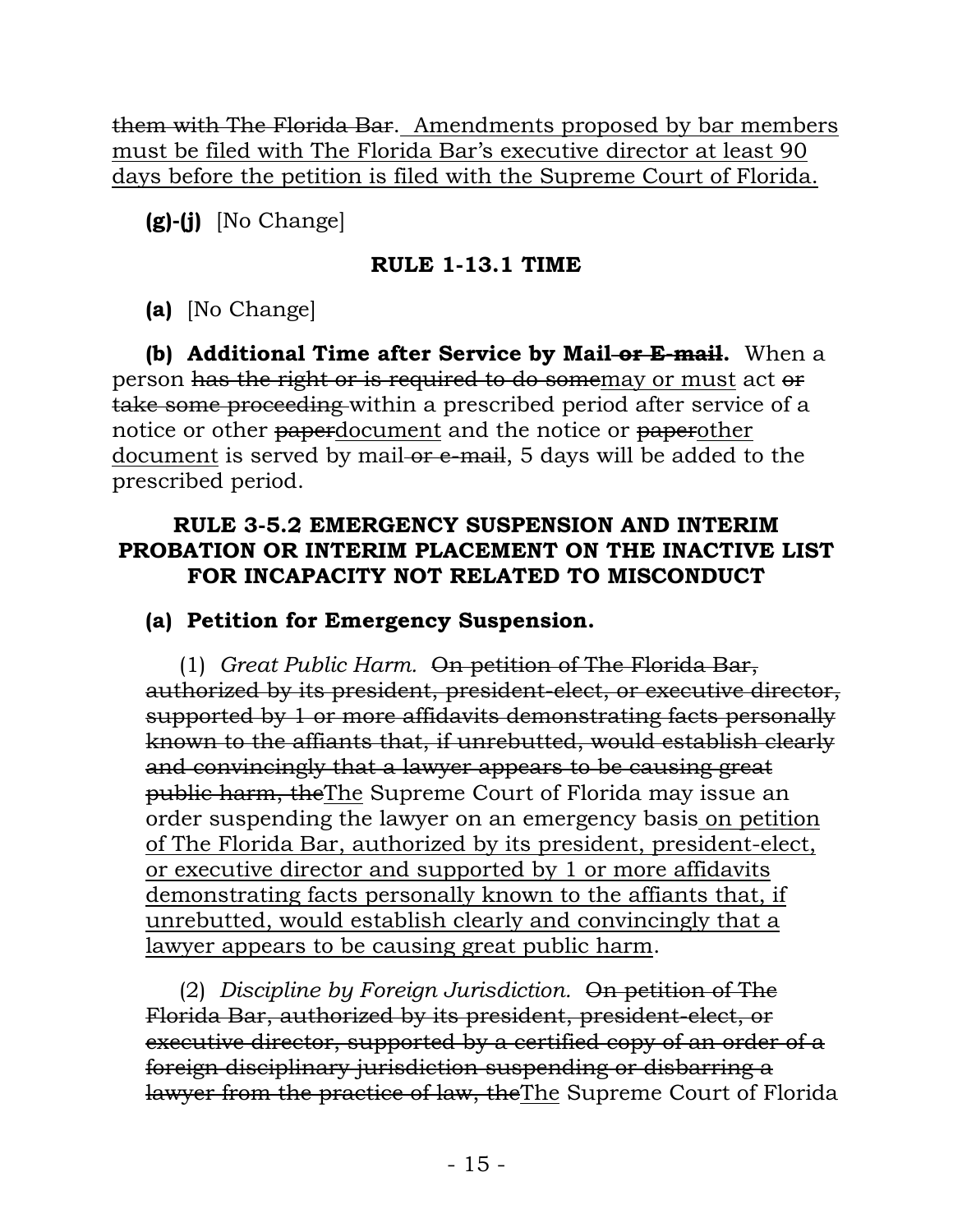may issue an order suspending the lawyer on an emergency basis on petition of The Florida Bar, authorized by its president, president-elect, or executive director and supported by a certified copy of an order of a foreign disciplinary jurisdiction suspending or disbarring a lawyer from the practice of law under rule 3-7.2. See subdivision (*l*) of rule 3-7.2.

(3) *Formal Complaint, Answer, and Defenses.* A petition for emergency suspension will-also constitutes a formal complaint. The respondent will havehas 20 days after docketing by the Supreme Court of Florida of its order granting the bar's petition for emergency suspension in which to file an answer and any affirmative defenses to the bar's petition.

**(b) Petition for Interim Probation or Interim Placement on the Inactive List for Incapacity Not Related to Misconduct.** The Supreme Court of Florida may issue an order placing a lawyer on interim probation, under the conditions provided in subdivision (c) of rule 3-5.1 or placing the lawyer on the inactive list for incapacity not related to misconduct as provided in rule 3-7.13. SuchThe order may be issued upon petition of The Florida Bar, authorized by its president, president-elect, or executive director, and supported by 1 or more affidavits demonstrating facts personally known to the affiants that, if unrebutted, would establish clearly and convincingly that conditions or restrictions on a lawyer's privilege to practice law in Florida are necessary for protection ofto protect the public. This petition will-also constitutes the formal complaint. The respondent will have has 20 days after docketing by the Supreme Court of Florida of its order granting the bar's petition for interim probation in which to file an answer and any affirmative defenses to the bar's petition.

**(c) Trust Accounts.** Any order of emergency suspension or probation that restricts the attorney in maintaining a trust account will be served on the respondent and any bank or other financial institution maintaining an account against which the respondent may make withdrawals. The order-will serves as an injunction to prevent the bank or financial institution from making further payment from the trust account or accounts on any obligation except in accordance with restrictions imposed by the court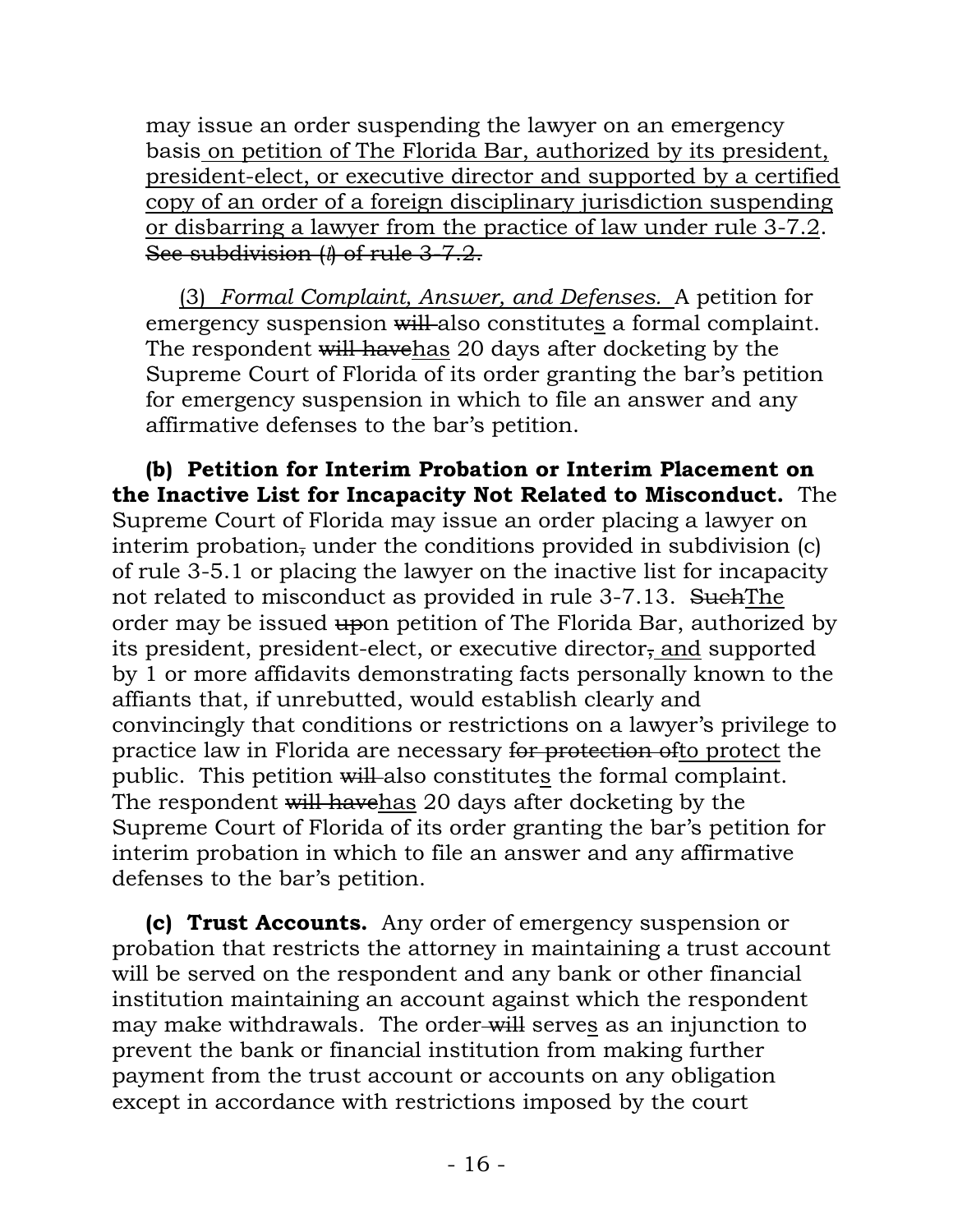through subsequent orders issued by a court-appointed referee. Bar counsel will serve a copy of the Supreme Court of Florida's order freezing a lawyer's trust account via first class mail on the bank(s)any bank in which the respondent's trust account is held.

(1) [No Change]

(2) Bar counsel and bar auditors will provide information to the appointed referee from bar audits and other existing information regarding persons claiming ownership of frozen trust account funds. The bar will notify persons known to bar staff in writing via regular first class mail of their possible interest in funds contained in the frozen trust account. The notices will include a copy of the form of a petition requesting release of frozen trust account funds, to be filed with the referee and instructions for completing the form. The bar will publish, in the local county or city newspaper published where the lawyer practiced before suspension, a notice informing the public that the lawyer's trust account has been frozen and those persons with claims on the funds should contact listed bar counsel within 30 days after publication whenever possible.

(A) If there are no responses to the notices mailed and published by the bar within 90 days from the date of the notice or if the amount in the frozen trust account is over \$100,000, a receiver may be appointed by the The referee may appoint a receiver to determine the persons rightfully entitled to the frozen trust funds if there are no responses to the notices mailed and published by the bar within 90 days from the date of the notice or if the amount in the frozen trust account is over \$100,000. The receiver will be paid from the corpus of the trust funds unless the referee orders otherwise.

(B) In all other instances, aA referee shallwill determine who is entitled to funds in the frozen trust account, unless the amount in the frozen trust account is \$5,000 or less, and no persons with potential entitlement to frozen trust account funds respond to the bar's mailed or published notices within 90 days from the date of the notice. In such that event, the funds will be unfrozen.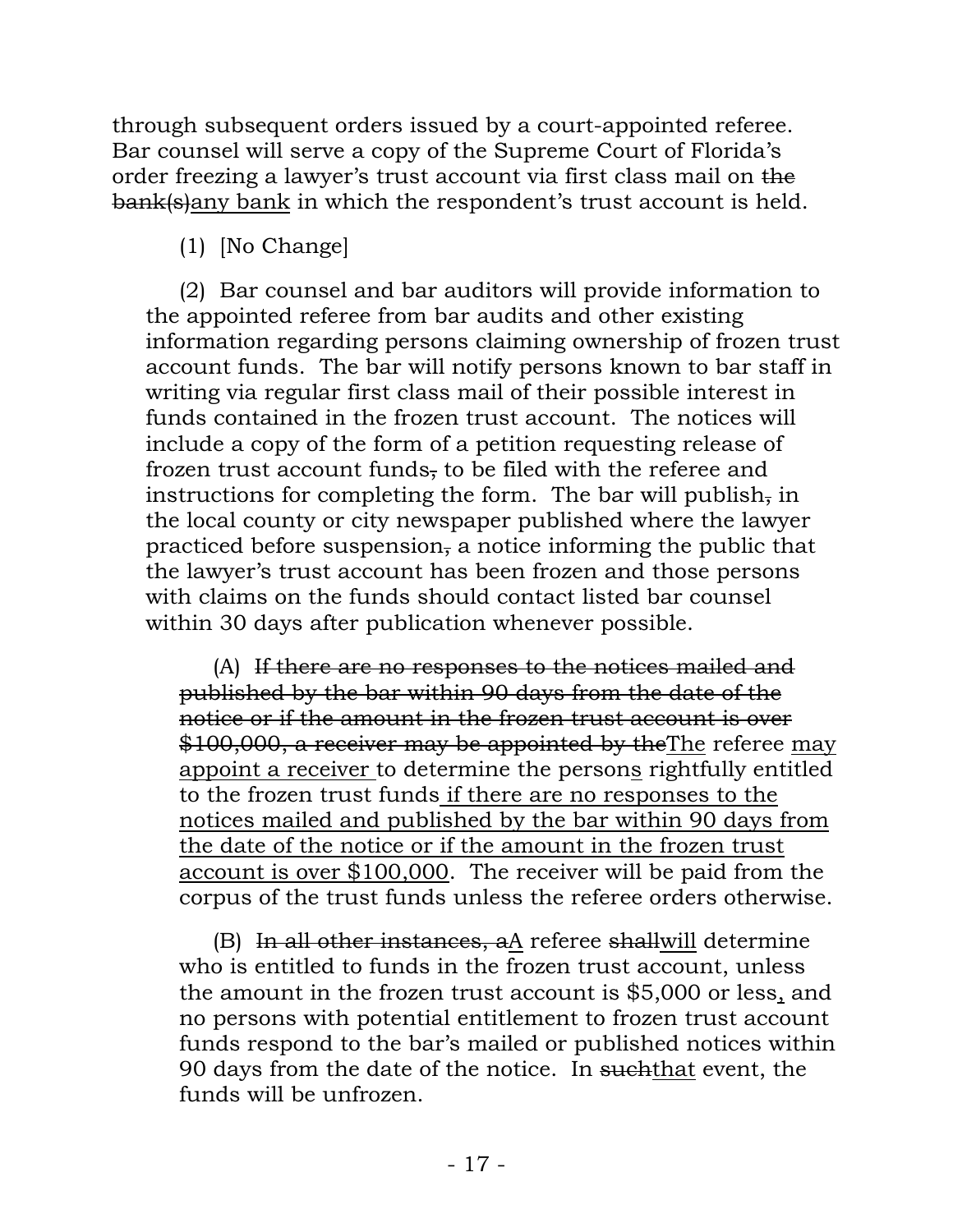**(d) Referee Review of Frozen Trust Account Petitions.** The referee will-determines when and how to pay the claim of any person entitled to funds in the frozen trust account after reviewing the bar's audit report, the lawyer's trust account records, the petitions filed, or the receiver's recommendations. IfThe referee may hold a hearing if the bar's audit report or other reliable evidence shows that funds have been stolen or misappropriated from the lawyer's trust account, then the referee may hold a hearing. Subchapter 3-7 will not apply to a referee hearing under this rule. No pleadings willmay be filed, only other than petitions requesting release of frozen trust account funds. The parties to this referee proceeding will beare those persons filing a petition requesting release of frozen trust account funds. The bar will is not be a party to the proceeding. The referee's order will beis the final order in the matter unless one of the parties petitions for review of the referee's order to the Supreme Court of Florida. The sole issue before the referee will beis determination of ownership of the frozen trust account funds. The referee will determines the percentage of monies missing from the respondent's trust account and the amounts owing to those petitioners requesting release of frozen trust account funds. AThe referee will order a pro rata distribution is the method of distribution whenif there are insufficient funds in the account to pay all claims in full. The referee's decisionfinal order is subject only to direct petition for review of the referee's final order by a party claiming an ownership interest in the frozen trust funds. The petition for review must be filed within 60 days of the referee's final order. The schedule for filing of briefs in the appellate process will beis as set forth in subchapter 3-7 of these rules.

**(e) Separate Funds in Frozen Trust Accounts.** The referee will order return of any separate funds to their rightful owner(s) in full upon theirthe filing of a petition requesting release of frozen trust account funds with proof of entitlement to the funds. Separate funds are monies deposited into the respondent's trust account after the misappropriation, which are not affected by the misappropriation, and funds that have been placed into a separate segregated individual trust account under the individual client's tax identification number.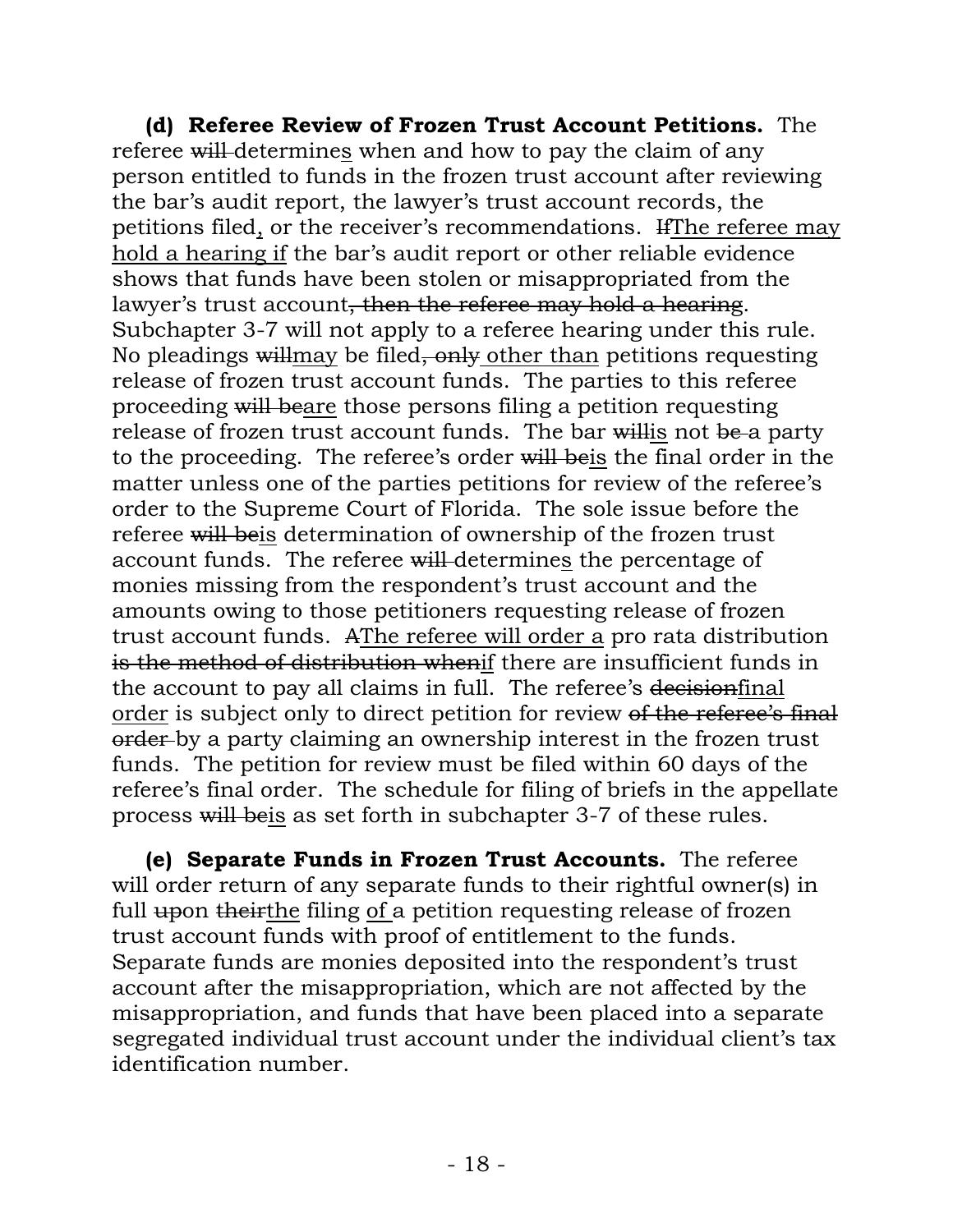**(f) New Cases and Existing Clients**. Any order of emergency suspension issued under this rule will immediately precludes the attorneylawyer from accepting any new cases and, unless otherwise ordered, permits the attorneylawyer to continue to represent existing clients for only the first 30 days after issuance of an emergency order. Any fees paid to the suspended attorneylawyer during the 30-day period willmust be deposited in a trust account from which withdrawals may be made only in accordance with restrictions imposed by the court.

**(g) Motions for Dissolution.** The lawyer may move at any time for dissolutionto dissolve or amendment ofamend an emergency order by motion filed with the Supreme Court of Florida, a copy of which will be served on bar counselunless the bar has demonstrated, through a hearing or trial, the likelihood of prevailing on the merits on any of the underlying violations of the Rules Regulating The Florida Bar. The lawyer must serve a copy of the motion on bar counsel. The motion will not stay any other proceedings andor applicable time limitations in the case and, unless the motion fails to state good cause or is procedurally barred as an invalid successive motion, will immediately be assigned to a referee designated by the chief justice, unless the motion fails to state good cause or is procedurally barred as an invalid successive motion. The filing of the motion will not stay the operation of an order of emergency suspension or interim probation entered under this rule.

**(h)** [No Change]

**(i) Hearing on Petition to Terminate or Modify Suspension.** The referee will hear a motion to terminate or modify a suspension or interim probation imposed under this rule within 7 days of assignment and submit a report and recommendation to the Supreme Court of Florida within 7 days of the hearing date of the hearing. The referee will recommend dissolution or amendment, whichever is appropriate, to the extent that if bar counsel the bar cannot demonstrate a likelihood of prevailing on the merits on any elementat least 1 of the underlying rule-violations of the Rules Regulating The Florida Bar that establishes that the respondent is causing great public harm.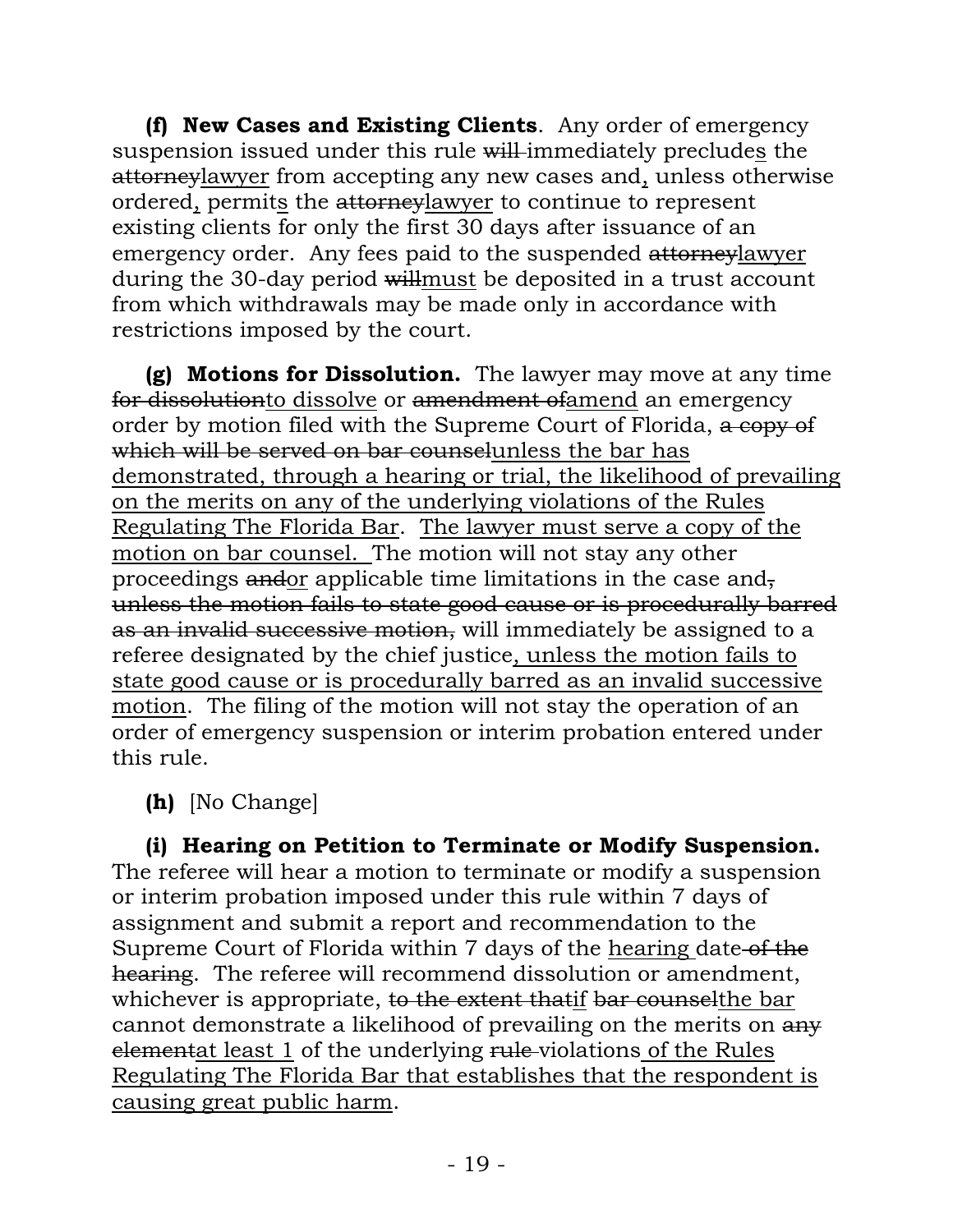**(j) Successive Motions Prohibited.** Successive motions for dissolution will be summarily dismissed by the The Supreme Court of Florida will summarily dismiss any successive motions for dissolution to the extent that they raise issues that were, or with due diligence could have been, raised in a prior motion.

**(k) Review by the Supreme Court of Florida.** On receipt of the referee's recommended order on the motion for dissolution or amendment, theThe Supreme Court of Florida will review and act upon the referee's findings and recommendations regarding emergency suspensions and interim probations on receipt of the referee's report on the motion for dissolution or amendment. This subdivision does not apply to a referee's final order to determine ownership of funds in frozen trust accounts. These final orders of referee are reviewable by the Supreme Court of Florida only if a party timely files a petition for review pursuant tounder this rule. Briefing schedules following the petition for review will beare as set forth in subchapter 3-7 of these rules.

*(l)* **Hearings on Issues Raised in Petitions for Emergency Suspension or Interim Probation and Sanctions.** Once the Supreme Court of Florida has granted a petition for emergency suspension or interim probation as set forthunder in this rule, the referee appointed by the court will hear the matter in the same manner as provided in rule 3-7.6, except that the referee will hear the matter after the lawyer charged has answered the charges in the petition for emergency suspension or interim probation or when the time has expired for filing an answer. The referee will issue a final report and recommendation within 90 days of appointment. If the time limit specified in this subdivision is not met, that portion of an emergency order imposing a suspension or interim probation will be automatically dissolved, except upon order of the Supreme Court of Florida, provided that any other appropriate disciplinary action on the underlying conduct still may be taken.

**(m) Proceedings in the Supreme Court of Florida.** Consideration of the referee's report and recommendation regarding emergency suspension and interim probation will be expedited in theThe Supreme Court of Florida will expedite consideration of the referee's report and recommendation regarding emergency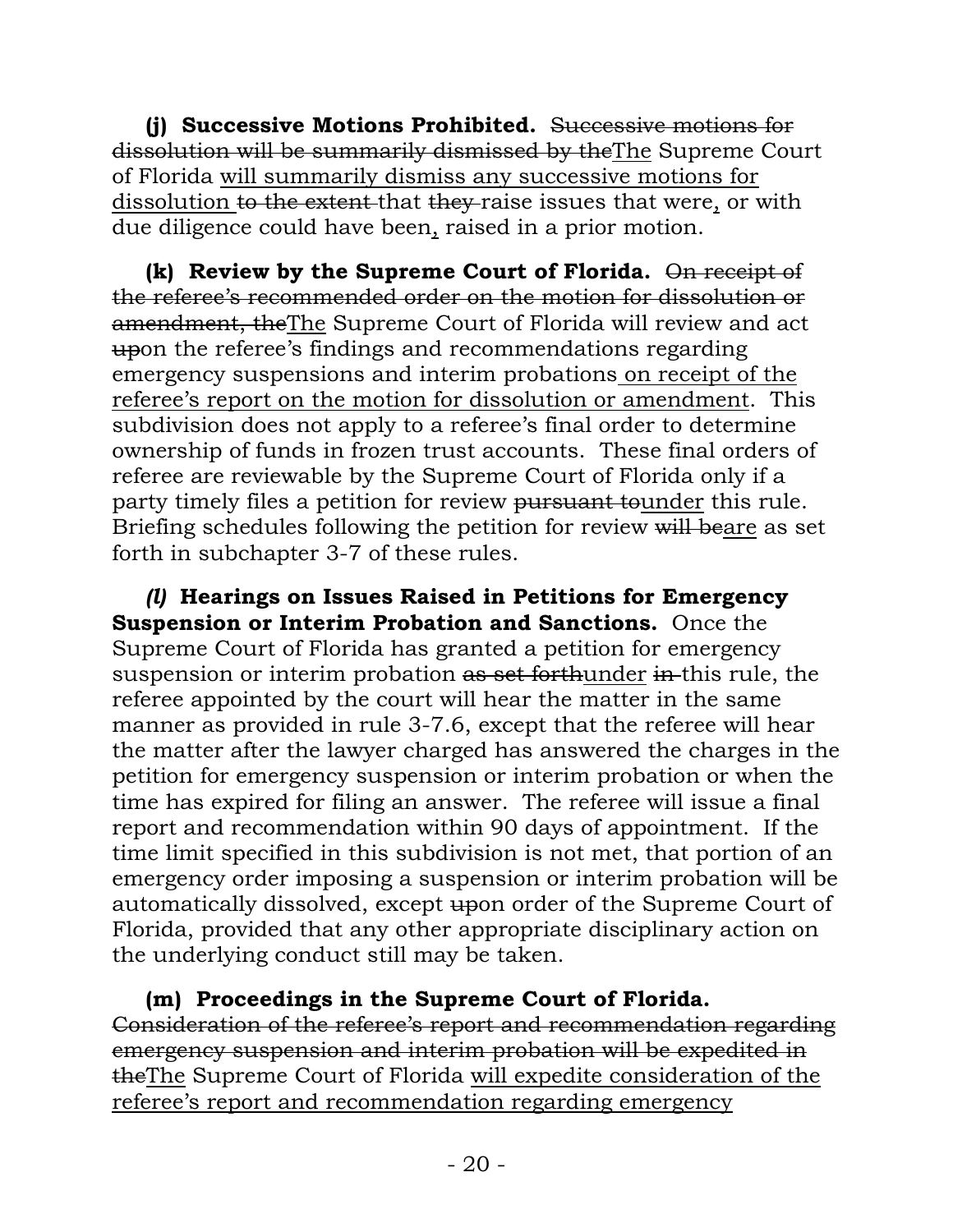suspension and interim probation. If oral argument is granted, theThe chief justice will schedule oral argument as soon as practicable, if granted.

**(n) Waiver of Time Limits.** The respondent may, at any time, waive the time requirements set forth in this rule by written request made to and approved by the referee assigned to hear the matter.

#### **RULE 3-6.1 GENERALLY**

**(a) Authorization and Application.** Except as limited in this rule, persons or entities providing legal services may employ suspended lawyers, lawyers on the inactive list due to incapacity, and former lawyers who have been disbarred or whose disciplinary resignations or disciplinary revocations have been granted by the Florida Supreme Court of Florida  $\frac{1}{100}$  for purposes of this rule these lawyers and former lawyers are referred to as "individual(s) subject to this rule")] to perform those services that may ethically be performed by nonlawyers employed by authorized business entities.

An individual subject to this rule is considered employed by an entity providing legal services if the individual is a salaried or hourly employee, volunteer worker, or an independent contractor.

**(b)-(f)** [No Change]

#### **Comment**

[No Change]

## **RULE 3-7.1 CONFIDENTIALITY**

**(a) Scope of Confidentiality.** All records including files, preliminary investigation reports, interoffice memoranda, records of investigations, and the records in trials and other proceedings under these rules, except those disciplinary matters conducted in circuit courts, are property of The Florida Bar. All of those matters are confidential and will not be disclosed except as provided in these rules. When disclosure is permitted under these rules, it will be limited to information concerning the status of the proceedings and any information that is part of the public record as defined in these rules.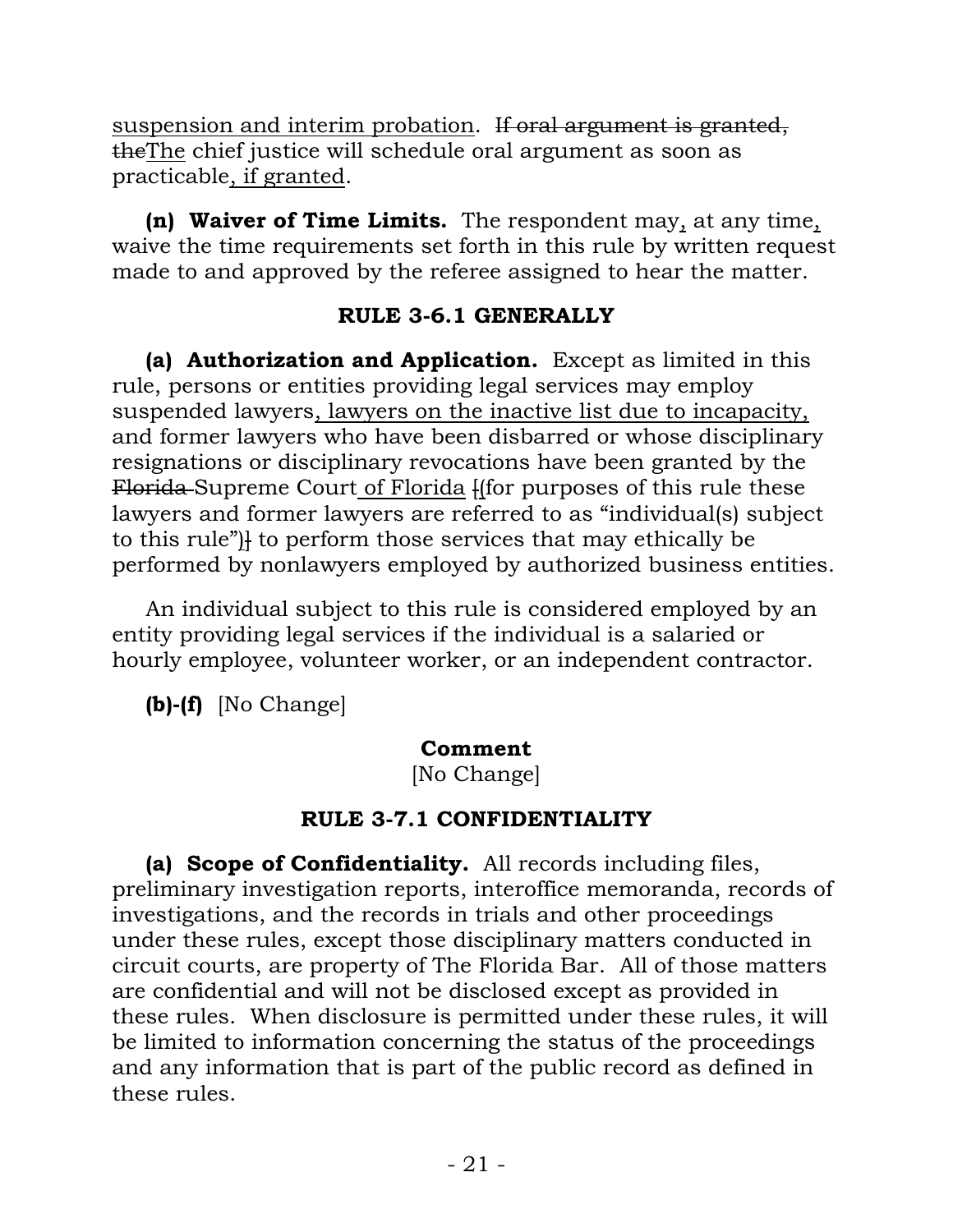Unless otherwise ordered by this court or the referee in proceedings under these rules, nothing in these rules prohibits the complainant, respondent, or any witness from disclosing the existence of proceedings under these rules, or from disclosing any documents or correspondence served on or provided to those persons except where disclosure is prohibited in Chapterchapter 4 of these rules or by statutes and caselaw regarding attorney-client privilege.

 $(1)-(2)$  [No Change]

(3) *Probable Cause Cases*. Any disciplinary case in which a finding of probable cause for further disciplinary proceedings has been entered is public information. For purposes of this subdivision, a finding of probable cause is deemed in those cases authorized by rule 3-3.2(a), for the filing of a formal complaint without the requirement of a finding of probable cause.

(4)-(12) [No Change]

**(b) Public Record.** The public record consists of the record before a grievance committee, the record before a referee, the record before the Supreme Court of Florida, and any reports, correspondence, papers, recordings, and/or transcripts of hearings furnished to, served on, or received from the respondent or the complainant.

**(c)-(e)** [No Change]

**(f) Notice to Law Firms.** When a disciplinary file is opened the respondent must disclose to the respondent's current law firm and, if different, the respondent's law firm at the time of the act or acts giving rise to the complaint, the fact that a disciplinary file has been opened. Disclosure must be in writing and in the following form:

A complaint of unethical conduct against me has been filed with The Florida Bar. The nature of the allegations are This notice is provided pursuant tounder rule 3-7.1(f) of the Rules Regulating The Florida Bar.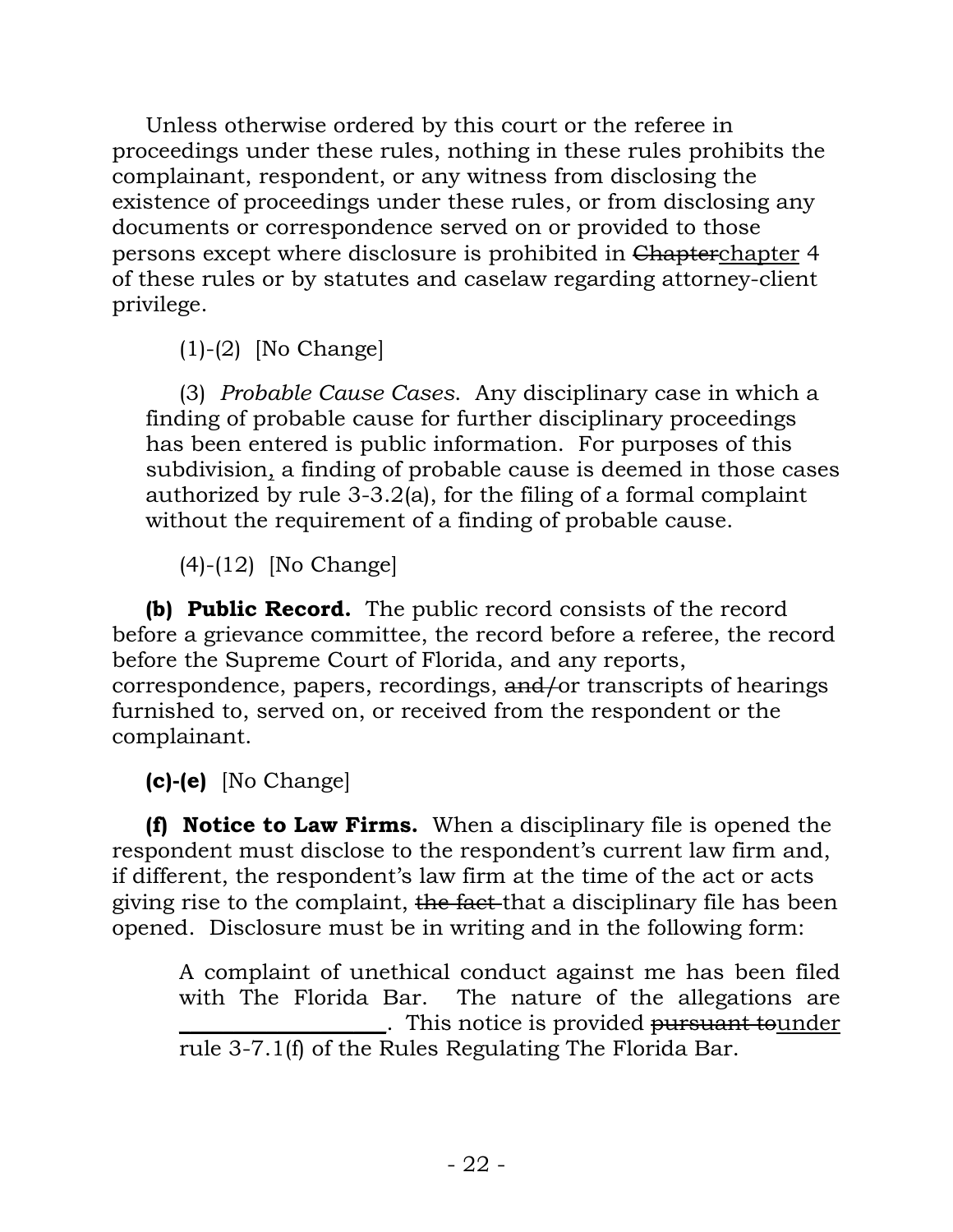The notice must be provided within 15 days of notice that a disciplinary file has been opened and a copy of the above notice must be served on The Florida Bar.

**(g) Production of Disciplinary Records Pursuant to Subpoena.** The Florida Bar, pursuant tounder a valid subpoena issued by a regulatory agency, may provide any documents that are a portion of the public record, even if the disciplinary proceeding is confidential under these rules. The Florida Bar may charge a reasonable fee for identification of and photocopying the documents.

**(h) Notice to Judges.** Any judge of a court of record, upon inquiry of the judge, will be advised and, absent an inquiry, may be advised as to the status of a confidential disciplinary case and may be provided with a copy of documents in the file that would be part of the public record if the case was not confidential. The judge must maintain the confidentiality of the records' confidentiality and not otherwise disclose the status of the case.

**(i)** [No Change]

**(j) Chemical Dependency and Psychological Treatment.** That a lawyer, judge, or justice has voluntarily sought, received, or accepted treatment for chemical dependency or psychological problems is confidential and will not be admitted as evidence in disciplinary proceedings under these rules unless agreed to by the attorneylawyer, judge, or justice who sought, received, or accepted the treatment.

For purposes of this subdivision, a lawyer, judge, or justice is deemed to have voluntarily sought, received, or accepted treatment for chemical dependency or psychological problems if the lawyer, judge, or justice was not under compulsion of law or rule to do so, or if the treatment is not a part of conditional admission to The Florida Bar or of a disciplinary sanction imposed under these rules.

It is the purpose of this subdivision to encourage lawyers, judges, and justices to voluntarily seek advice, counsel, and treatment available to lawyers, judges, and justices, without fear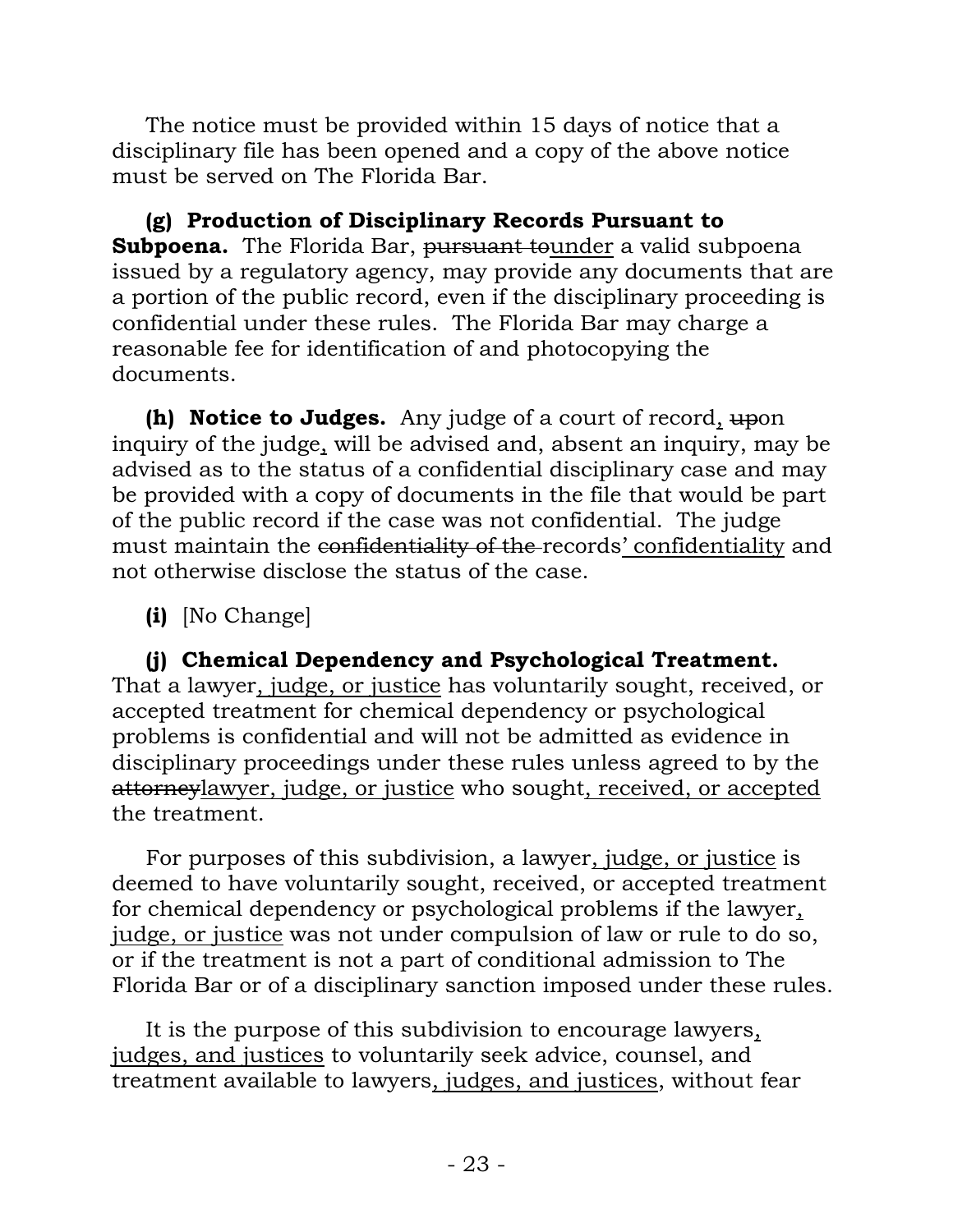that the fact it is sought or rendered will or might cause embarrassment in any future disciplinary matter.

**(k)** [No Change]

*(l)* **Disclosure by Waiver of Respondent.** UponOn written waiver executed by a respondent, The Florida Bar may disclose the status of otherwise confidential disciplinary proceedings and provide copies of the public record to:

(1)-(4) [No Change]

**(m) Maintaining Confidentiality Required by Rule or Law.** The bar will maintain confidentiality of documents and records in its possession and control as required by applicable federal or state law in accordance with the requirements of Fla. R. Gen. Prac. & Jud. Admin.Fla. R. Jud. Admin 2.420. It will be the duty of respondents and other persons submitting documents and information to the bar to notify bar staff that such the documents or information contain material that is exempt from disclosure under applicable rule or law and to request that such exempt material be protected and not be considered public record. Requests to exempt from disclosure all or part of any documents or records must be accompanied by reference to the statute or rule applicable to the information for which exemption is claimed.

#### **RULE 3-7.7 PROCEDURES BEFORE SUPREME COURT OF FLORIDA**

All reports of a referee and all judgments entered in proceedings under these rules shall beare subject to review by the Supreme Court of Florida in the following manner:

## **(a) Right of Review.**

(1) Any party to a proceeding may procure request review of all or part of a report of a referee or  $a$ -judgment, or any specified portion thereof, entered under these rules.

(2) The Supreme Court of Florida shall reviews all reports and judgments of referees recommending probation, public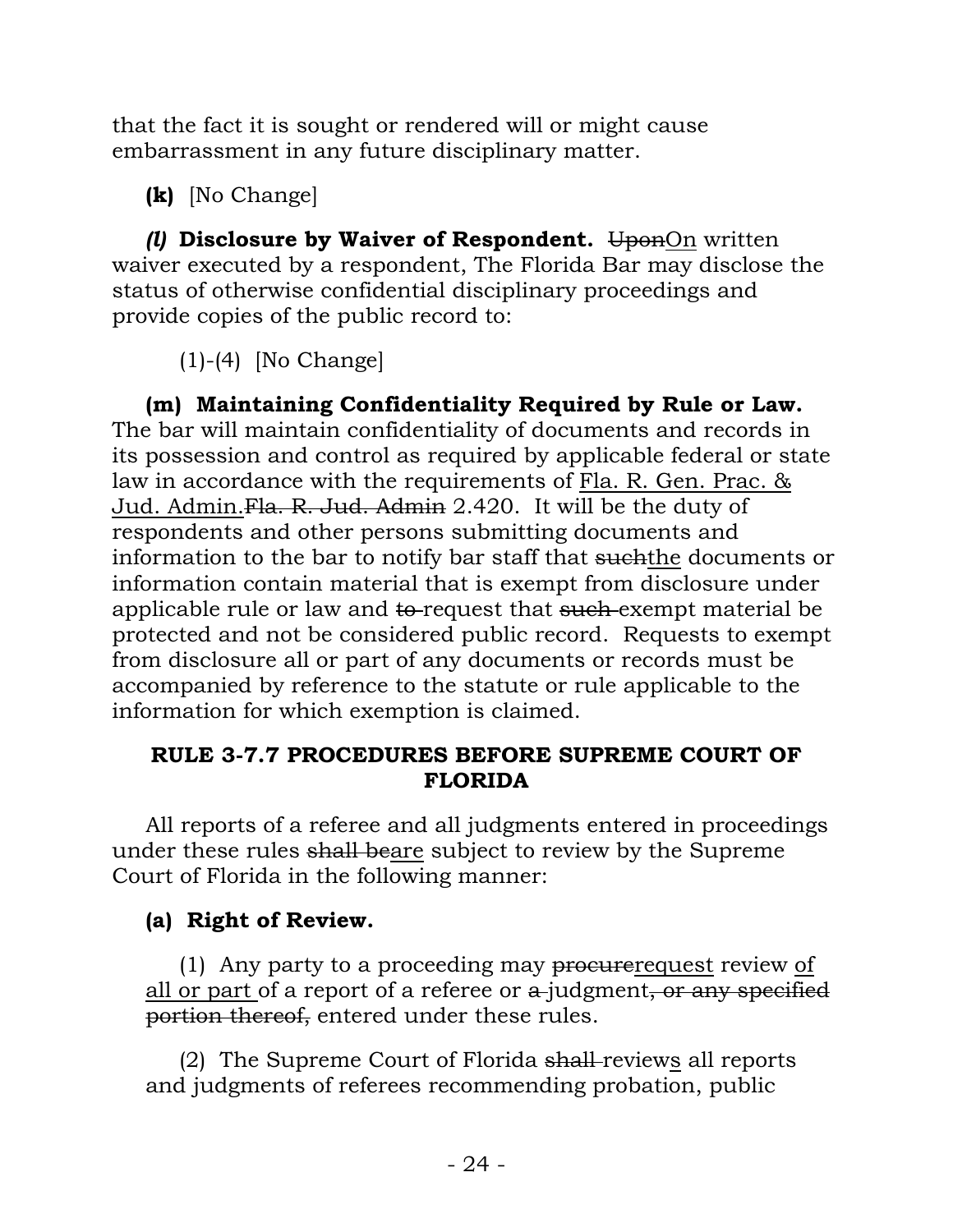reprimand, suspension, disbarment, or resignationer vocation pending disciplinary proceedings.

(3) A referee's report that does not recommend probation, public reprimand, suspension, disbarment, or resignationrevocation pending disciplinary proceedings, shall be is final if not appealed.

**(b)** [No Change]

**(c) Procedure for Review.** Review by theThe Supreme Court of Florida shallwill conduct its review using be in accordance with the following procedures:

(1) *Notice of Intent to Seek Review of Report of Referee.* A party to a bar disciplinary proceeding wishing to-seeking review of a report of referee shallmust give notice of suchthat intent within 60 days of the date on which the referee's report is docketed by the Clerk of the Supreme Court of Florida. PromptThe Florida Bar will provide prompt written notice of the board's action, if any, shall be communicated to the respondent. The proceeding shall be commenced begins by filing with the Supreme Court of Florida notice of intent to seek review of a report of referee, specifying those portions of the report of a referee sought to be reviewed. Within 20 days after service of such the notice of intent to seek review, the opposing party may file a cross-notice for review specifying any additional portion of the report for which that said party desires to be reviewedseeks review. The filing of such the notice or cross-notice shall be is jurisdictional as to a review to be procured as a matter of right, but the court may, in its discretion, consider a late-filed notice or cross-notice upon a showing of good cause.

(2) *Record on Review*. The report and record filed by the referee shall-constitutes the record on review. If hearings were held at which testimony was heard, but no transcripts thereof were filed in the matter, the party seeking review shallmust order preparation of all such transcripts, file the transcriptsoriginal thereof with the court, and serve copies on the opposing party, on or before the time of filing of the initial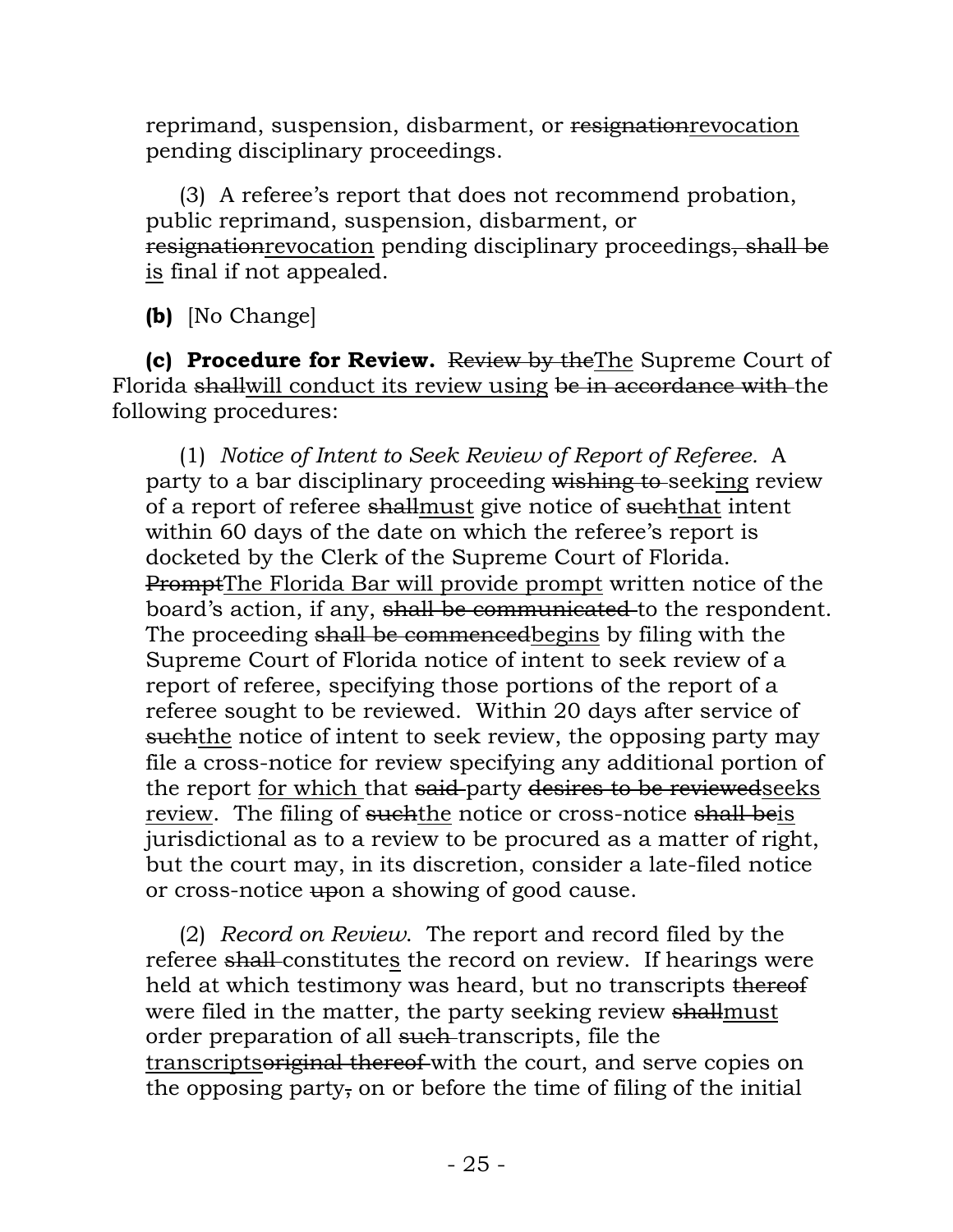brief, as provided elsewhere in this rule. The party seeking review shall be responsible for, and must pay directly to the court reporter, the cost of transcript preparation of transcripts. Failure to timely file and serve all of such-transcripts may be cause for dismissal ofto dismiss the party's petition for review.

(3) *Briefs*. The party first seeking review shallmust file a brief in support of the notice of intent to seek review within 30 days of the filing of the notice. The opposing party shallmust file an answer brief within 20 days after the service of the initial brief of the party seeking review, which answer brief shallmust also support any cross-notice for review. The party originally seeking review may file a reply brief within 20 days after the service of the answer brief. The cross-reply brief, if any, shallmust be served within 20 days thereafter of the reply brief's filing. Computation of time for filing briefs under this rule shall follows the applicable Florida Rules of Appellate Procedure. The form, length, binding, type, and margin requirements of briefs filed under this rule shall-follow the requirements of Fla. R. App. P. 9.210.

(4) *Oral Argument*. Request for oral argument may be filed in any case wherein a party files a notice of intent to seek review at the time of filing the first brief. If no request is filed, the case will be disposed of without oral argument unless the court orders otherwise.

(5) *Burden*. UponOn review, the burden shall be uponis on the party seeking review to demonstrate that aall or part of the referee report of a referee sought to be reviewed is erroneous, unlawful, or unjustified.

#### (6) *Judgment of Supreme Court of Florida*.

(A) Authority. After review, the Supreme Court of Florida shallwill enter an appropriate order or judgment. If no review is sought of a report of a referee entered under the rules and filed in the court, the findings of fact shall beare deemed conclusive, and the referee's recommended disciplinary measure recommended by the referee shallwill be the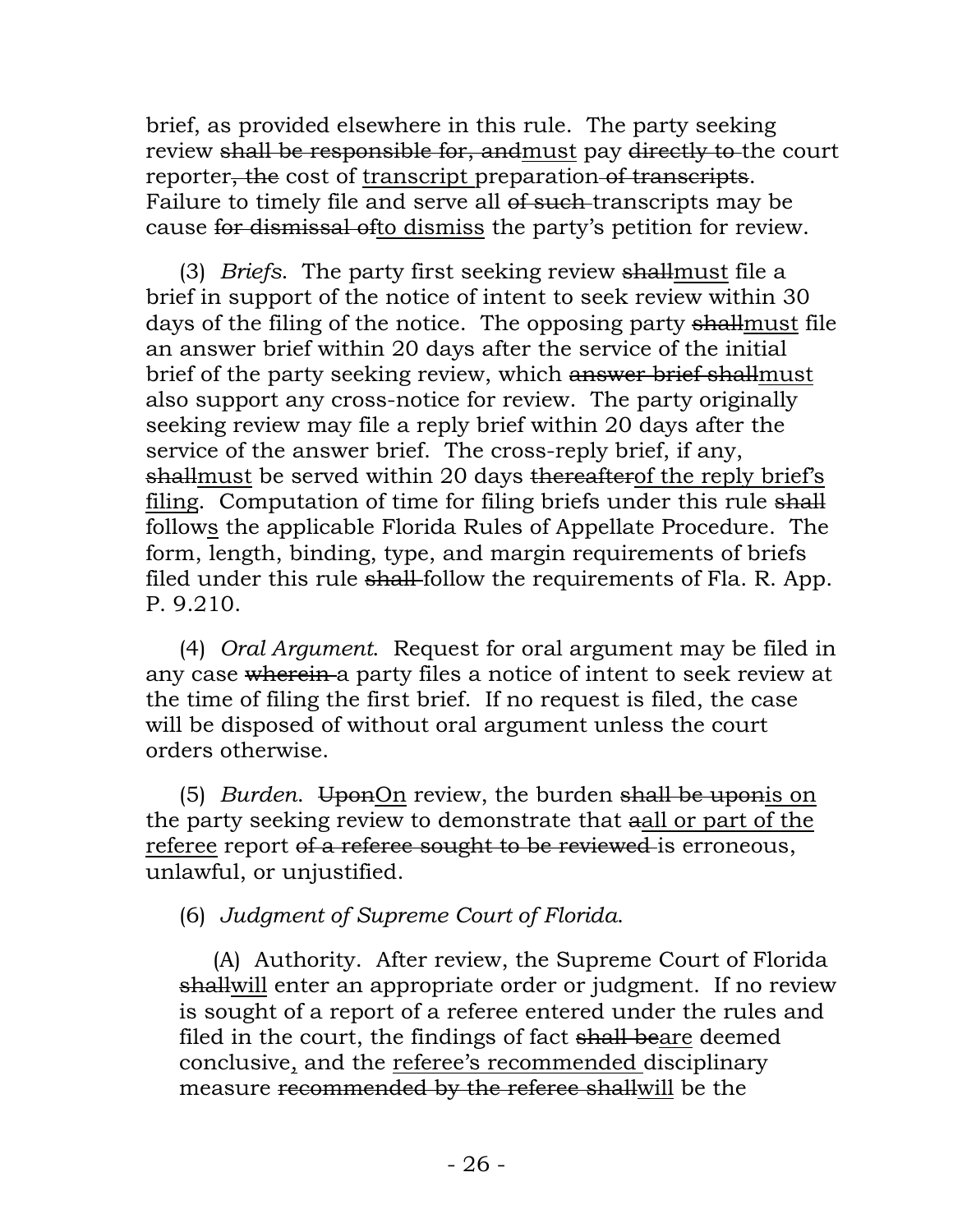disciplinary measure imposed by the court, unless the court directs the parties to submit briefs or conduct oral argument directed toon the suitability of the referee's recommended disciplinary measure recommended by the referee. A referee's report that becomes final when no review has been timely filed shallwill be reported in an order of the Supreme Court of Florida.

(B) Form. The court's judgment of the court shallmay include, where appropriate, judgment in favor of:

(i)-(iii) [No Change]

(7) *Procedures on Motions to Tax Costs*. The court may consider a motion to assess costs if the motion is filed within 10 days of the entry of the court's order or opinion where the referee finds the respondent not guilty at trial and the supreme-court, upon review, finds the respondent guilty of at least 1 rule violation and does not remand the case to the referee for further proceedings or where the respondent was found guilty at trial and the supreme court, upon review, finds the respondent not guilty of any rule violation. The party from whom costs are sought shall havehas 10 days from the date the motion was filed in which to serve an objection. Failure to timely file a petition for costs or to timely serve an objection, without good cause, shall be considered a waiver ofwaives the request or objection to the costs, and the court may enter an order without further proceedings. If an objection is timely filed, or the court otherwise directs, the motion shallwill be remanded to the referee. UponOn remand, the referee shallmust file a supplemental report that shall-includes a statement of costs incurred and the manner in which the costs should be assessed. Any party may seek review of the supplemental report of referee in the same manner as provided for in this rule for other reports of the referee.

**(d) Precedence of Proceedings.** Notices of intent to seek review in disciplinary proceedings shall take precedence over all other civil causes in the Supreme Court of Florida.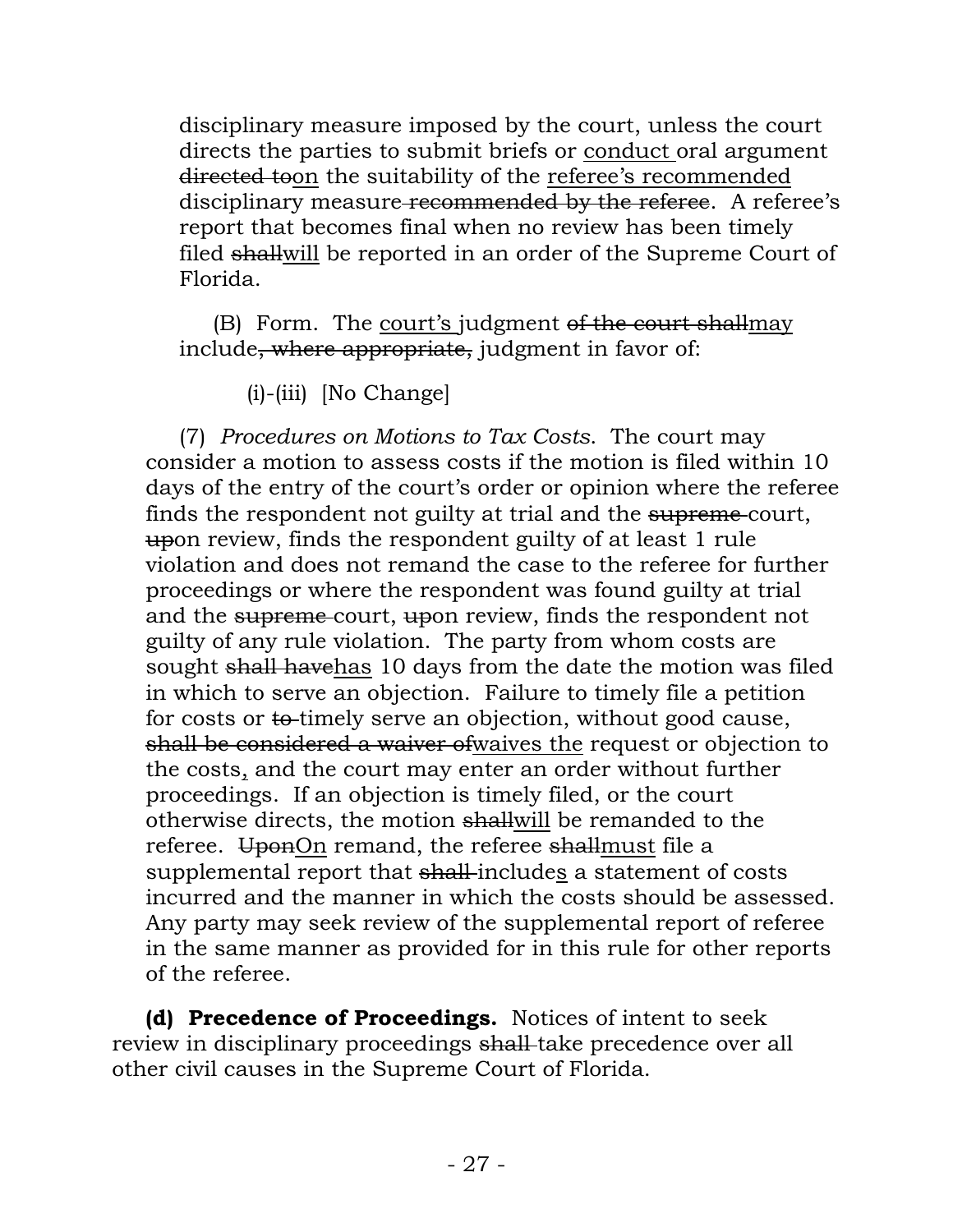**(e) Extraordinary Writs.** All applications for extraordinary writs that are concerned with disciplinary proceedings under these rules of discipline shallmust be made to the Supreme Court of Florida.

**(f) Florida Rules of Appellate Procedure.** To the extent necessary to implement this rule and if not inconsistent herewith, theThe Florida Rules of Appellate Procedure shall beare applicable to notices of intent to seek review in disciplinary proceedings if consistent with this rule., provided service Service on bar counsel and staff counsel constitutes service on The Florida Bar shall be accomplished by service on bar counsel and staff counsel.

**(g) Contempt by Respondent.** Whenever it is alleged that a respondent is in contempt in a disciplinary proceeding, a petition for an order to show cause why the respondent should not be held in contempt and the proceedings on suchthe petition may be filed in and determined by the Supreme Court of Floridacourt or as provided under rule 3-7.11(f).

**(h) Pending Disciplinary Cases.** If the court orders disbarment or disciplinary revocation is ordered by the court, that order may include the dismissal without prejudice of other pending cases against the respondent may be ordered in the court's disbarment or disciplinary revocation order.

#### **Comment**

Subdivision (c)(7) of this rule applies to situations which that arise when a referee finds a respondent not guilty but the supreme court, on review, finds the respondent guilty and does not remand the case back to the referee for further proceedings. *See, e.g., The Florida Bar v. Pape*, 918 So. 2d 240 (Fla. 2005). A similar situation may also occur where a respondent is found guilty at trial, but not guilty by the supreme court on review of the referee's report and recommendation.

#### **RULE 4-1.5 FEES AND COSTS FOR LEGAL SERVICES**

**(a) Illegal, Prohibited, or Clearly Excessive Fees and Costs.** A lawyer must not enter into an agreement for, charge, or collect an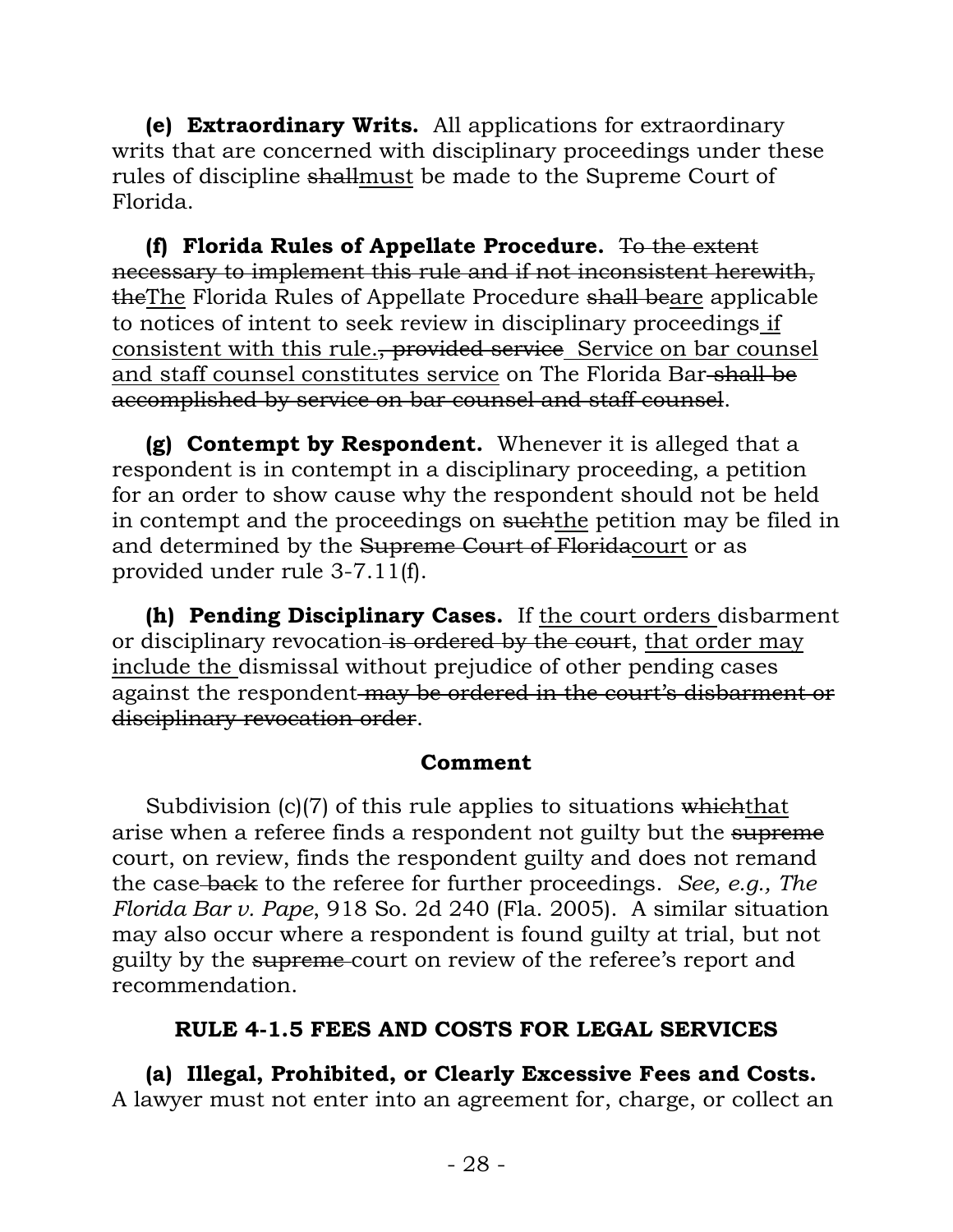illegal, prohibited, or clearly excessive fee or cost, or a fee generated by employment that was obtained through advertising or solicitation not in compliance with the Rules Regulating The Florida Bar. A fee or cost is clearly excessive when:

(1) after a review of the facts, a lawyer of ordinary prudence would be left with a definite and firm conviction that the fee or the cost exceeds a reasonable fee or cost for services provided to such a degree as to constitute clear overreaching or an unconscionable demand by the attorneylawyer; or

(2) the fee or cost is sought or secured by the attorneylawyer by means of intentional misrepresentation or fraud upon the client, a nonclient party, or any court, as to either entitlement to, or amount of, the fee.

**(b)-(e)** [No Change]

## **(f) Contingent Fees.** As to contingent fees:

(1) A fee may be contingent on the outcome of the matter for which the service is rendered, except in a matter in which a contingent fee is prohibited by subdivision (f)(3) or by law. A contingent fee agreement must be in writing and must state the method by which the fee is to be determined, including the percentage or percentages that will accrue to the lawyer in the event of settlement, trial, or appeal;. The agreement must also state the costs litigation and other expenses to be deducted from the recovery; and whether those expensescosts are to be deducted before or after the contingent fee is calculated. On conclusion of a contingent fee matter, the lawyer must provide the client with a written statement describing the outcome of the matter and, if there is a recovery, showing the remittance to the client and the method of its determination. This written statement must include an itemization of costs, fees of each lawyer or law firm participating in the fee, and payments to third parties to be paid from the recovery.

(2)-(4) [No Change]

**(g)-(i)** [No Change]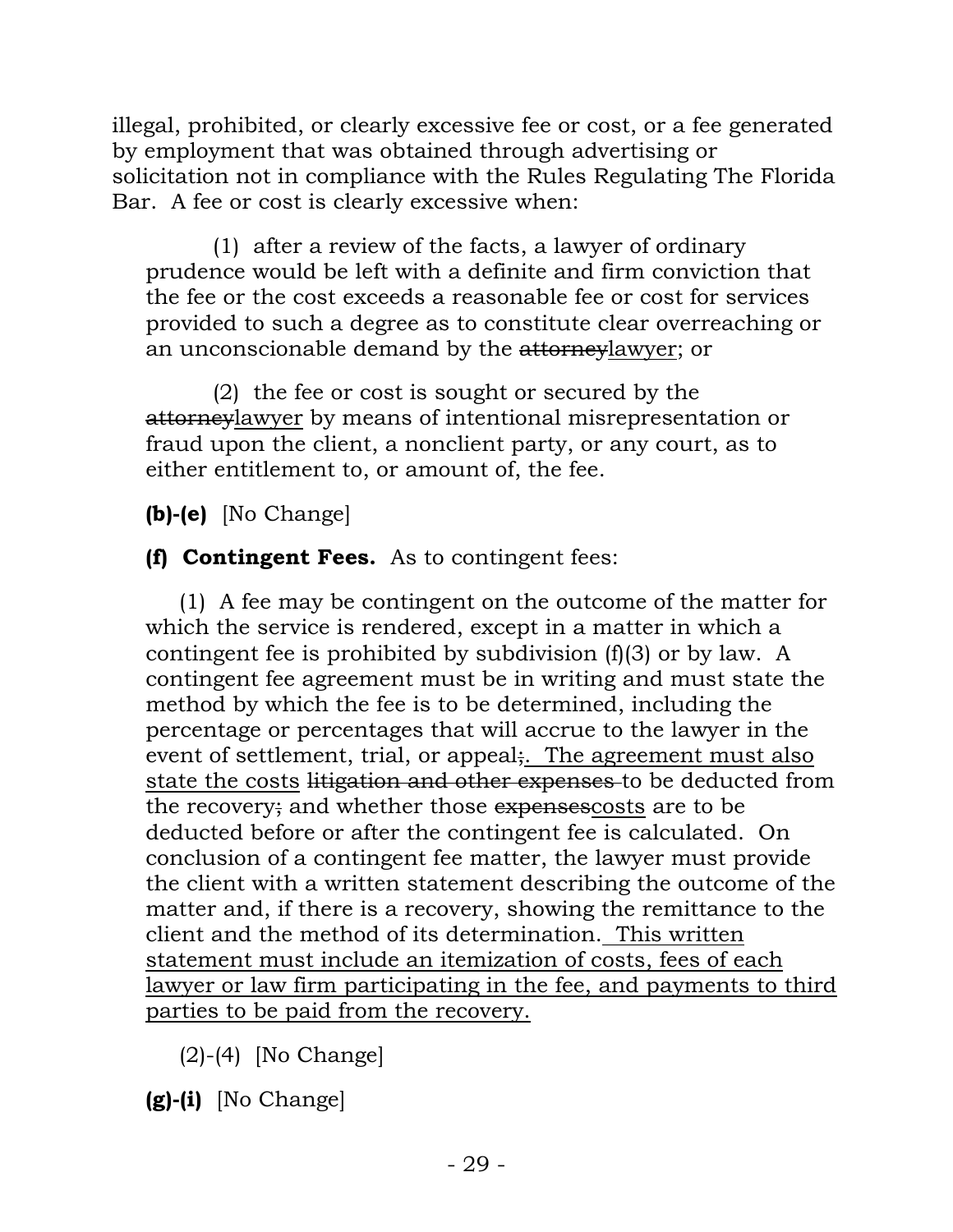#### **Comment**

[No Change]

#### **RULE 4-1.10 IMPUTATION OF CONFLICTS OF INTEREST; GENERAL RULE**

**(a)-(e)** [No Change]

#### **Comment**

#### **Definition of "firm"**

There is ordinarily no question that the members of an organization's law department constitute a firm within the meaning of the Rules of Professional Conduct. However, there can be uncertainty as to the identity of the client. For example, it may not be clear whether the law department of a corporation represents a subsidiary or an affiliated corporation, as well as the corporation by which the members of the department are directly employed. A similar question can arise concerning an unincorporated association and its local affiliates.

Similar questions can also arise with respect to lawyers in legal aid. Lawyers employed in the same unit of a legal service organization constitute a firm, but not necessarily those employed in separate units. As in the case of independent practitioners, whether the lawyers should be treated as associated with each other can depend on the particular rule that is involved and on the specific facts of the situation.

Where a lawyer has joined a private firm after having represented the government, the situation is governed by rule 4- 1.11(a) and (b); where a lawyer represents the government after having served private clients, the situation is governed by rule 4- 1.11(c)(1)4-1.11(d). The individual lawyer involved is bound by the rules generally, including rules 4-1.6, 4-1.7, and 4-1.9.

Different provisions are thus made for movement of a lawyer from 1 private firm to another and for movement of a lawyer between a private firm and the government. The government is entitled to protection of its client confidences and, therefore, to the protections provided in rules 4-1.6, 4-1.9, and 4-1.11. However, if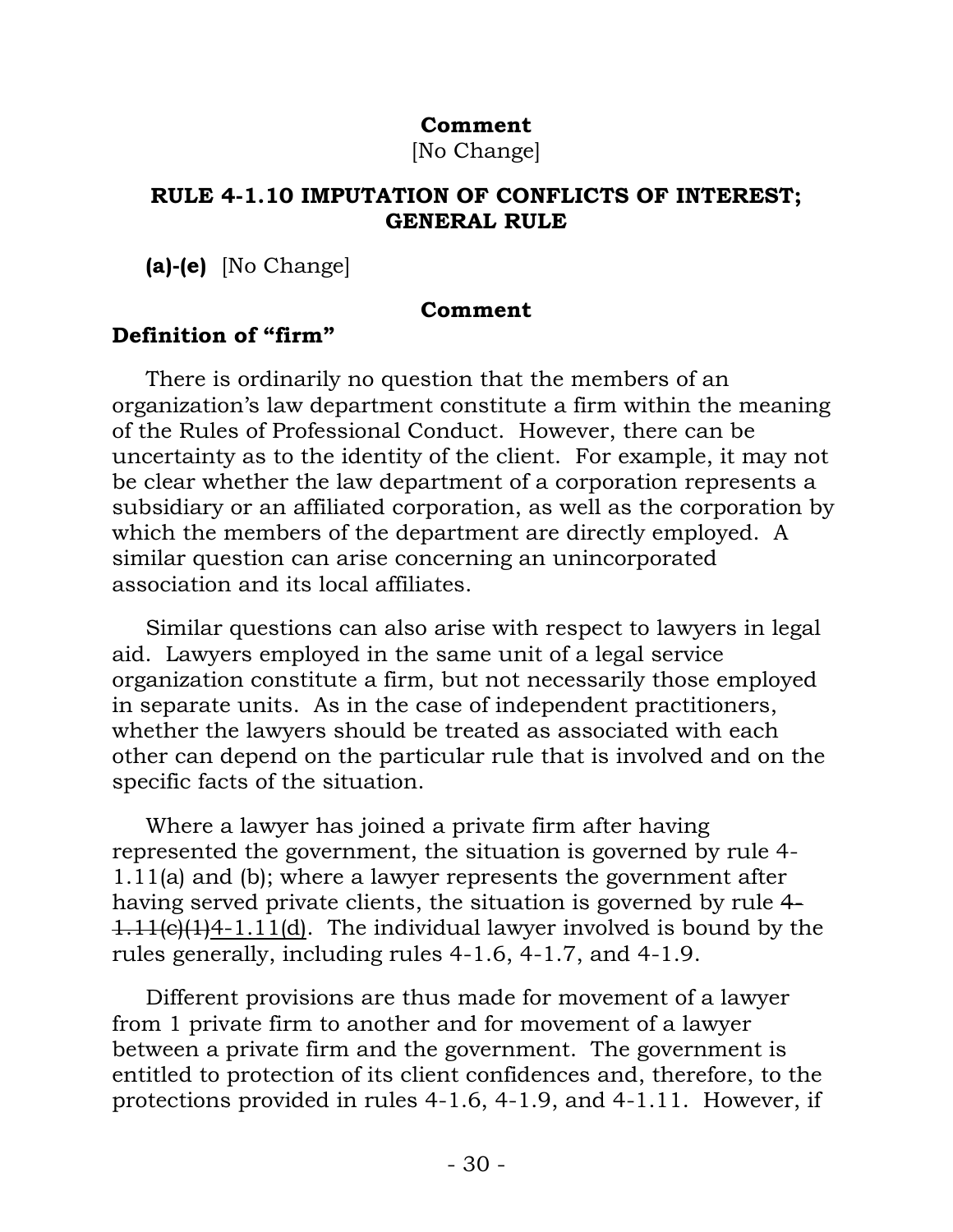the more extensive disqualification in rule 4-1.10 were applied to former government lawyers, the potential effect on the government would be unduly burdensome. The government deals with all private citizens and organizations and thus has a much wider circle of adverse legal interests than does any private law firm. In these circumstances, the government's recruitment of lawyers would be seriously impaired if rule 4-1.10 were applied to the government. On balance, therefore, the government is better served in the long run by the protections stated in rule 4-1.11.

## **Principles of imputed disqualification**

[No Change]

#### **Lawyers moving between firms**

[No Change]

## **Confidentiality**

Preserving confidentiality is a question of access to information. Access to information, in turn, is essentially a question of fact in particular circumstances, aided by inferences, deductions, or working presumptions that reasonably may be made about the way in which lawyers work together. A lawyer may have general access to files of all clients of a law firm and may regularly participate in discussions of their affairs; it should be inferred that such a lawyer in fact is privy to all information about all the firm's clients. In contrast, another lawyer may have access to the files of only a limited number of clients and participate in discussion of the affairs of no other clients; in the absence of information to the contrary, it should be inferred that such a lawyer in fact is privy to information about the clients actually served but not information about other clients.

Application of subdivisions (b) and (c) depends on a situation's particular facts. In any inquiry, the burden of proof should rest uponon the firm whose disqualification is sought.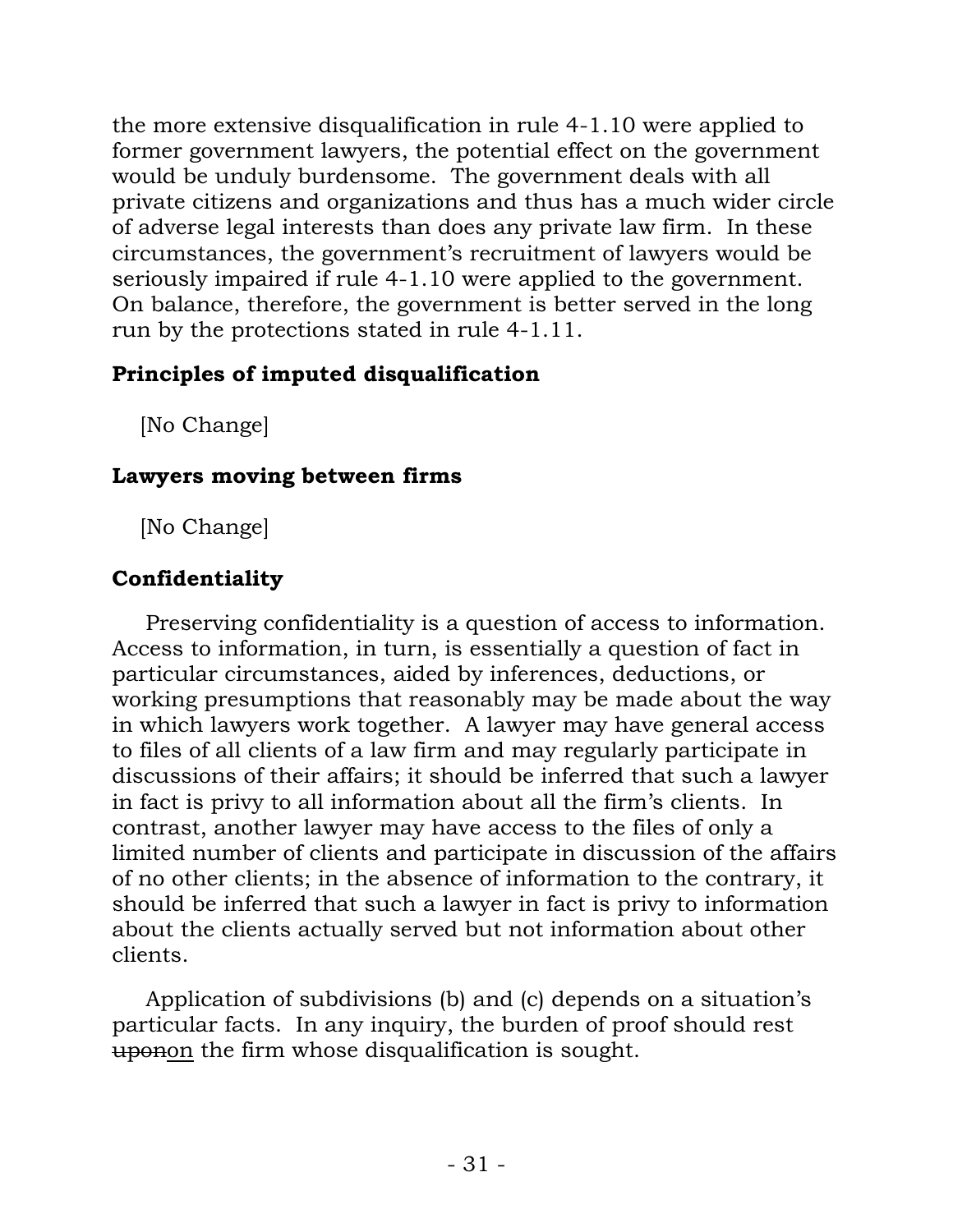Subdivisions (b) and (c) operate to disqualify the firm only when the lawyer involved has actual knowledge of relevant information protected by rules 4-1.6 and 4-1.9(b) and (c). Thus, if a lawyer while with 1 firm acquired no knowledge or information relating to a particular client of the firm and that lawyer later joined another firm, neither the lawyer individually nor the second firm is disqualified from representing another client in the same or a related matter even though the interests of the 2 clients conflict.

Independent of the question of disqualification of a firm, a lawyer changing professional association has a continuing duty to preserve confidentiality of information about a client formerly represented. See rules 4-1.6 and 4-1.9.

#### **Consent to conflict**

[No Change]

## **Imputation of conflicts in rule 4-1.8**

[No Change]

## **RULE 4-1.14 CLIENT UNDER A DISABILITYWITH DIMINISHED CAPACITY**

**(a) Maintenance of Normal Relationship.** When a client's abilitycapacity to make adequately considered decisions in connection with the representation is impaireddiminished, whether because of minority, mental disabilityimpairment, or for some other reason, the lawyer shallmust, as far as reasonably possible, maintain a normal client-lawyer relationship with the client as much as reasonably possible.

**(b) Appointment of Guardian.** A lawyer may seek the appointment of a guardian or take other protective action with respect to a client only when the lawyer reasonably believes that the client cannot adequately act in the client's own interest.**Protective Action.** A lawyer is not required to seek a determination of incapacity or the appointment of a guardian or take other protective action with respect to a client. However, when the lawyer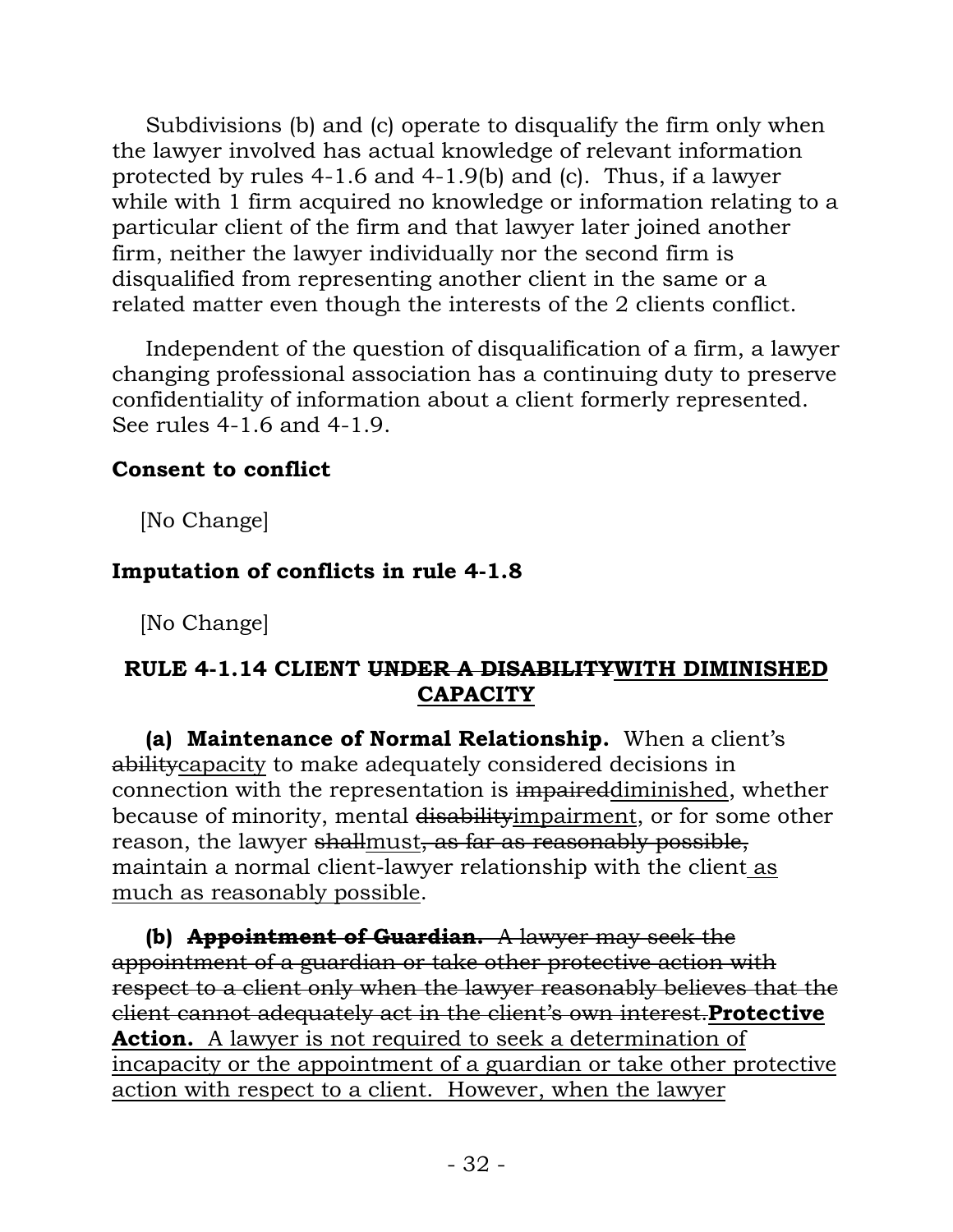reasonably believes that the client has diminished capacity, is at risk of substantial physical, financial, or other harm unless action is taken and cannot adequately act in the client's own interest, the lawyer may take reasonably necessary protective action, such as, consulting with individuals or entities that have the ability to act to protect the client and, in appropriate cases, seek the appointment of a guardian ad litem or guardian. A lawyer must make reasonable efforts to exhaust all other available remedies to protect the client before seeking removal of any of the client's rights or the appointment of a guardian.

**(c) Confidentiality.** Information relating to the representation of a client with diminished capacity is protected by the rule on confidentiality of information. When taking protective action under this rule, the lawyer is impliedly authorized under the rule on confidentiality of information to reveal information about the client, but only to the extent reasonably necessary to protect the client's interests.

#### **Comment**

The normal client-lawyer relationship is based on the assumption that the client, when properly advised and assisted, is capable of making decisions about important matters. When the client is a minor or suffers from a mental disorder or disabilityhas diminished mental capacity, however, maintaining the ordinary client-lawyer relationship may not be possible in all respects. In particular, an incapacitated person may have no power to make legally binding decisions. Nevertheless, a client lacking legal competencewith diminished capacity often has the ability to understand, deliberate upon, and reach conclusions about matters affecting the client's own well-being. Furthermore, to an increasing extent the law recognizes intermediate degrees of competence. For example, children as young as 5 or 6 years of age, and certainly those of 10 or 12, are regarded as having opinions that are entitled to weight in legal proceedings concerning their custody. So also, it is recognized that someSome persons of advanced age can be quiteare capable of handling routine financial matters while needing special legal protection concerning major transactions.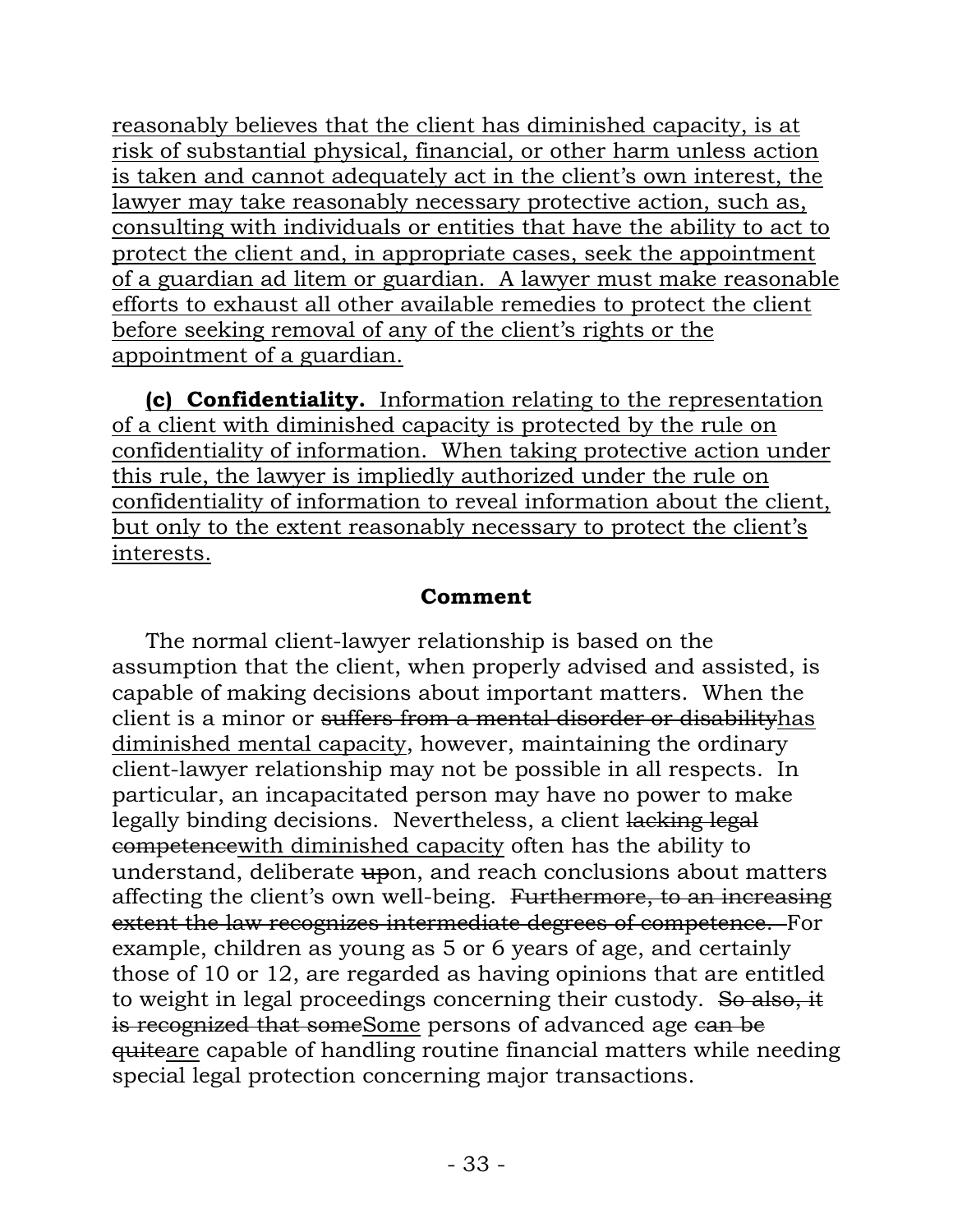The fact thatThat a client suffers a disabilityhas diminished capacity does not diminish the lawyer's obligation to treat the client with attention and respect. If the person has no guardian or legal representative, the lawyer often must act as de facto guardian. Even if the person does havehas a legal representative, the lawyer should, as far as possible, accord the represented person the status of client, particularly in maintaining communication.

The client may wish to have family members or other persons participate in discussions with the lawyer. When necessary to assist in the representation, the presence of these persons furthers the rendition of legal services to the client and does not waive the attorney-client privilege. Nevertheless, the lawyer must keep the client's interests foremost and, except for protective action authorized under subdivision (b), must look to the client, and not family members, to make decisions on the client's behalf. A lawyer should be mindful of protecting the privilege when taking protective action.

If a legal representative has already been appointed for the client, the lawyer should ordinarily look to the representative for decisions on behalf of the client. If a legal representative has not been appointed, the lawyer should see to such an appointment where it would serve the client's best interests. Thus, if a disabled client has substantial property that should be sold for the client's benefit, effective completion of the transaction ordinarily requires appointment of a legal representative. In many circumstances, however, appointment of a legal representative may be expensive or traumatic for the client. Evaluation of these considerations is a matter of professional judgment on the lawyer's part.In matters involving a minor, whether the lawyer should look to the parents as natural guardians may depend on the type of proceeding or matter in which the lawyer is representing the minor. If the lawyer represents the guardian, as distinct from the ward, and is aware that the guardian is acting adversely to the ward's interest, the lawyer may have an obligation to prevent or rectify the guardian's misconduct. *See* rule 4-1.2(d); *Saadeh v. Connors,* 166 So. 3d 959 (Fla. 4th DCA 2015); Fla. AGO 96-94, 1996 WL 680981.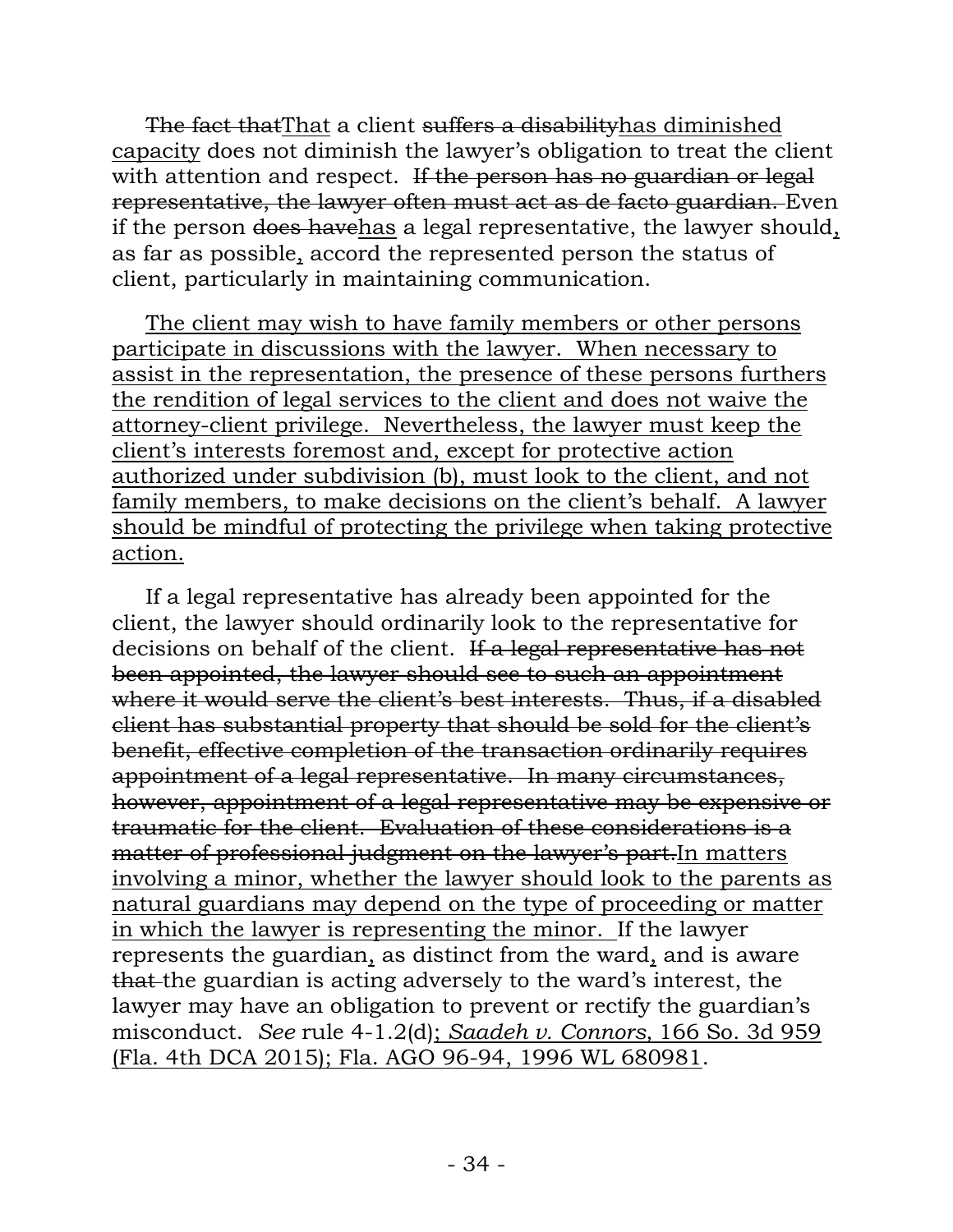#### **Taking protective action**

If a lawyer reasonably believes that a client is at risk of substantial physical, financial, or other harm unless action is taken, and that a normal client-lawyer relationship cannot be maintained as provided in subdivision (a) because the client lacks sufficient capacity to communicate or make adequately considered decisions in connection with the representation, then subdivision (b) permits the lawyer to take protective measures deemed necessary. These measures could include: consulting with family members, using a reconsideration period to permit clarification or improvement of circumstances, using voluntary surrogate decisionmaking tools such as durable powers of attorney or consulting with support groups, professional services, adult-protective agencies, or other individuals or entities that have the ability to protect the client. In taking any protective action, the lawyer should be guided by such factors as the wishes and values of the client to the extent known, the client's best interests, and the goals of intruding into the client's decision-making autonomy to the least extent feasible, maximizing client capacities, and respecting the client's family and social connections. Which factors the lawyer chooses to be guided by will depend on the nature of the protective action to be taken, some issues being governed by the client's substituted judgment and others by the client's best interests.

Whether the client's capacity has diminished may be shown by such factors as: the client's ability to articulate reasoning leading to a decision; variability of state of mind and ability to appreciate consequences of a decision; the substantive fairness of a decision; and the consistency of a decision with the known long-term commitments and values of the client. In appropriate circumstances, the lawyer may seek guidance from an appropriate diagnostician.

If a legal representative has not been appointed, the lawyer should consider whether appointment of a guardian ad litem or guardian is necessary to protect the client's interests. Thus, if a client with diminished capacity has substantial property that should be sold for the client's benefit, effective completion of the transaction may require appointment of a legal representative. In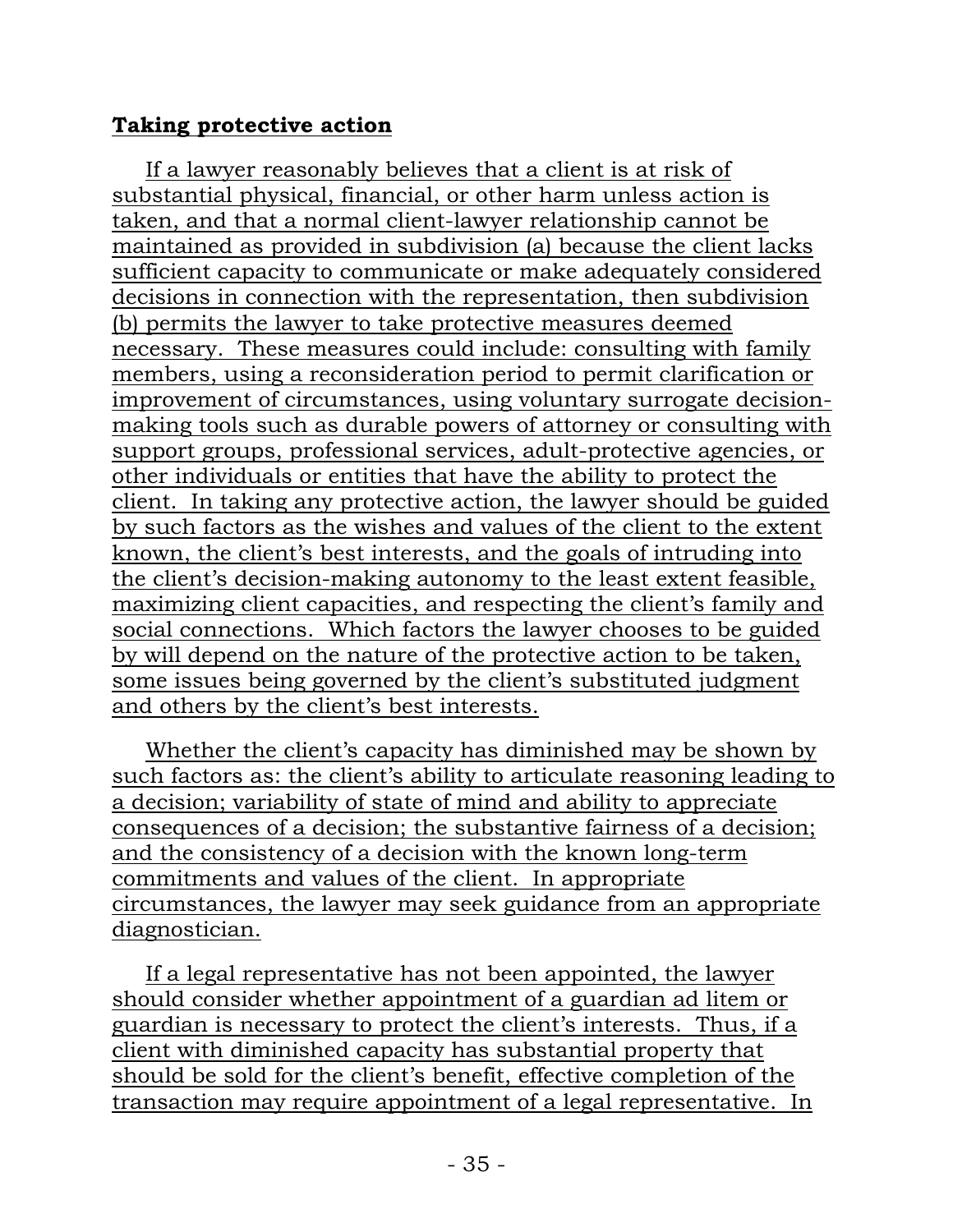addition, rules of procedure in litigation sometimes provide that minors or persons with diminished capacity must be represented by a guardian or next friend. In many circumstances, however, appointment of a legal representative may be more expensive or traumatic for the client than circumstances require. Evaluation of circumstances is a matter entrusted to the lawyer's professional judgment. In considering alternatives, the lawyer should be aware of any law that requires the lawyer to advocate the least restrictive action on behalf of the client.

## **Disclosure of client's condition**

Rules of procedure in litigation generally provide that minors or persons suffering mental disability shall be represented by a guardian or next friend if they do not have a general guardian. However, disclosureDisclosure of the client's disability candiminished capacity could adversely affect the client's interests. The lawyer may seek guidance from an appropriate diagnostician. For example, raising the question of diminished capacity could, in some circumstances, lead to proceedings for involuntary commitment. Information relating to the representation is protected by rule 4-1.6. Therefore, unless authorized to do so, the lawyer may not disclose confidential information. When taking protective action under subdivision (b), the lawyer is impliedly authorized to make the necessary disclosures. Nevertheless, given the risks of disclosure, subdivision (c) limits what the lawyer may disclose in consulting with other individuals or entities or seeking the appointment of a legal representative. At the very least, the lawyer should determine whether it is likely the person or entity consulted with will act adversely to the client's interests before discussing matters related to the client. The lawyer's position in these cases is an unavoidably difficult one.

## **Emergency legal assistance**

A lawyer may, but is not required to, take legal action to protect a person with diminished capacity who is threatened with imminent and irreparable harm to the person's health, safety, or financial interests, even though the person is unable to establish a clientlawyer relationship or make or express considered judgments about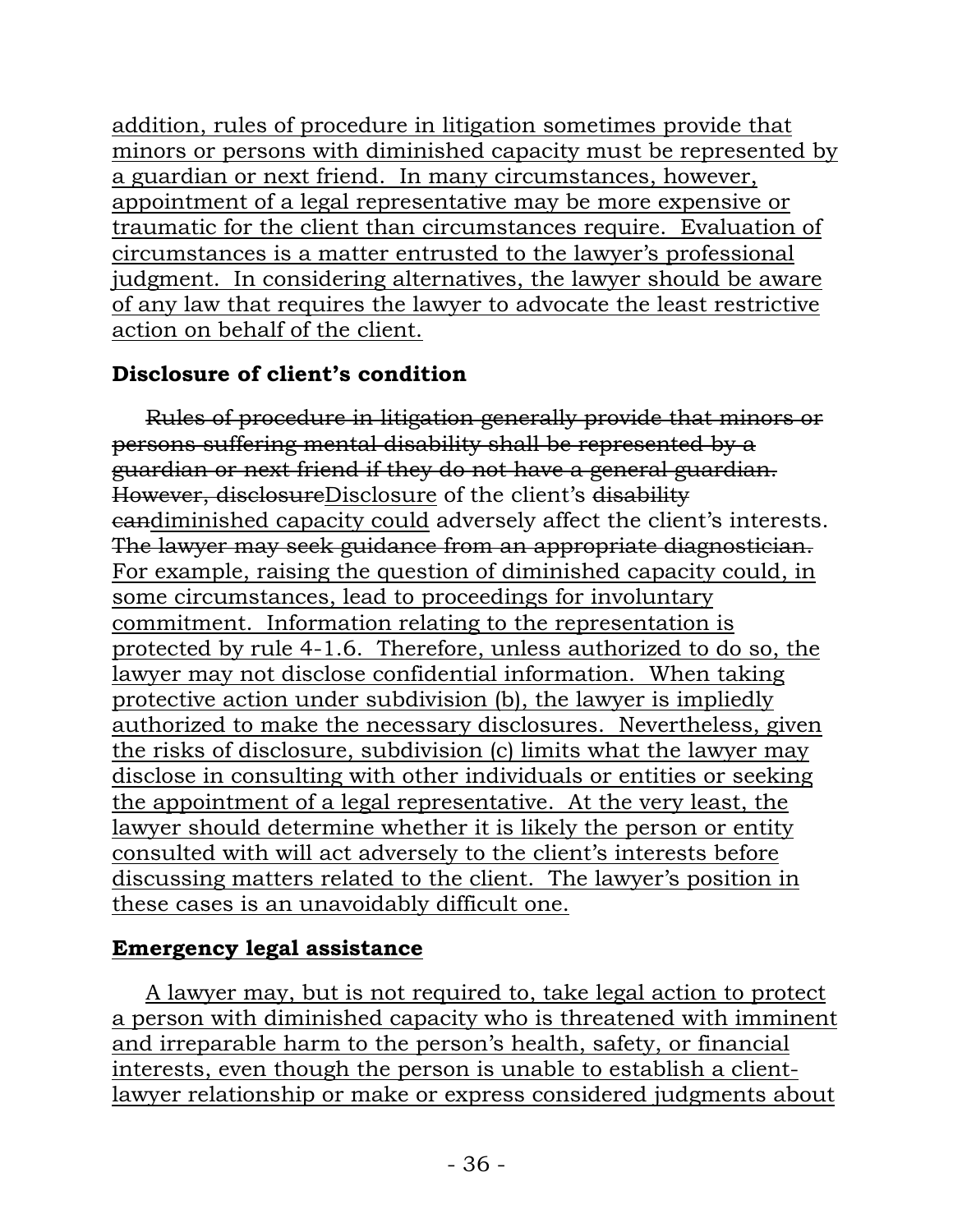the matter when the person or another acting in good faith on that person's behalf has consulted with the lawyer. Even in an emergency, however, the lawyer should not act unless the lawyer reasonably believes the person has no alternative available. The lawyer should take legal action on behalf of the person only to the extent reasonably necessary to maintain the status quo or otherwise avoid imminent and irreparable harm. A lawyer who undertakes to represent a person in an exigent situation has the same duties under these rules as the lawyer would with respect to a client.

A lawyer who acts on behalf of a person with diminished capacity in an emergency should keep the confidences of the person as if dealing with a client, disclosing them only to the extent necessary to accomplish the intended protective action. The lawyer may disclose to any tribunal involved and to any other counsel involved the nature of his or her relationship with the person while maintaining the person's confidential information.

## **4-5.8 PROCEDURES FOR LAWYERS LEAVING LAW FIRMS AND DISSOLUTION OF LAW FIRMS**

**(a)-(e)** [No Change]

## **Comment**

The current rule of law regarding ownership of client files is discussed in *Donahue v. Vaughn*, 721 So. 2d 356 (Fla. 5th DCA 1998), and *Dowda & Fields, P.A. v. Cobb*, 452 So. 2d 1140 (Fla. 5th DCA 1984), and *Woodson v. Durocher,* 588 So. 2d 644 (Fla. 5th DCA 1991). A lawyer leaving a law firm<del>, when the law firm remains</del> available to continue legal representation, has no right nor expectation to take client files without an agreement with the law firm to do so should consult with the law firm regarding disposition of client files. Ownership of client files may be the subject of contract law and of the employment, partnership, or shareholder agreement between the lawyer and the law firm.

While clients have the right to choose counsel, that choice may implicate obligations such as a requirement to pay for legal services previously rendered and costs expended in connection with the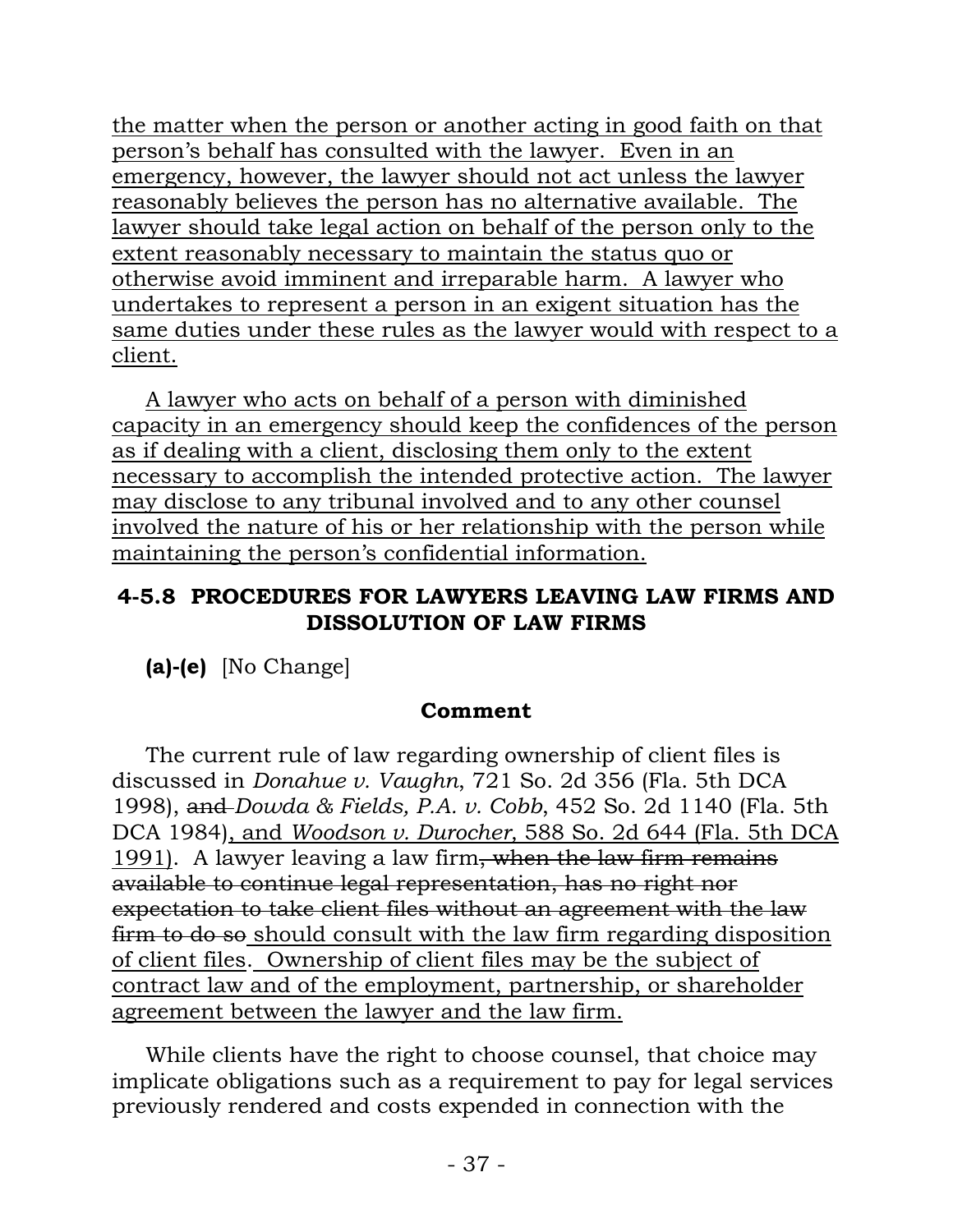representation as well as a reasonable fee for copying the client's file.

Whether individual members have any individual legal obligations to a client is a matter of contract law, tort law, or court rules that is outside the scope of rules governing lawyer conduct. Generally, individual lawyers have suchthese obligations only if provided for in the contract for representation. Nothing in this rule or in the contract for representation may alter the ethical obligations that individual lawyers have to clients as provided elsewhere in these rules.

In most instances a lawyer leaving a law firm and the law firm should engage in bona fide, good faith negotiations and craft a joint communication providing adequate information to the client so that the client may make a fully informed decision concerning future representation. In those instances in which bona fide negotiations are unsuccessful, unilateral communication may be made by the departing lawyer or the law firm. In those circumstances, great care should be taken to meet the obligation of adequate communication and for this reason the specific requirements of subdivisions (d)(1) and (3) are provided.

Lawyers and firms should engage in bona fide, good faith negotiations within a reasonable period of time following their knowledge of either the anticipated change in firm composition or, if the anticipated change is unknown, within a reasonable period of time after the change in firm composition. The actual notification to clients should also occur within a reasonable period of time. What is reasonable will depend on the circumstances, including the nature of the matters in which the lawyer represented the clients and whether the affected clients have deadlines that need to be met within a short period of time.

For purposes of this rule, clients who should be notified of the change in firm composition include current clients for whom the departing lawyer has provided significant legal services with direct client contact. Clients need not be notified of the departure of a lawyer with whom the client has had no direct contact. Clients whose files are closed need not be notified unless the former client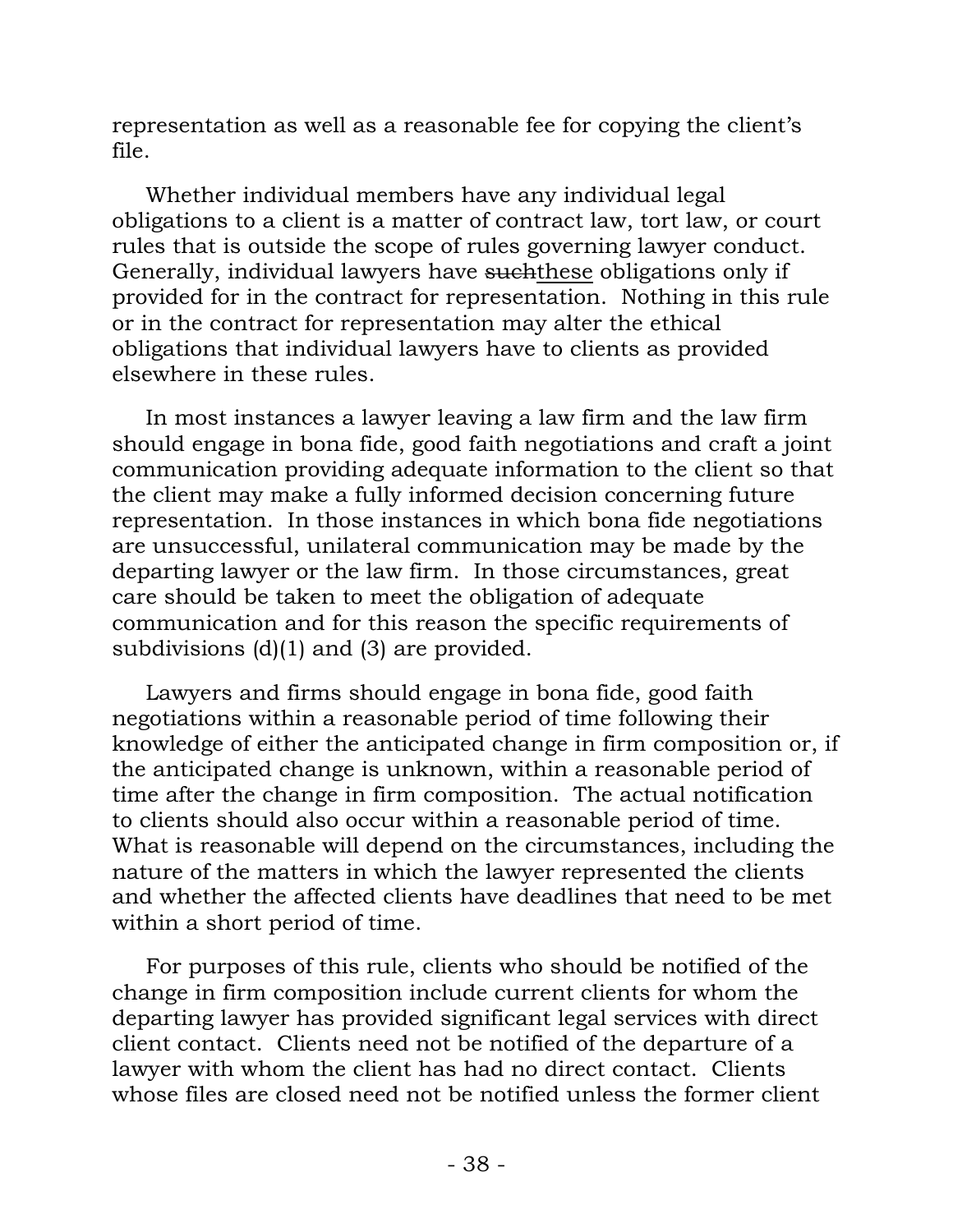contacts the firm, at which point the firm should notify the former client of the departure of any lawyer who performed significant legal services for that former client and had direct contact with that former client.

Although contact by telephone is not prohibited under this rule, proof of compliance with the requirements of this rule may be difficult unless the notification is in writing.

In order to comply with the requirements of this rule, both departing lawyers and the law firm should be given access to the names and contact information of all clients for whom the departing lawyer has provided significant legal services and with whom the lawyer has had direct contact.

If neither the departing lawyer nor the law firm intends to continue representation of the affected clients, they may either agree on a joint letter providing that information to those clients, or may separately notify the affected clients after bona fide, good faith negotiations have failed. Any obligation to give the client reasonable notice, protect the client's interests on withdrawal, and seek permission of a court to withdraw may apply to both the departing lawyer and lawyers remaining in the firm.

Most law firms have some written instrument creating the law firm and specifying procedures to be employed upon dissolution of the firm. However, when such an instrument does not exist or does not adequately provide for procedures in the event of dissolution, the provisions of this rule are provided so that dissolution of the law firm does not disproportionately affect client rights.

As in instances of a lawyer departing a law firm, lawyers involved in the dissolution of law firms have a continuing obligation to provide adequate information to a client so that the client may make informed decisions concerning future representation.

The Florida Bar has sample forms for notice to clients and sample partnership and other contracts that are available to members. The forms may be accessed on the bar's website, *www.floridabar.org*, or by calling The Florida Bar headquarters in Tallahassee.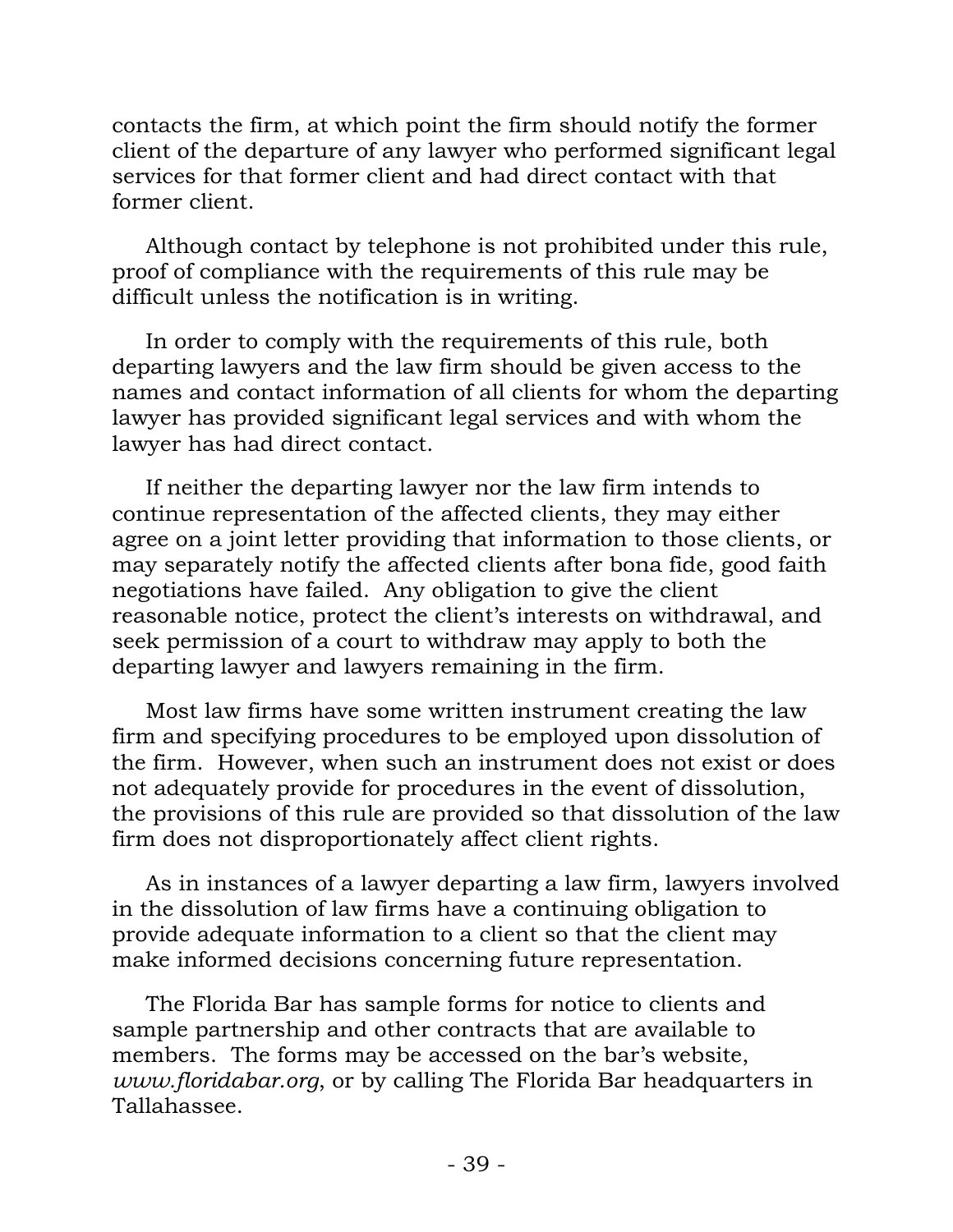Lawyers involved in either a change in law firm composition or law firm dissolution may have duties to notify the court if the representation is in litigation. If the remaining law firm will continue the representation of the client, no notification of the change in firm composition to the court may be required, but such a notification may be advisable. If the departing lawyer will take over representation of the client, a motion for substitution of counsel or a motion by the firm to withdraw from the representation may be appropriate. If the departing lawyer and the law firm have made the appropriate request for the client to select either the departing lawyer or the law firm to continue the representation, but the client has not yet responded, the law firm should consider notifying the court of the change in firm composition, although under ordinary circumstances, absent an agreement to the contrary, the firm will continue the representation in the interim. If the departing lawyer and the law firm have agreed regarding who will continue handling the client's matters then, absent disagreement by the client, the agreement normally will determine whether the departing lawyer or the law firm will continue the representation.

## **RULE 4-6.1 PRO BONO PUBLIC SERVICE**

## **(a)-(c)** [No Change]

**(d) Reporting Requirement.** Each member of the bar shallmust annually report whether the member has satisfied the member's professional responsibility to provide pro bono legal services to the poor. Each member shall report this information through a simplified reporting form that is made a part of the member's annual membership fees statement as developed by The Florida Bar. At minimum, the statement must include the number of hours of pro bono legal services provided and the dollar amount of contributions to pro bono legal services organizations. The form will contain the following categories from which each member will be allowed to choose in reporting whether the member has provided pro bono legal services to the poor:

(1) I have personally provided \_\_\_\_\_ hours of pro bono legal services;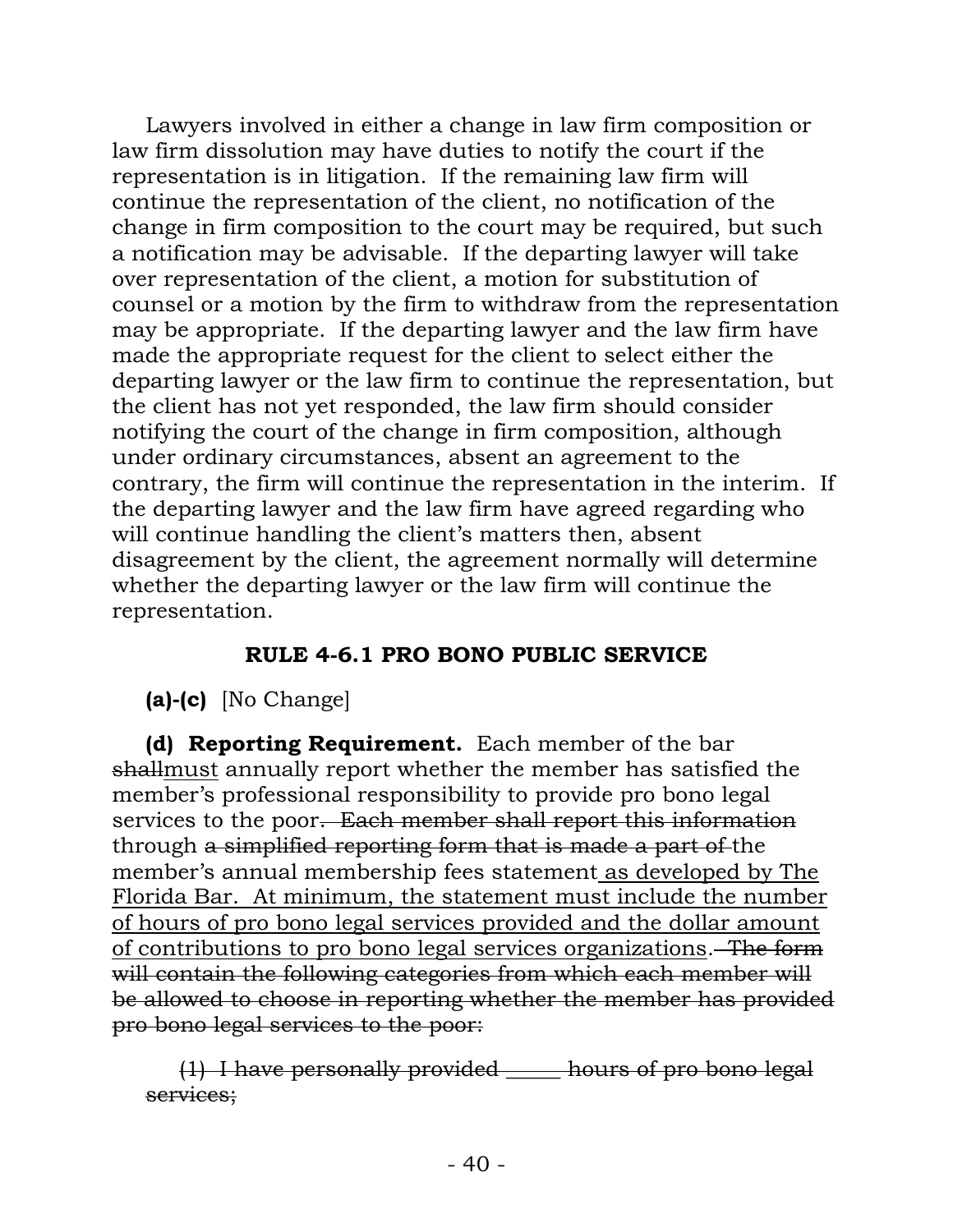(2) I have provided pro bono legal services collectively by: (indicate type of case and manner in which service was provided);

 $(3)$  I have contributed  $\frac{1}{2}$  to: (indicate organization to which funds were provided);

(4) I have provided legal services to the poor in the following special manner: (indicate manner in which services were provided); or

(5) I have been unable to provide pro bono legal services to the poor this year; or

(6) I am deferred from the provision of pro bono legal services to the poor because I am: (indicate whether lawyer is: a member of the judiciary or judicial staff; a government lawyer prohibited by statute, rule, or regulation from providing services; retired, or inactive).

The failure to report this information shall-constitutes a disciplinary offense under these rules.

**(e) Credit Toward Professional Responsibility in Future Years.** In the event that more than 20 hours of pro bono legal service to the poor are provided and reported in any 1 year, the hours in excess of 20 hours may be carried forward and reported as such for up to 2 succeeding years for the purpose of determining whether a lawyer has fulfilled the professional responsibility to provide pro bono legal service to the poor in those succeeding years.

**(f)** [No Change]

#### **Comment**

Pro bono legal service to the poor is an integral and particular part of a lawyer's pro bono public service responsibility. As our society has become one in which rights and responsibilities are increasingly defined in legal terms, access to legal services has become of critical importance. This is true for all people, be they rich, poor, or of moderate means. However, because the legal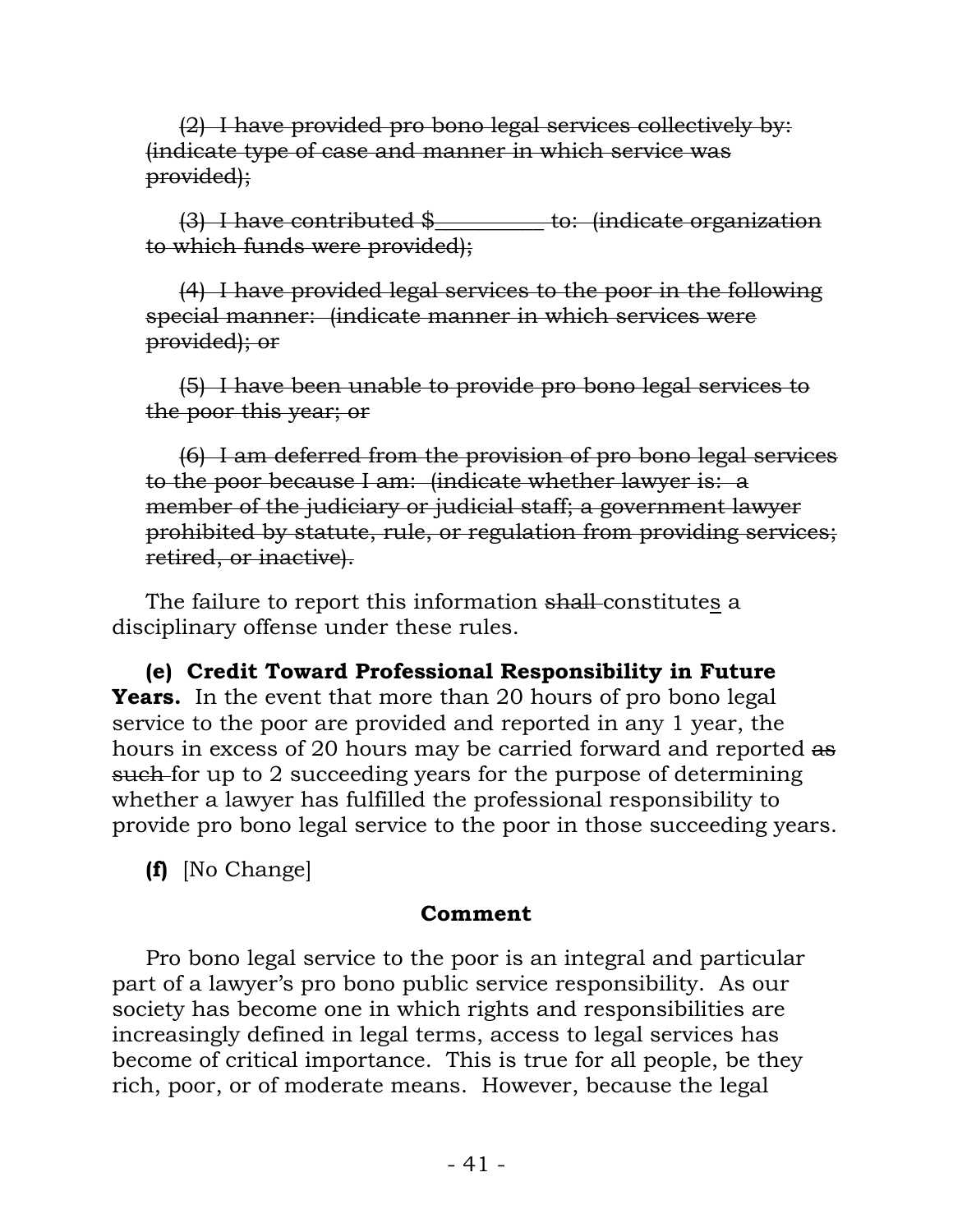problems of the poor often involve areas of basic need, their inability to obtain legal services can have dire consequences. The vast unmet legal needs of the poor in Florida have been recognized by the Supreme Court of Florida and by several studies undertaken in Florida over the past  $two2$  decades. The Supreme Court of Florida has further recognized the necessity of finding a solution to the problem of providing the poor greater access to legal service and the unique role of lawyers in our adversarial system of representing and defending persons against the actions and conduct of governmental entities, individuals, and nongovernmental entities. As an officer of the court, each member of The Florida Bar in good standing has a professional responsibility to provide pro bono legal service to the poor. Certain lawyers, however, are prohibited from performing legal services by constitutional, statutory, rule, or other regulatory prohibitions. Consequently, members of the judiciary and their staffs, government lawyers who are prohibited from performing legal services by constitutional, statutory, rule, or regulatory prohibitions, members of the bar who are retired, inactive, or suspended, or who have been placed on the inactive list for incapacity not related to discipline are deferred from participation in this program.

In discharging the professional responsibility to provide pro bono legal service to the poor, each lawyer should furnish a minimum of twenty20 hours of pro bono legal service to the poor annually or contribute \$350 to a legal aid organization. "Pro bono legal service" means legal service rendered without charge or expectation of a fee for the lawyer at the time the service commences. Legal services written off as bad debts do not qualify as pro bono service. Most pro bono service should involve civil proceedings given that government must provide indigent representation in most criminal matters. Pro bono legal service to the poor is to be provided not only to those persons whose household incomes are below the federal poverty standard but also to those persons frequently referred to as the "working poor." Lawyers providing pro bono legal service on their own need not undertake an investigation to determine client eligibility. Rather, a good faith determination by the lawyer of client eligibility is sufficient. Pro bono legal service to the poor need not be provided only through legal services to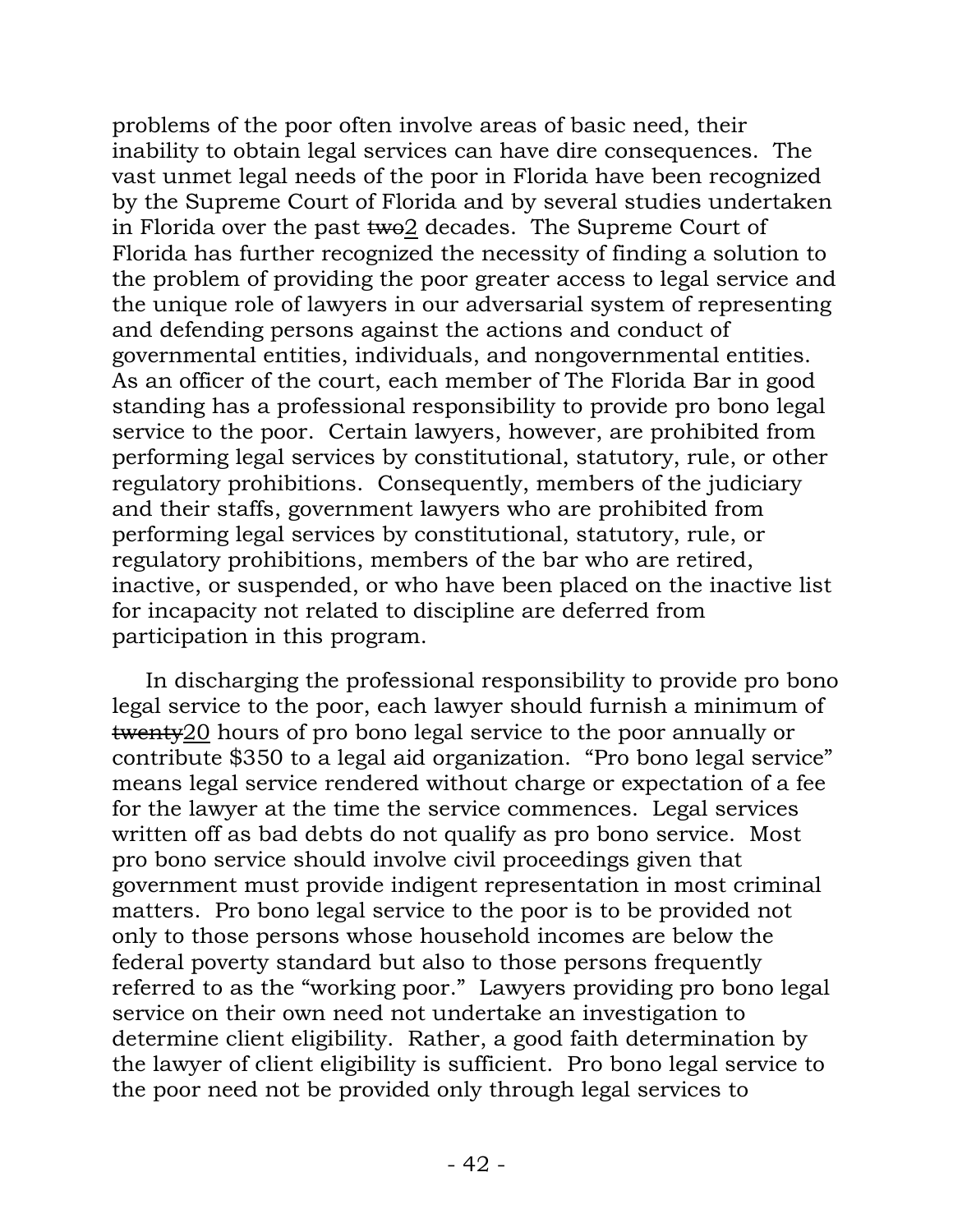individuals; it can also be provided through legal services to charitable, religious, or educational organizations whose overall mission and activities are designed predominately to address the needs of the poor. For example, legal service to organizations such as a church, civic, or community service organizations relating to a project seeking to address the problems of the poor would qualify.

While the personal involvement of each lawyer in the provision of pro bono legal service to the poor is generally preferable, such personal involvement may not always be possible or produce the ultimate desired result, that is, a significant maximum increase in the quantity and quality of legal service provided to the poor. The annual contribution alternative recognizes a lawyer's professional responsibility to provide financial assistance to increase and improve the delivery of legal service to the poor when a lawyer cannot or decides not to provide legal service to the poor through the contribution of time. Also, there is no prohibition against a lawyer contributing a combination of hours and financial support. The limited provision allowing for collective satisfaction of the 20 hour standard recognizes the importance of encouraging law firms to undertake the pro bono legal representation of the poor in substantial, complex matters requiring significant expenditures of law firm resources and time and costs, such as class actions and post-conviction death penalty appeal cases, and through the establishment of full-time community or public service staffs. When a law firm uses collective satisfaction, the total hours of legal services provided in such substantial, complex matters or through a full-time community or public service staff should be credited among the firm's lawyers in a fair and reasonable manner as determined by the firm.

The reporting requirement is designed to provide a sound basis for evaluating the results achieved by this rule, reveal the strengths and weaknesses of the pro bono plan, and to remind lawyers of their professional responsibility under this rule. The fourth alternative of the reporting requirements allows members to indicate that they have fulfilled their service in some manner not specifically envisioned by the plan.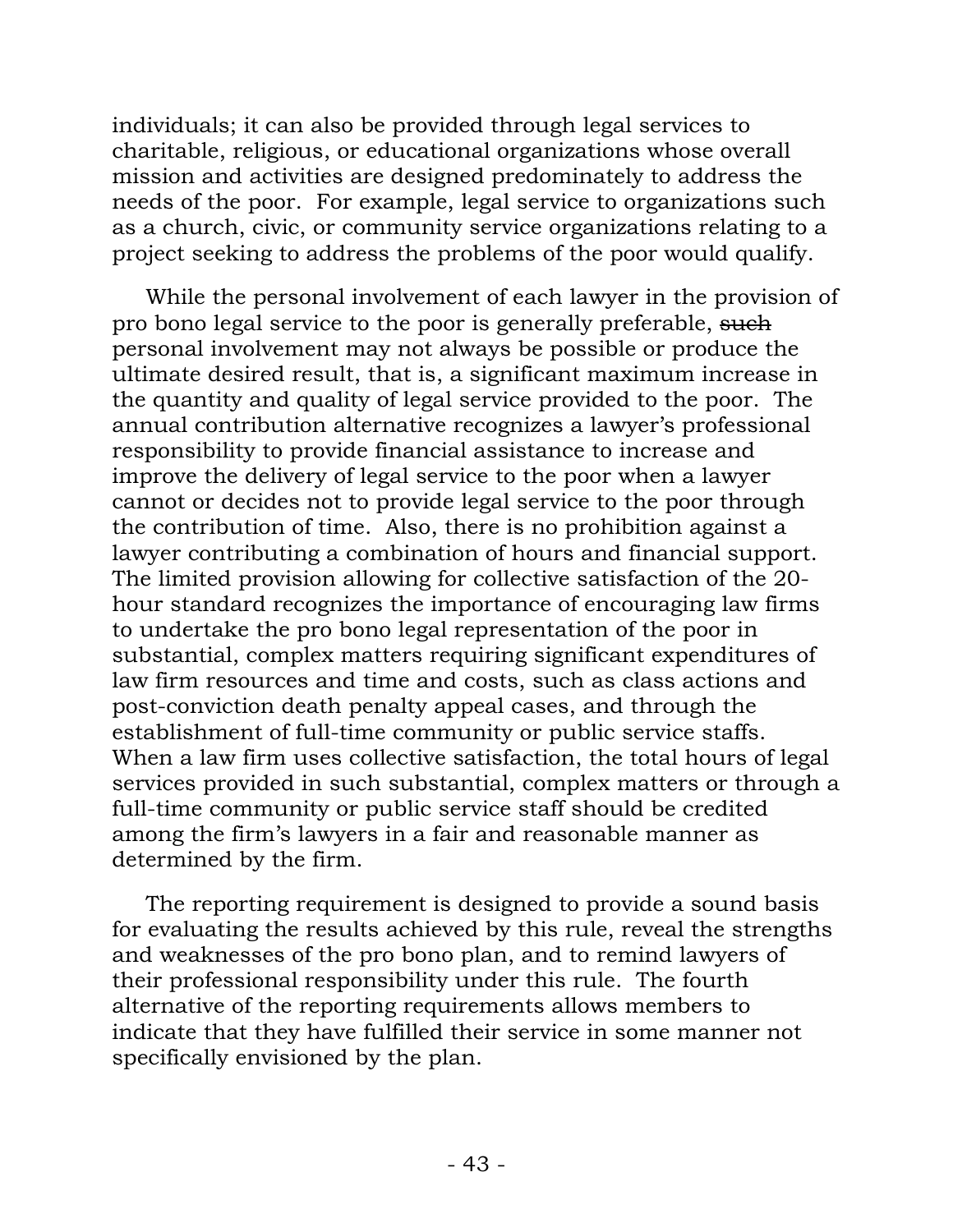The 20-hour standard for the provision of pro bono legal service to the poor is a minimum. Additional hours of service are to be encouraged. Many lawyers will, as they have before the adoption of this rule, contribute many more hours than the minimum. To ensure that a lawyer receives credit for the time required to handle a particularly involved matter, this rule provides that the lawyer may carry forward, over the next 2 successive years, any time expended in excess of 20 hours in any 1 year.

#### **RULE 4-7.13 DECEPTIVE AND INHERENTLY MISLEADING ADVERTISEMENTS**

A lawyer may not engage in deceptive or inherently misleading advertising.

**(a)** [No Change]

**(b) Examples of Deceptive and Inherently Misleading Advertisements.** Deceptive or inherently misleading advertisements include, but are not limited to, advertisements that contain:

(1) statements or information that can reasonably be interpreted by a prospective client can reasonably interpret as a prediction or guaranty of success or specific results;

(2) [No Change]

(3) comparisons of lawyers or statements, words, or phrases that characterize a lawyer's or law firm's skills, experience, reputation, or record, unless suchthe characterization is objectively verifiable;

(4)-(5) [No Change]

(6) a dramatization of an actual or fictitious event, unless the dramatization contains the following prominently displayed notice: "DRAMATIZATION. NOT AN ACTUAL EVENT-";

(7) When an advertisement includes an actor purporting to be engaged in a particular profession or occupation, unless the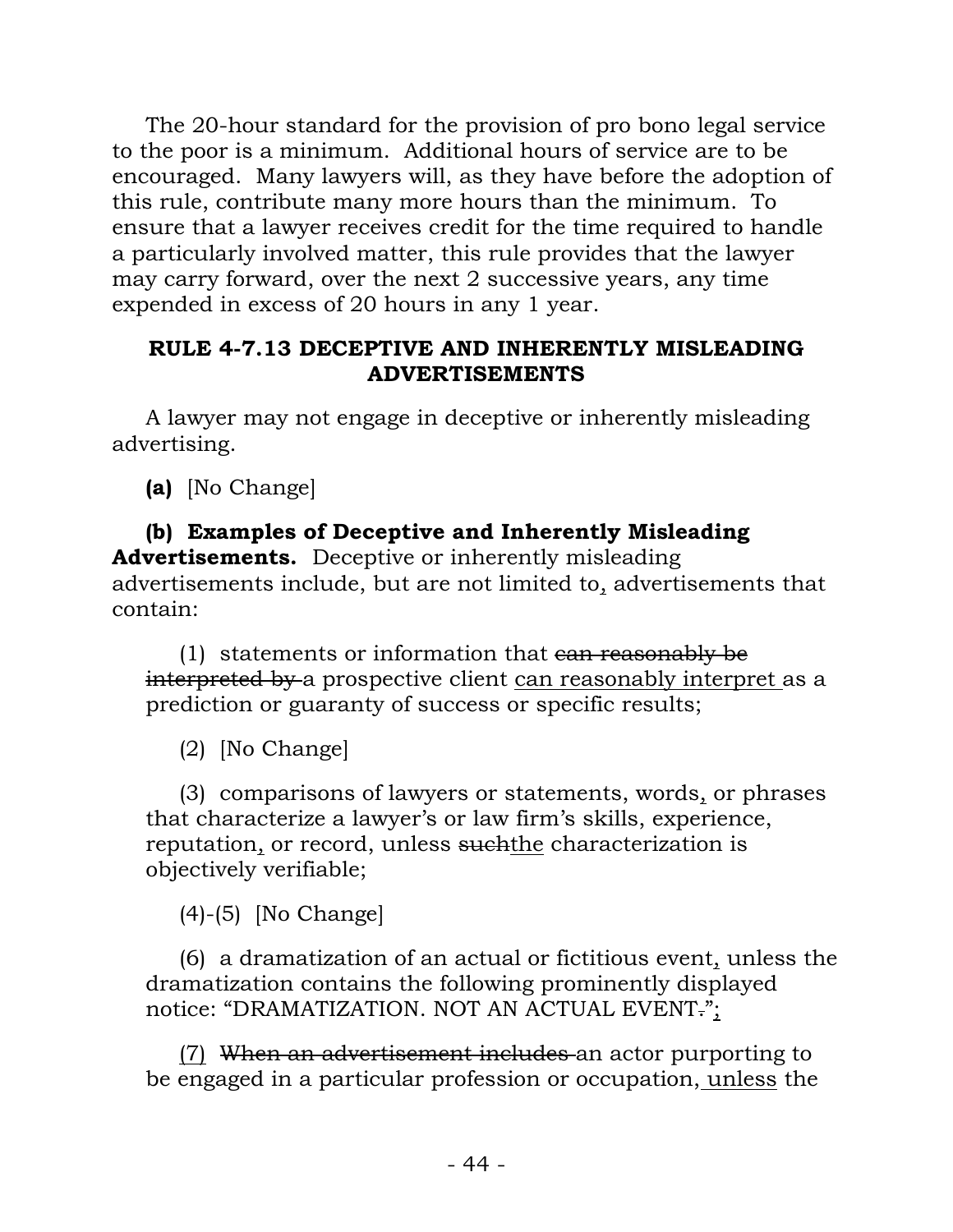advertisement must includes the following prominently displayed notice: "ACTOR. NOT <u>AN</u> ACTUAL  $[\ldots]$ ";

(78) statements, trade names, telephone numbers, Internet addresses, images, sounds, videos, or dramatizations that state or imply that the lawyer will engage in conduct or tactics that are prohibited by the Rules of Professional Conduct or any law or court rule;

(89) a testimonial:

(A)-(F) [No Change]

(910) a statement or implication that The Florida Bar has approved an advertisement or a lawyer, except a statement that the lawyer is licensed to practice in Florida or has been certified pursuant to chapter 6, Rules Regulating the The Florida Bar; or

(1011) a judicial, executive, or legislative branch title, unless accompanied by clear modifiers and placed subsequent toafter the person's name in reference to a current, former, or retired judicial, executive, or legislative branch official currently engaged in the practice of law. For example, a former judge may not state "Judge Doe (retired)" or "Judge Doe, former circuit judge." She may state "Jane Doe, Florida Bar member, former circuit judge" or "Jane Doe, retired circuit judge…."; or

(12) a statement or implication that another lawyer or law firm is part of, is associated with, or affiliated with the advertising law firm when that is not the case, including contact or other information presented in a way that misleads a person searching for a particular lawyer or law firm, or for information regarding a particular lawyer or law firm, to unknowingly contact a different lawyer or law firm.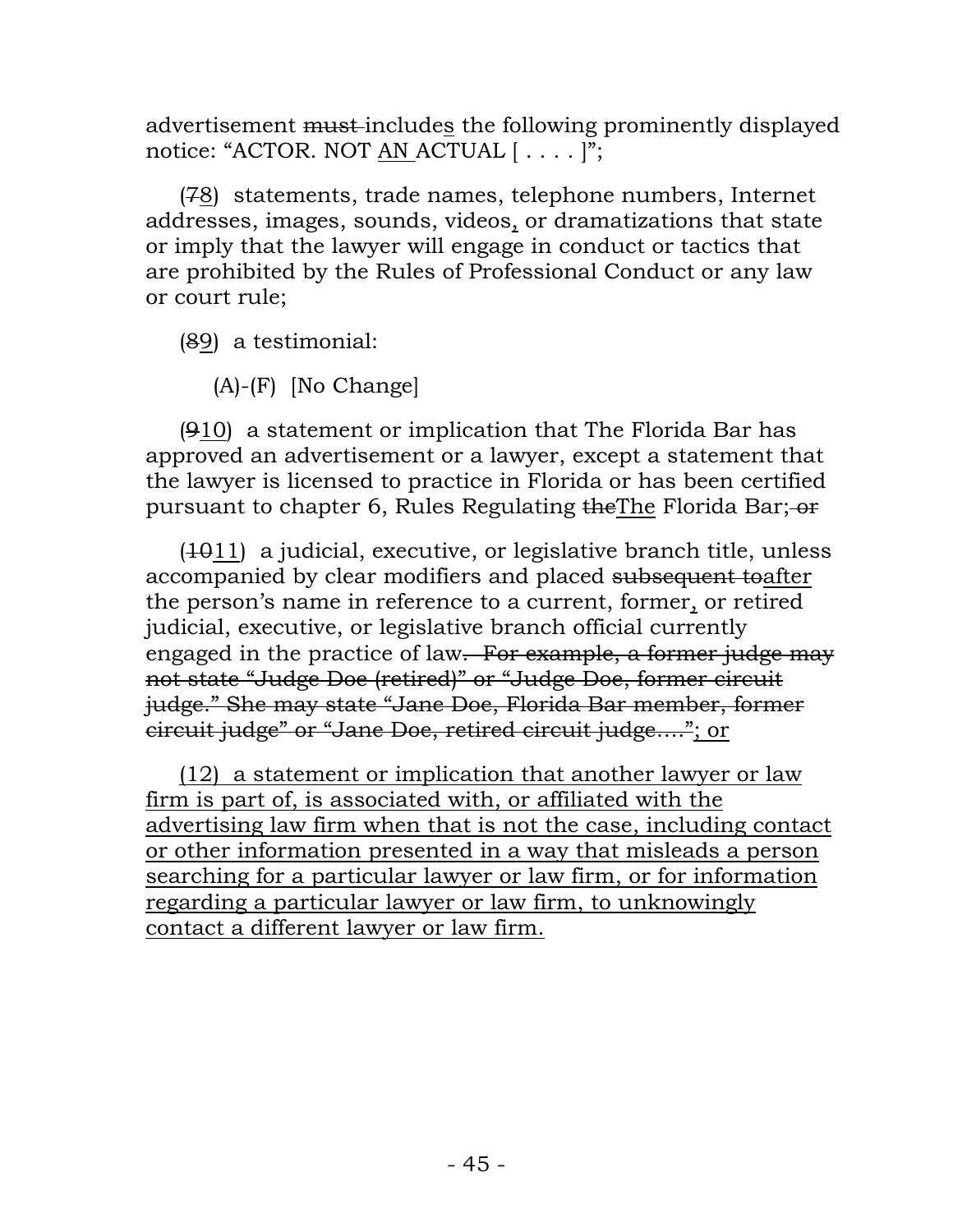#### **Comment**

#### **Material Omissionsomissions**

[No Change]

#### **Implied Existenceexistence of Nonexistent Factnonexistent fact**

[No Change]

#### **Predictions of Successsuccess**

[No Change]

#### **Past Resultsresults**

The prohibitions in subdivisions (b)(1) and (b)(2) of this rule preclude advertisements about results obtained on behalf of a client, such as the amount of a damage award or the lawyer's record in obtaining favorable verdicts, if the results are not objectively verifiable or are misleading, either alone or in the context in which they are used. For example, an advertised result that is atypical of persons under similar circumstances is likely to be misleading. A result that omits pertinent information, such as failing to disclose that a specific judgment was uncontested or obtained by default, or failing to disclose that the judgment is far short of the client's actual damages, is also misleading. The information may create the unjustified expectation that similar results can be obtained for others without reference to the specific factual and legal circumstances. An example of a past result that can be objectively verified is that a lawyer has obtained acquittals in all charges in 4 criminal defense cases. On the other hand, general statements such as, "I have successfully represented clients," or "I have won numerous appellate cases," may or may not be sufficiently objectively verifiable. For example, a lawyer may interpret the words "successful" or "won" in a manner different from the average prospective client. In a criminal law context, the lawyer may interpret the word "successful" to mean a conviction to a lesser charge or a lower sentence than recommended by the prosecutor, while the average prospective client likely would interpret the words "successful" or "won" to mean an acquittal.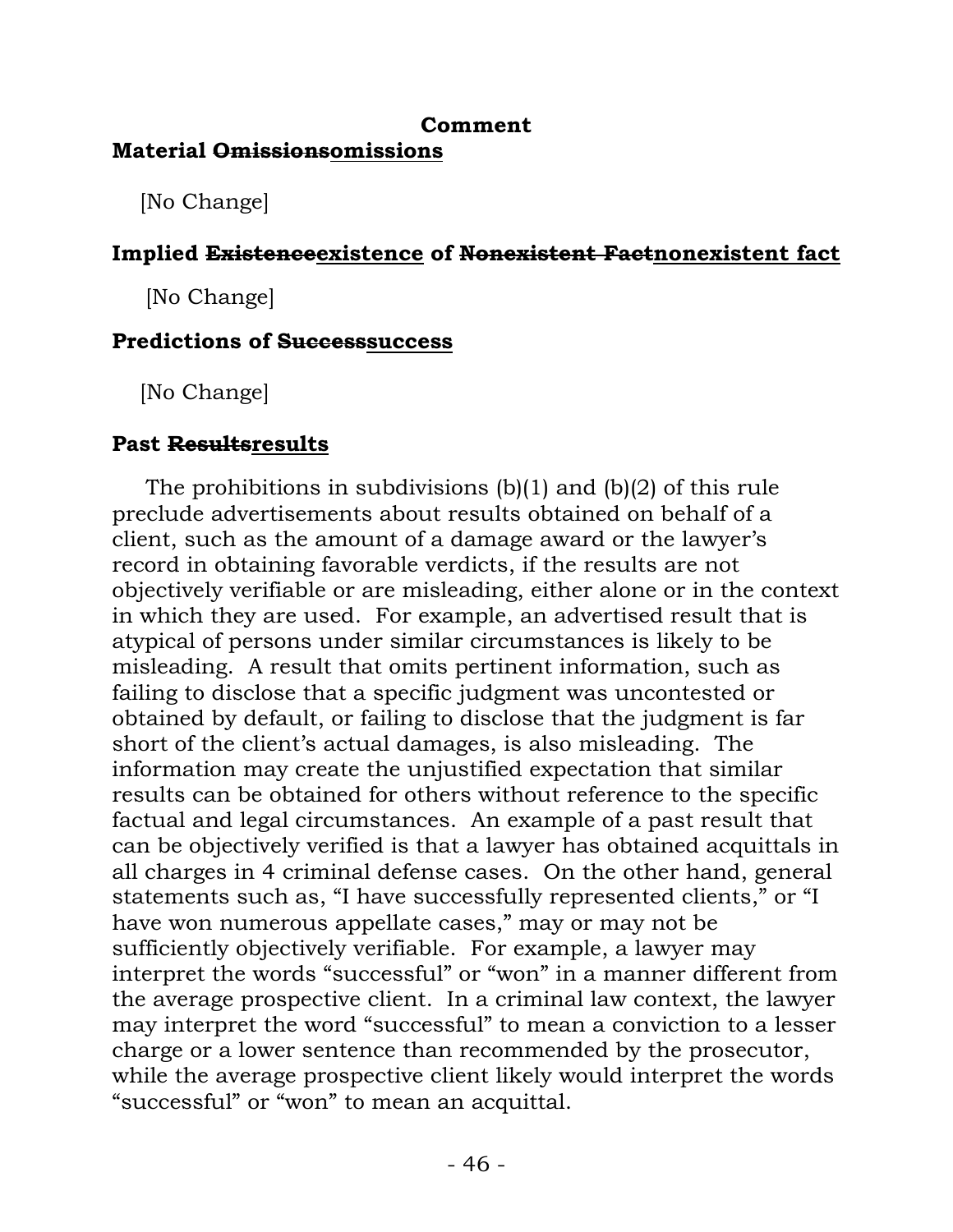Rule 4-1.6(a), Rules Regulating theThe Florida Bar, prohibits a lawyer from voluntarily disclosing any information regarding a representation without a client's informed consent, unless one of the exceptions to rule 4-1.6 applies. A lawyer who wishes to advertise information about past results must have the affected client's informed consent. The fact that some or all of the information a lawyer may wish to advertise is in the public record does not obviate the need for the client's informed consent.

# **Comparisons**

[No Change]

#### **Characterization of Skills, Experience, Reputation or Recordskills, experience, reputation, or record**

[No Change]

# **Areas of Practicepractice**

[No Change]

# **Dramatizations**

[No Change]

# **Implying Lawyer Will Violate Rules of Conduct or Lawlawyer will violate rules of conduct or law**

[No Change]

# **Testimonials**

[No Change]

# **Florida Bar Approval of Ad or Lawyerbar approval of ad or lawyer**

An advertisement may not state or imply that either the advertisement or the lawyer has been approved by The Florida Bar. Such a statement or implication implies that The Florida Bar endorses a particular lawyer. Statements prohibited by this provision include, "This advertisement was approved by The Florida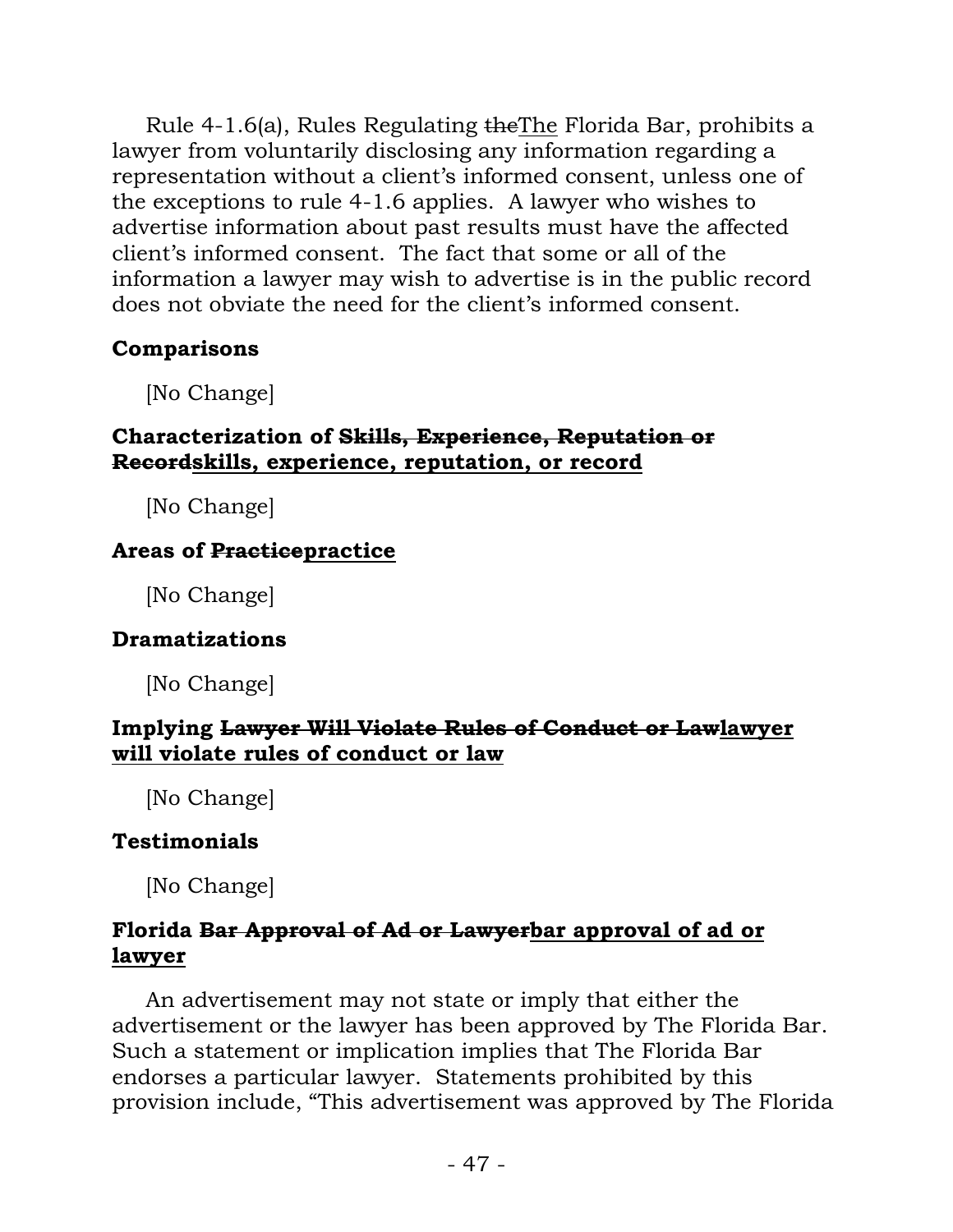Bar." A lawyer referral service also may not state that it is a "Florida Bar approved lawyer referral service," unless the service is a not-for-profit lawyer referral service approved under chapter 8 of the Rules Regulating theThe Florida Bar. A qualifying provider also may not state that it is a "Florida Bar approved qualifying provider" or that its advertising is approved by The Florida Bar.

#### **Judicial, Executive, and Legislative Titlesexecutive, and legislative titles**

This rule prohibits use of a judicial, executive, or legislative branch title, unless accompanied by clear modifiers and placed subsequent toafter the person's name, when used to refer to a current or former officer of the judicial, executive, or legislative branch. Use of a title before a name is inherently misleading in that it implies that the current or former officer has improper influence. Thus, the titles Senator Doe, Representative Smith, Judge Doe (Retired), Former Justice Doe, Retired Judge Smith, Justice Smith (Retired), Governor (Retired) Doe, Former Senator Smith, and other similar titles used as titles in conjunction with the lawyer's name are prohibited by this rule. This includes, but is not limited to, use of the title in advertisements and written communications, computer-accessed communications, letterhead, and business cards.

However, an accurate representation of one's judicial, executive, or legislative experience is permitted if the reference is subsequent toafter the lawyer's name and is clearly modified by terms such as "former" or "retired." For example, a former judge may state "Jane Doe, Florida Bar member, former circuit judge" or "Jane Doe, retired circuit judge."

As another example, a former state representative may not include "Representative Smith (former)" or "Representative Smith, retired" in an advertisement, letterhead, or business card. However, a former representative may state, "John Smith, Florida Bar member, former state representative."

Further, an accurate representation of one's judicial, executive, or legislative experience is permitted in reference to background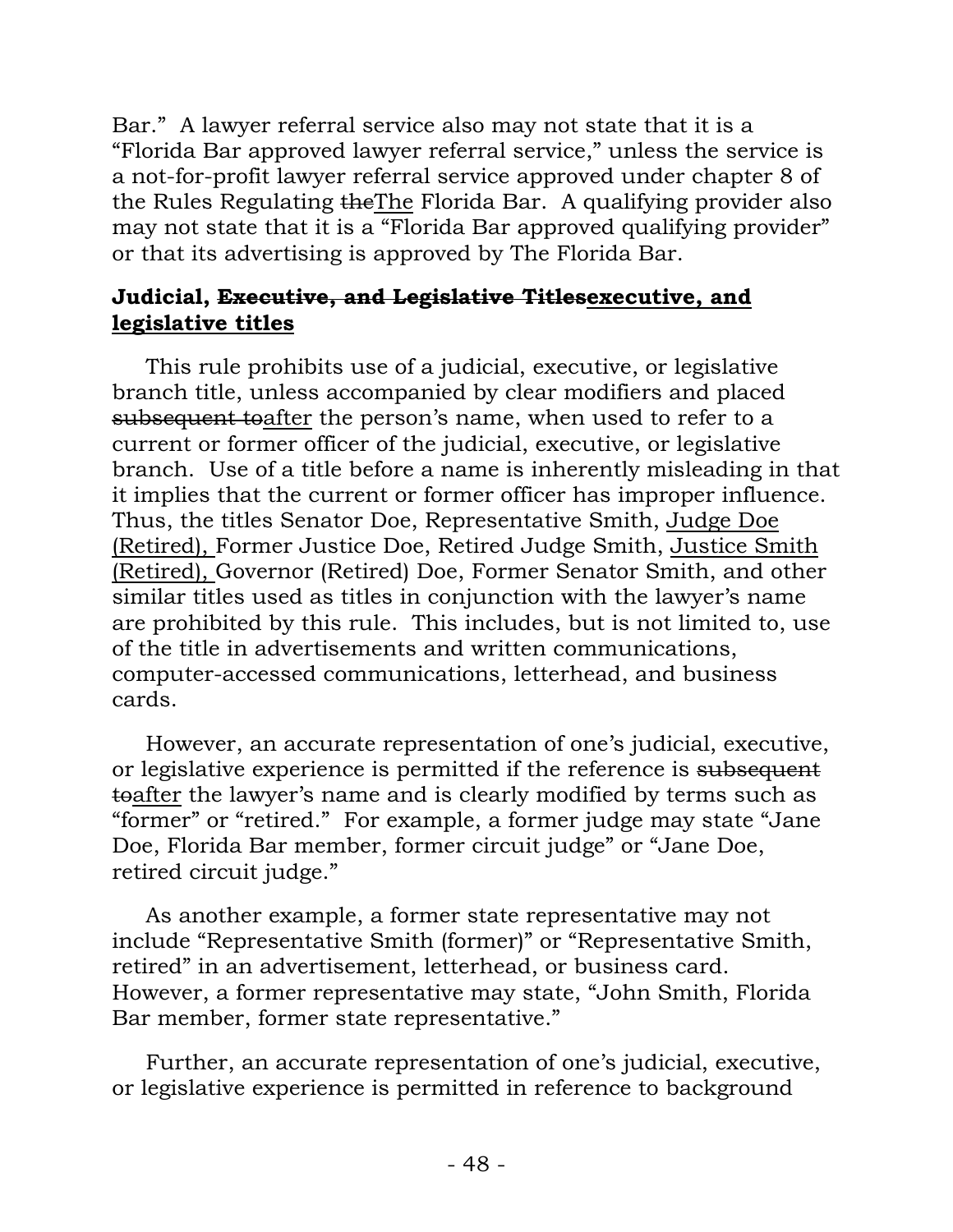and experience in biographies, curriculum vitae, and resumes if accompanied by clear modifiers and placed subsequent toafter the person's name. For example, the statement "John Jones was governor of the State of Florida from [ . . . years of service . . . ]" would be permissible.

Also, the rule governs attorneylawyer advertising. It does not apply to pleadings filed in a court. A practicing attorneylawyer who is a former or retired judge may not use the title in any form in a court pleading. A former or retired judge who uses that former or retired judge's previous title of "Judge" in a pleading could be sanctioned.

#### **Implication of association or affiliation with another lawyer or law firm**

This rule prohibits any statement or implication that a lawyer or law firm is affiliated or associated with the advertising lawyer or law firm when that is not the case. Lawyers may not state or imply another lawyer is part of the advertising firm if the statement or implication is untrue. For example, when a lawyer leaves a law firm, the firm must remove the lawyer's name from the firm's letterhead, website, advertisements, and other communications about the law firm. An example of impermissible advertising would be including the name of a lawyer or law firm that is not part of the advertising law firm in an Internet advertisement or sponsored link that is displayed when the non-affiliated lawyer or law firm's name is used as a search term when the advertisement does not clearly indicate that the non-affiliated lawyer or law firm is not part of the advertising law firm. Another example of impermissible conduct is use of another lawyer or law firm name as an Internet search term that triggers the display of an advertisement that does not clearly indicate that the advertisement is for a lawyer or law firm that is not the lawyer or law firm used as the search term. The triggered advertisement would not be misleading if the first text displayed is the name of the advertising lawyer or law firm and, if the displayed law firm name is a trade name that does not contain the name of a current or deceased partner, the name of the lawyer responsible for the advertisement is also displayed as the first text.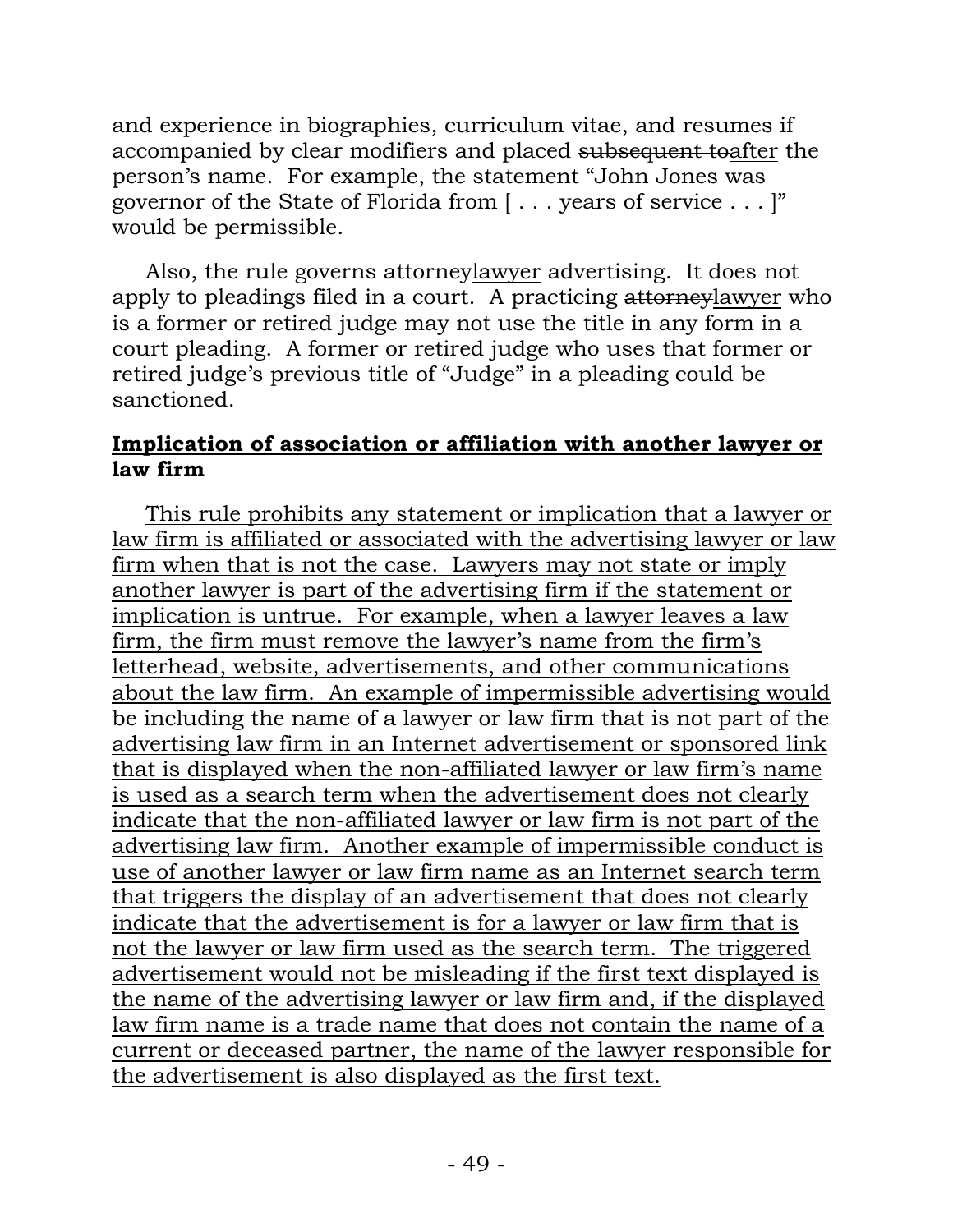#### **RULE 4-7.18 DIRECT CONTACT WITH PROSPECTIVE CLIENTS**

**(a) Solicitation.** Except as provided in subdivision (b) of this rule, a lawyer may not:

(1) solicit in person, or permit employees or agents of the lawyer to solicit in person on the lawyer's behalf, professional employment from a prospective client with whom the lawyer has no family or prior professional relationship when a significant motive for the lawyer's doing so is the lawyer's pecuniary gain. The term "solicit" includes contact in person, by telephone, by electronic means that include real-time communication face-toface such as video telephone or video conference, or by other communication directed to a specific recipient that does not meet the requirements of subdivision (b) of this rule and rules 4- 7.11 through 4-7.17 of these rules.; and

(2) [No Change]

# **(b) Written Communication.**

(1) [No Change]

(2) Written communications to prospective clients for the purpose of obtaining professional employment that are not prohibited by subdivision (b)(1) are subject to the following requirements:

(A) SuchThese communications are subject to the requirements of 4-7.11 through 4-7.17 of these rules.

(B)-(I) [No Change]

(3) [No Change]

## **Comment**

## **Permissible contact**

A lawyer may initiate the routine mutual exchange of contact information with prospective clients who are attending the same business or professional conference or meeting or business-related social gathering if the lawyer initiates no further discussion of a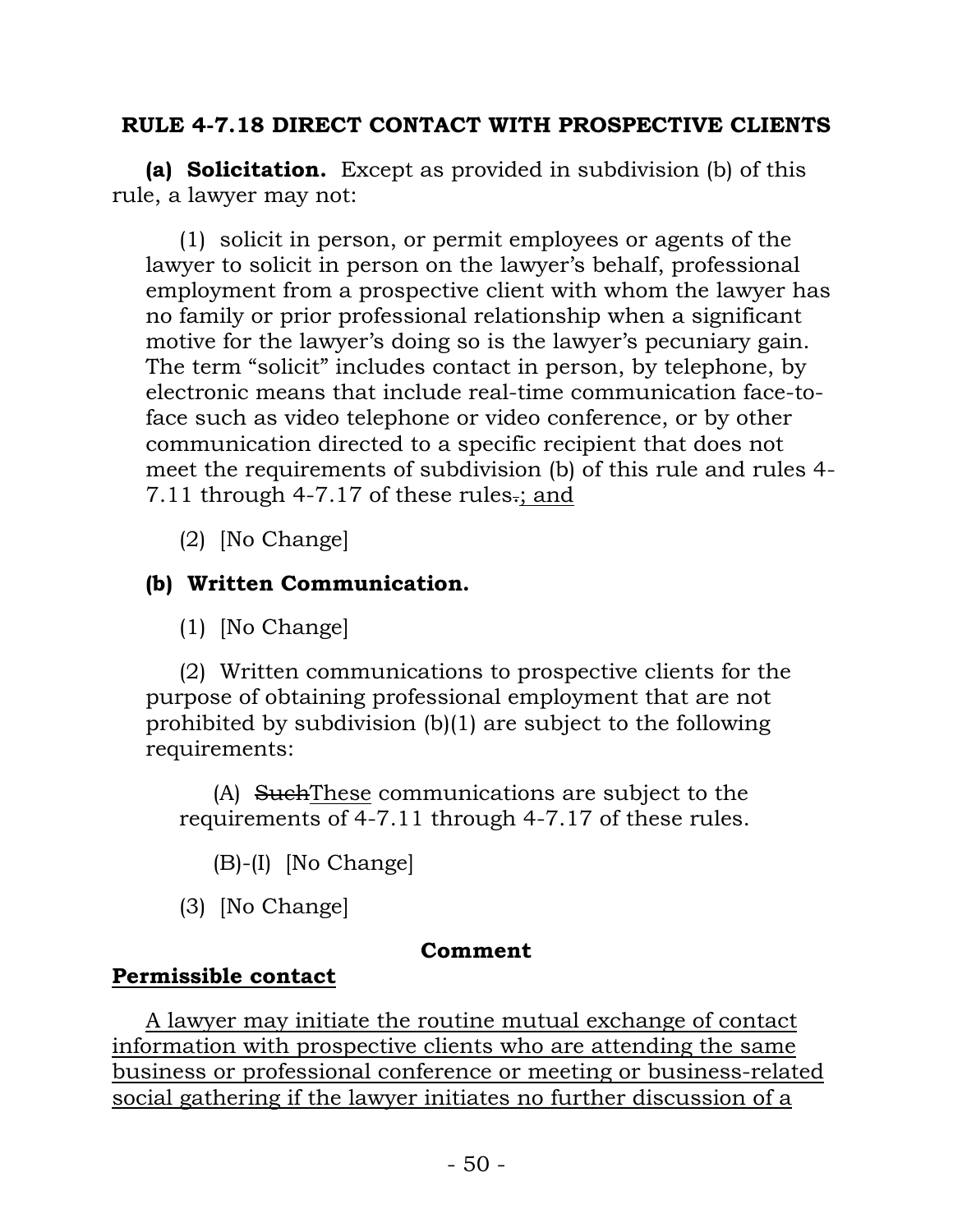specific legal matter. Similarly, a lawyer may initiate the exchange of contact information and profiles via a specific social media platform that is established for the purpose of businesses and professionals exchanging this type of information if the lawyer initiates no discussion of specific legal matters. If a prospective client then initiates discussion of a specific legal matter, the lawyer should decline to discuss the matter at the initial contact and defer further discussion to a more appropriate location when the discussion would endanger a prospective client's confidentiality. Lawyers should not interpret the above to allow a lawyer who knows a person has a specific legal problem to go to a specific conference or meeting where that prospective client will be in attendance in order to initiate the exchange of contact information. An accident scene, a hospital room of an injured person, or a doctor's office are not business or professional conferences or meetings within the meaning of the discussion above.

## **Prior Professional Relationshipprofessional relationship**

[No Change]

#### **Disclosing Where the Lawyer Obtained Informationwhere the lawyer obtained information**

In addition, the lawyer or law firm should reveal the source of information used to determine that the recipient has a potential legal problem. Disclosure of the information source will help the recipient to understand the extent of knowledge the lawyer or law firm has regarding the recipient's particular situation and will avoid misleading the recipient into believing that the lawyer has particularized knowledge about the recipient's matter if the lawyer does not. The lawyer or law firm must disclose sufficient information or explanation to allow the recipient to locate the information that prompted the communication from the lawyer.

Alternatively, the direct mail advertisement would comply with this rule if the advertisement discloses how much information the lawyer has about the matter.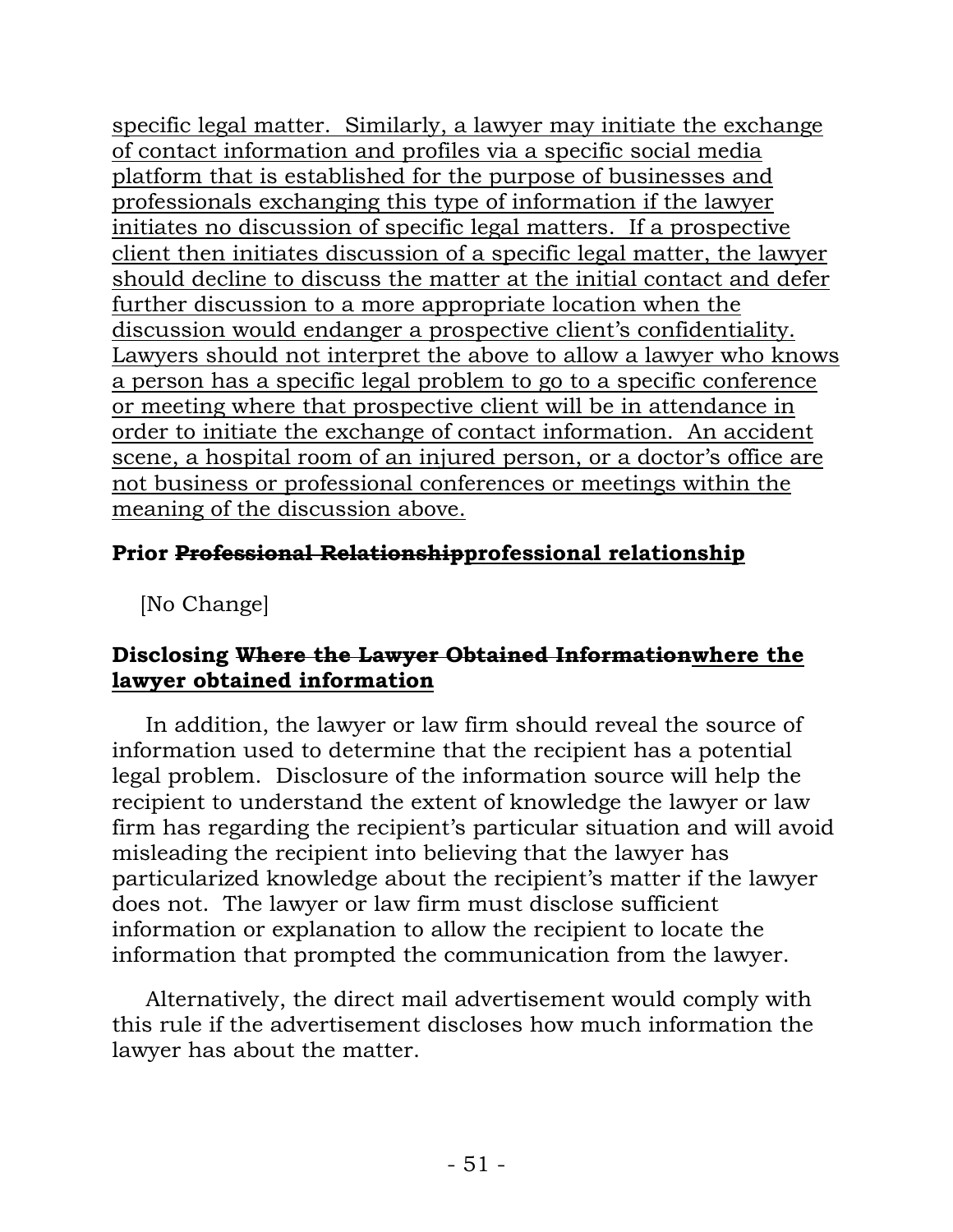For example, a direct mail advertisement for criminal defense matters would comply if it stated that the lawyer's only knowledge about the prospective client's matter is the client's name, contact information, date of arrest, and charge. In the context of securities arbitration, a direct mail advertisement would comply with this requirement by stating, if true, that the lawyer obtained information from a list of investors, and the only information on that list is the prospective client's name, address, and the fact that the prospective client invested in a specific company.

#### **Group or Prepaid Legal Services Plansprepaid legal service plans**

This rule would not prohibit a lawyer from contacting representatives of organizations or groups that may be interested in establishing a group or prepaid legal plan for its members, insureds, beneficiaries, or other third parties for the purpose of informing such entities of the availability of, and details concerning, the plan or arrangement that the lawyer or the lawyer's law firm is willing to offer. This form of communication is not directed to a specific prospective client known to need legal services related to a particular matter. Rather, it is usually addressed to an individual acting in a fiduciary capacity seeking a supplier of legal services for others who may, if they choose, become clients of the lawyer. Under these circumstances, the activity that the lawyer undertakes in communicating with suchthese representatives and the type of information transmitted to the individual are functionally similar to and serve the same purpose as advertising permitted under other rules in this subchapter.

## **RULE 5-1.2 TRUST ACCOUNTING RECORDS AND PROCEDURES**

**(a) Applicability.** The provisions of these rules apply to all trust funds received or disbursed by members of The Florida Bar in the course of their professional practice of law as members of The Florida Bar except special trust funds received or disbursed by a lawyer as guardian, personal representative, receiver, or in a similar capacity, such as trustee under a specific trust document, where the trust funds are maintained in a segregated special trust account and not the general trust account and where this special trust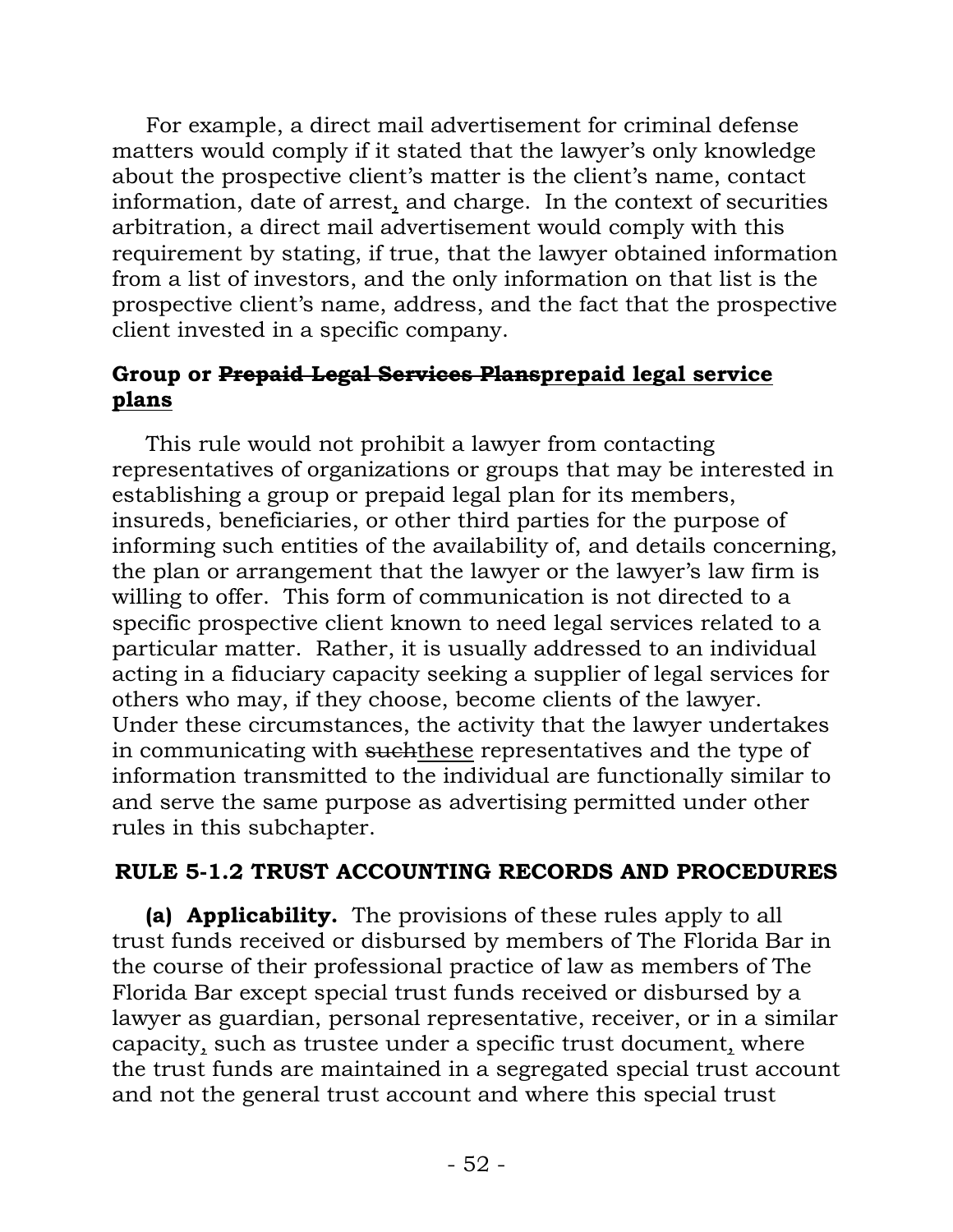position has been created, approved, or sanctioned by law or an order of a court that has authority or duty to issue orders pertaining to maintenance of suchthat special trust account. These rules apply to matters in which a choice of laws analysis indicates that such the matters are governed by the laws of Florida.

As set forth in this rule, "lawyer" denotes a person who is a member of The Florida Bar or otherwise authorized to practice in any court of the state of Florida. "Law firm" denotes a lawyer or lawyers in a private firm who handle client trust funds.

**(b) Minimum Trust Accounting Records.** Records may be maintained in their original format or stored in digital media, as long as the copies include all data contained in the original documents and may be produced when required. The following are the minimum trust accounting records that must be maintained:

# $(1)-(4)$  [No Change]

(5) original or clearly legible digital copies of all records regarding all wire transfers into or out of the trust account, which, at a minimum, must include the receiving and sending financial institutions' ABA routing numbers and names, and the receiving and sending account holder's name, address, and account number. If the receiving financial institution processes through a correspondent or intermediary bank, then the records must include the ABA routing number and name for the intermediary bank. The wire transfer information must also include the name of the client or matter for which the funds were transferred or received, and the purpose of the wire transfer, (e.g., "payment on invoice 1234" or "John Doe closing").

(6) a separate cash receipts and disbursements journal, including columns for receipts, disbursements, transfers, and the account balance, and containing at least:

(A)-(D) [No Change]

(7) a separate file or ledger with an individual card or page for each client or matter, showing all individual receipts,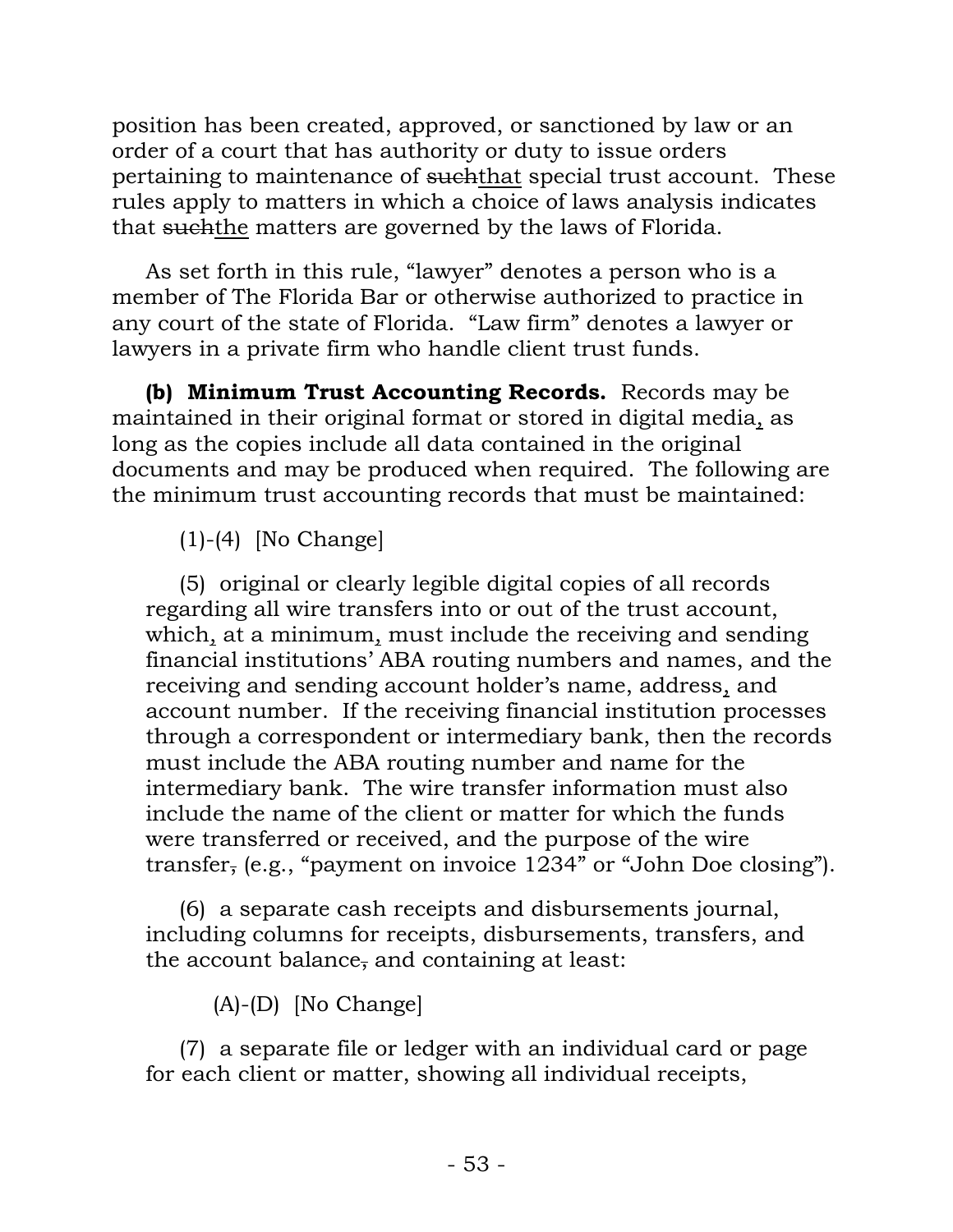disbursements, or transfers and any unexpended balance, and containing:

(A)-(D) [No Change]

(8) [No Change]

# **(c) Responsibility of Lawyers for Firm Trust Accounts and Reporting.**

(1) Every law firm with more than 1 lawyer must have a written plan in place for supervision and compliance with this rule for each of the firm's trust account(s), which plan-must be disseminated to each lawyer in the firm. The written plan must include the name shall also the signatories each signatory for the law firm's trust accounts, the name (s) name of the lawyer (s) each lawyer who areis responsible for reconciliation of the law firm's trust account(s) monthly and annually, and the name (s) name of the lawyer(s)each lawyer who areis responsible for answering any questions that lawyers in the firm may have about the firm's trust account(s). This written plan must be updated and reissued to each lawyer in the firm whenever there are material changes to the plan, such as a change in the trust account signatories and/oror lawyer(s) responsible for reconciliation of the firm's trust account(s).

(2) Every lawyer is responsible for that lawyer's own actions regarding trust account funds subject to the requirements of chapter 4 of these rules. Any lawyer who has actual knowledge that the firm's trust account(s) or trust accounting procedures are not in compliance with chapter 5 may report the noncompliance to the managing partner or shareholder of the lawyer's firm. If the noncompliance is not corrected within a reasonable time, the lawyer must report the noncompliance to staff counsel for the bar if required to do so pursuant tounder the reporting requirements of chapter 4.

**(d) Minimum Trust Accounting Procedures.** The minimum trust accounting procedures that must be followed by all members of The Florida Bar (when a choice of laws analysis indicates that the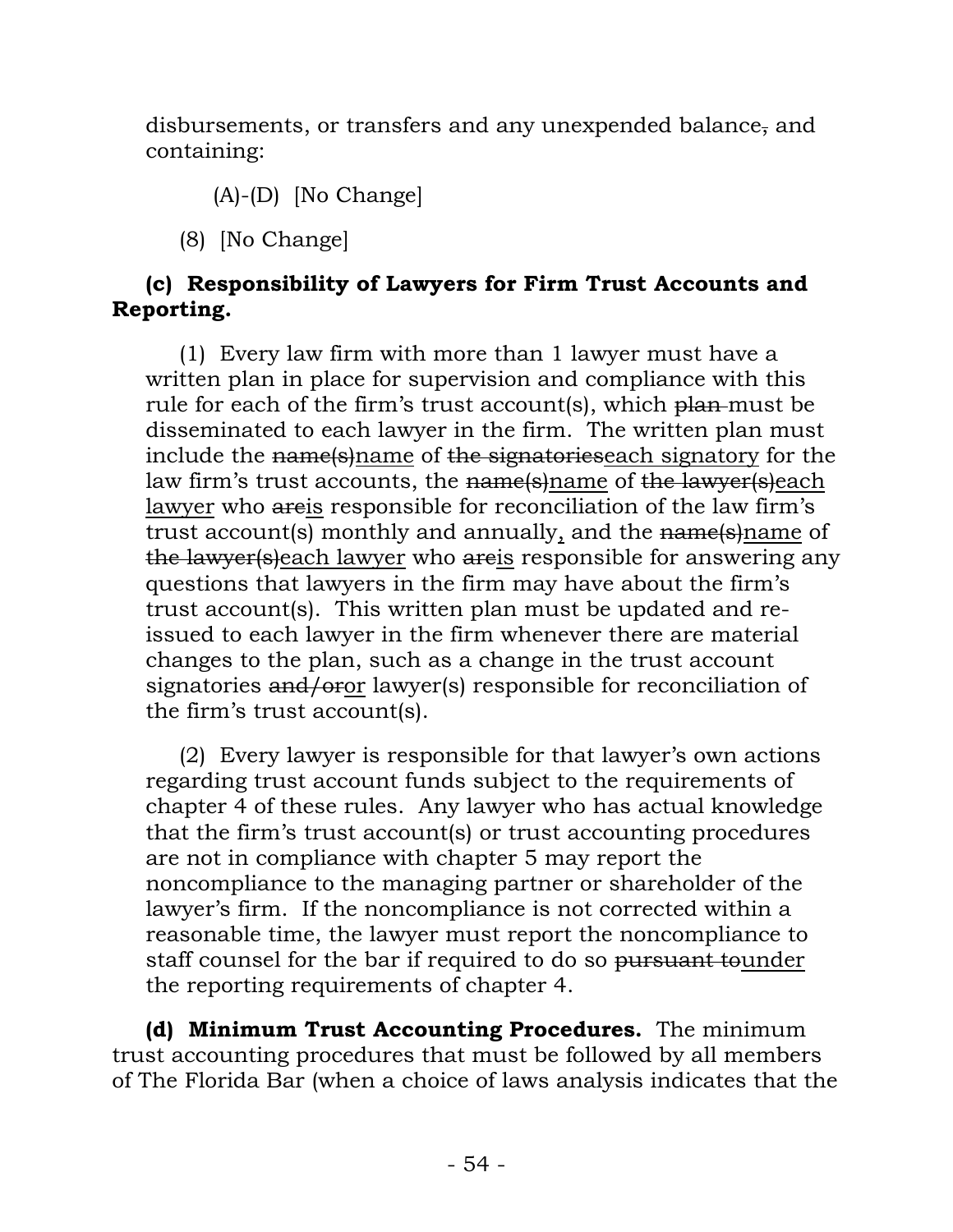laws of Florida apply) who receive or disburse trust money or property are as follows:

(1)-(4) [No Change]

(5) The lawyer must file with The Florida Bar, between June 1 and August 15 of each year, a trust accounting certificate showing compliance with these rules on a form approved by the board of governors. If the lawyer fails to file the trust accounting certificate, the lawyer will be deemed a delinquent member and ineligible to practice law. The Florida Bar will send written notice to the last official bar address of each member who has not completed and filed the trust accounting certificate with The Florida Bar by August 15. Written notice may be by registered or certified mail, or by return receipt electronic mail. The member is considered a delinquent member on failure to file the trust accounting certificate with The Florida Bar by September 30.

**(e) Electronic Wire Transfers.** Authorized electronic transfers from a lawyer or law firm's trust account are limited to:

 $(1)-(2)$  [No Change]

(3) money transferred to the lawyer for fees whichthat are earned in connection with the representation and which that are not in dispute; or

(4) [No Change]

**(f) Record Retention.** A lawyer or law firm that receives and disburses client or third-party funds or property must maintain the records required by this chapter for 6 years subsequent toafter the final conclusion of each representation in which the trust funds or property were received.

(1) On dissolution of a law firm or  $\theta$  any legal professional corporation, the partners shallmust make reasonable arrangements for the maintenance and retention of client trust account records specified in this rule.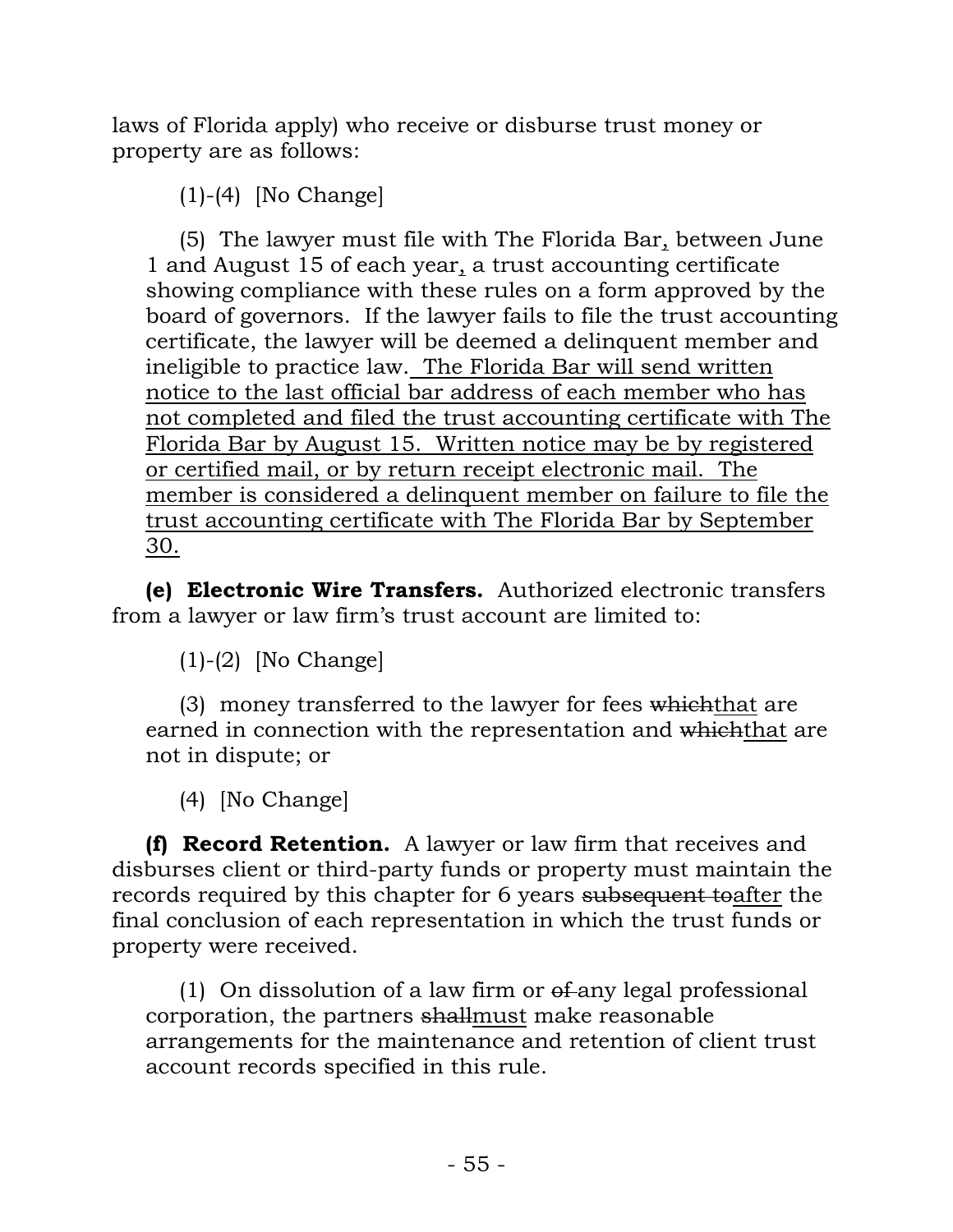(2) On the sale of a law practice, the seller must make reasonable arrangements for the maintenance and retention of trust account records specified in this rule consistent with other requirements regarding the sale of a law firm set forth in Chapterchapter 4 of these rules.

**(g)** [No Change]

**(h) Cost of Audit.** Audits conducted in any of the circumstances enumerated in this rule will be at the cost of the lawyer audited only when the audit reveals that the lawyer was not in substantial compliance with the trust accounting requirements. It will be the obligation of any lawyer who is being audited to produce all records and papers concerning property and funds held in trust and to provide such explanations as may be required for the audit. Records of general accounts are not required to be produced, except to verify that trust money has not been deposited in them. If it has been determined that trust money has been deposited into a general account, all of the transactions pertaining to any firm account will be subject to audit.

**(i)** [No Change]

# **RULE 6-3.14 SUNSET OF CERTIFICATION AREAS**

 If any certification committee has not received an initial certification application for 5 consecutive years, the Board of Legal Specialization and Education will petition the Supreme Court of Florida to close the certification area to initial applicants. The recertification standards of the certification area will remain in effect.

# **RULE 7-1.3 ADMINISTRATION**

The Clients' Security Fund Program will serves as the staff agency for Clients' Security Fund matters with primary responsibility for:

**(a)** [No Change]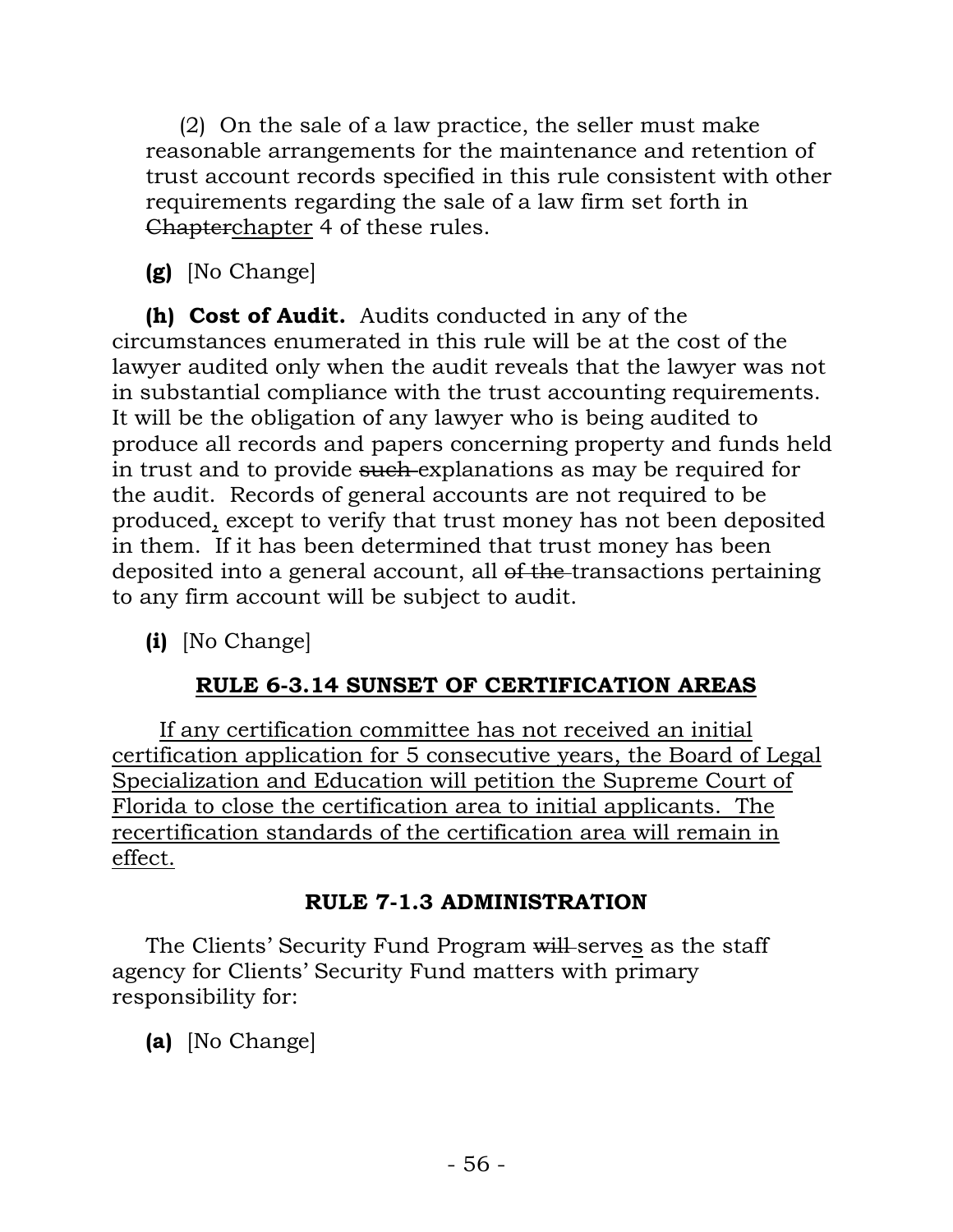**(b)** closing claims received whichthat are clearly not covered by the fund;

**(c)** closing claims when the underlying grievance matter has been closed by the bar without discipline, when the lawyer remains a member in good standing, the claimant has died before a recommendation has been made by the committee, or the claimant has withdrawn the claim, except as provided in this chapter;

**(d)** preparing of the committee agenda and recording the minutes of the committee meetings;

**(e)** presenting of claims to the board of governors;

**(f)-(i)** [No Change]

#### **RULE 7-1.4 DEFINITIONS**

For this chapter these terms have the following meanings:

**(a)-(c)** [No Change]

**(d) The Committee.** The "committee" means the "Clients' Security Fund Committee," a standing committee of the bar.

**(e)** [No Change]

**(f) Reimbursable Loss.** "Reimbursable loss" means a loss suffered by a claimant by reason of misappropriation, embezzlement, or other wrongful taking or conversion of money or other property by a member of The Florida Bar when acting:

 $(1)-(4)$  [No Change]

(5) as the claimant's lawyer where a nonlawyer employee commits the misappropriation, embezzlement, or other wrongful taking or conversion-provided, however, that such a relationship was not for a wrongful purpose and the claimant was not guilty of any bad faith in putting the money or other property in possession or control of the lawyer.

**(g)-(i)** [No Change]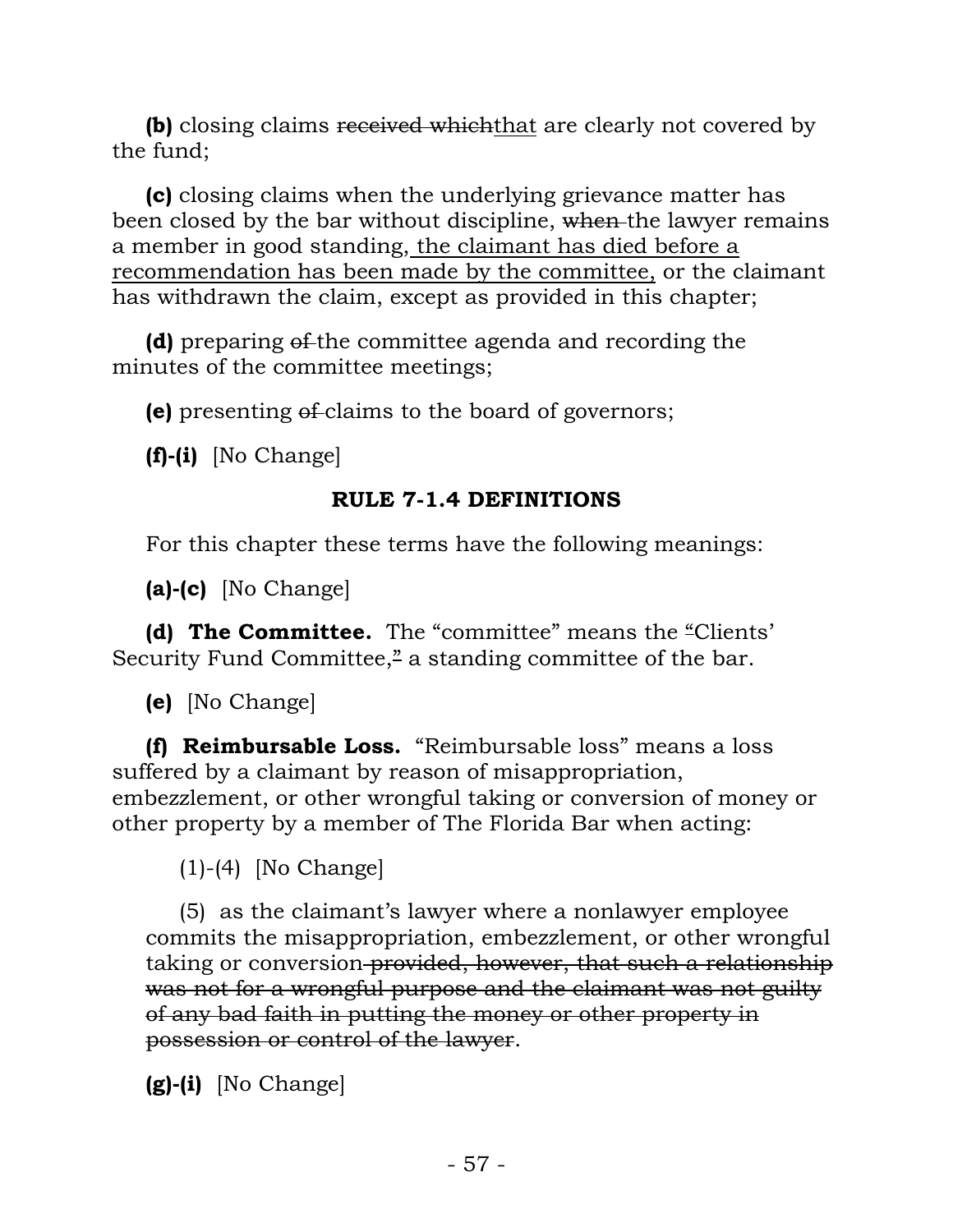#### **Comment**

Rule 7-1.4 is the definitional section of the Clients' Security Fund rules. Subdivision (f) defines what is a reimbursable loss. If a claim does not fall within the definition of a reimbursable loss, a claim cannot be paid.

Central to the definition of a reimbursable loss is the existence of a lawyer-client relationship. If the lawyer was not acting in the capacity of a lawyer, the loss is not reimbursable. For this reason, subdivision (f)(2) states that the lawyer must be acting in a fiduciary capacity customary to the practice of law. This requires that but for the fact that the individual was a lawyer, the individual would not have been acting in the fiduciary capacity. For instance, if the lawyer is appointed by the court to act as personal representative, the relationship would be customary to the practice of law, and the loss reimbursable. On the other hand, if an individual is acting in a capacity unrelated to a lawyer-client relationship where theirthat person's status as a lawyer is not material to the claim, the loss would not be reimbursable.

As noted in the Rules of Professional Conduct, when a client contracts for legal services, the client establishes a relationship not only with the individual lawyer but may also establish a relationship with the law firm. Subdivision (f)(4) recognizes this. As a result, for purposes of determining whether the claimed loss is a reimbursable loss, it is assumed that the relationship is with both the individual lawyer and the law firm. Therefore, if a client enters into a lawyer-client relationship with lawyer A but another lawyer in the law firm commits the misappropriation, embezzlement, or other wrongful taking or conversion of money or other property, the claim may be considered a reimbursable loss. All other prerequisites to payment apply to the claim and will be considered in analyzing the claim and recommending denial or payment. This includes, but is not limited to, the requirement that the defalcating lawyer no longer be a member in good standing. However, it is not required that the lawyer the claimant hired, lawyer A, be disciplined or no longer be in good standing as lawyer A may be innocent of any ethical wrongdoing not having taken part in the theft. Failure to consider such a loss a reimbursable loss will unjustly penalize the claimant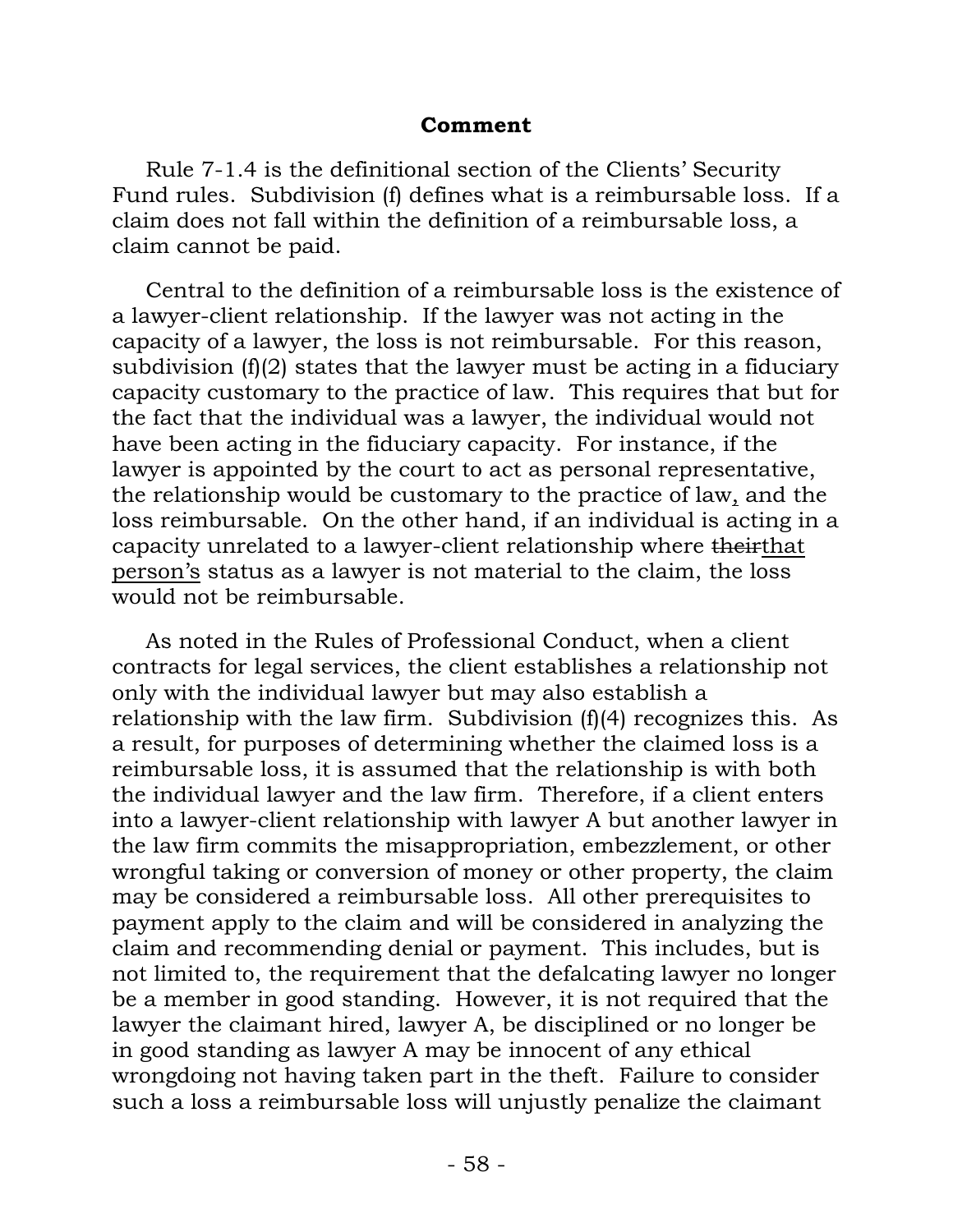and subject lawyer A to discipline for theft by others over whom the lawyer has no control.

Subdivision (f)(5) creates an exception for the requirement that a lawyer-client relationship exist if the theft is by a nonlawyer employee of the lawyer or law firm. As noted above, the claimant has hired the lawyer or law firm and should not be penalized for theft by a nonlawyer employee of the firm over whom The Florida Bar does not have disciplinary jurisdiction. Consequently, if the theft is by a nonlawyer employee, the claim may be considered a reimbursable loss and analyzed as provided elsewhere in this chapter.

#### **RULE 7-2.3 PAYMENTS**

**(a) Payment is Discretionary.** The board or the committee may grant monetary relief up to the amount of theirits authority as set forth in this chapter if either determines that a reimbursable loss has been sustained by a claimant and the circumstances warrant relief, taking into consideration the resources of the fund and the claim's priority. Any grant of monetary relief is solely at the board or the committee's discretion within its respective authority and is not a right of any claimant. No reimbursement will be made from the fund unless and until reimbursement has been authorized by the board or the committee within its respective authority, and the claimant has executed assignments or other documents as reasonably requested by the board or committee. Staff may require appropriate documentation that conditions imposed on reimbursement of the claim have been satisfied and that the identity of the proper party or party's representative is verified prior to payment. Neither the bar, the board, the committee, nor staff will incur any liability for nonpayment of claims or for erroneous payments. The decision of the board is final and not subject to appeal or other review.

**(b)-(c)** [No Change]

#### **Comment**

Payment from the Clients' Security Fund is discretionary. There is no right to payment. If approved, the amount of payment is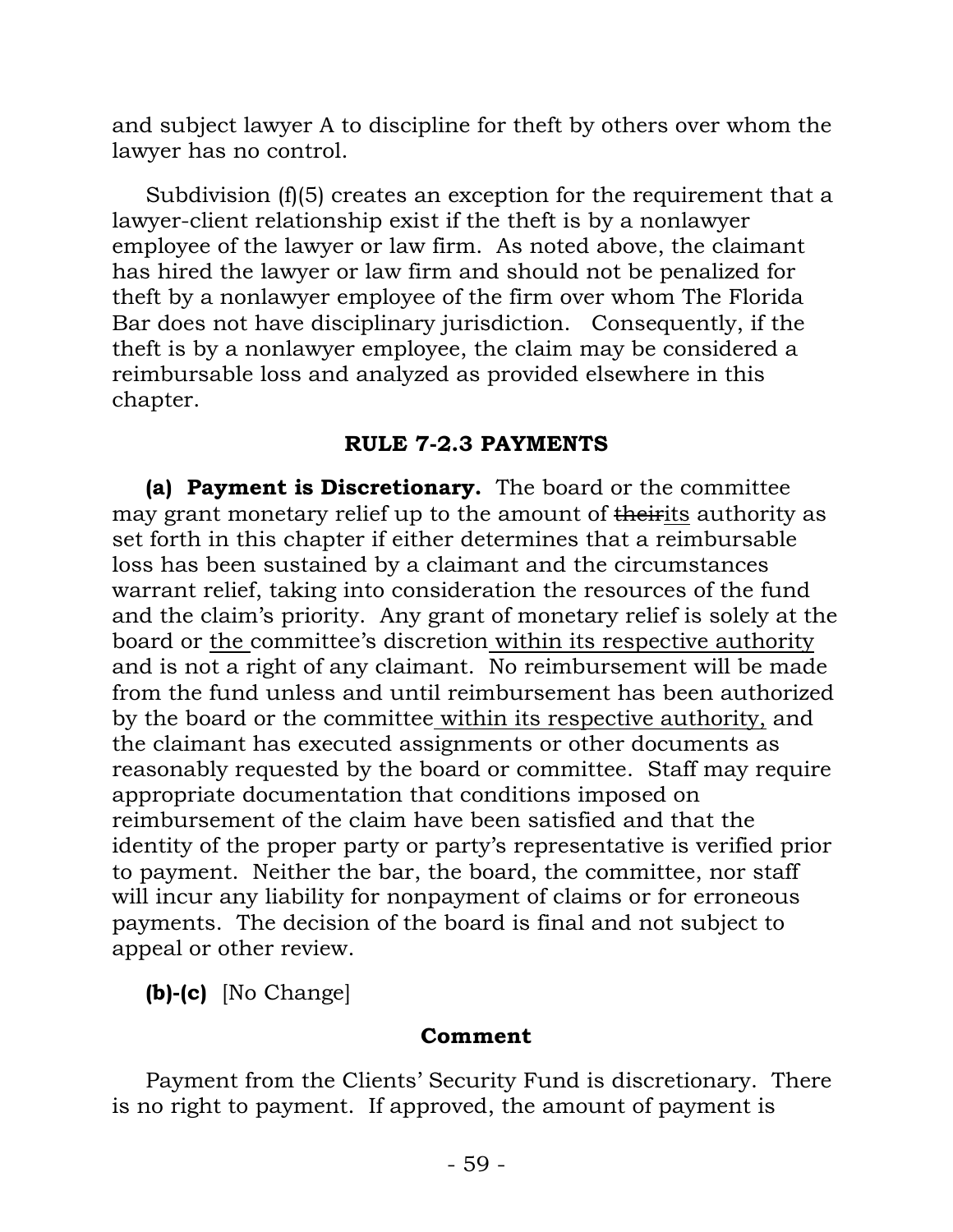limited by these rules and the amount in the fund. Approved claims may include only the amount paid in attorney's fees or the amount of the misappropriation. Other damages incurred by the claimant will not be reimbursed. For example, the fund will not reimburse loss of interest, charges for telephone calls or travel, the difference between the settlement amount and the amount the claimant thought the matter should have been settled for, the loss in value of an item or property, or other sums not paid directly to the lawyer. If it is determined that part of the money misappropriated by the lawyer included sums to be used to pay a claimed lien, the amount of the lien will not be deducted from the loss. The claimant is liable for the lien.

Before payment, staff will contact the claimant to obtain information necessary for payment. If staff learns that the claimant has died, staff will request documentation regarding the claimant's estate and may only issue payment after the documentation has been provided and the proper payee is identified. If staff is in doubt regarding the proper payee, staff will seek guidance from a designated reviewer.

# **RULE 7-2.4 PREREQUISITES TO PAYMENT**

**(a) Members in Good Standing.** Payments from the fund will not be made unless the lawyer is suspended, deceased, placed on the inactive list for incapacity not related to misconduct, or has had the member's status as a member of The Florida Bar revoked or terminated. However, if the theft is by a nonlawyer employee of the lawyer or law firm, a payment may be made even if the lawyer remains in good standing. A claim against a member in good standing will be held until final disposition of the disciplinary matter. A claim alleging that a suspended lawyer took fees for legal services during the periodafter the entry of an order of suspension will be processed in accordance with these rules. A claim alleging that a lawyer who has had the lawyer's status as a member of The Florida Bar revoked or terminated took fees for legal services after the lawyer's status was revoked or terminated will be closed by staff.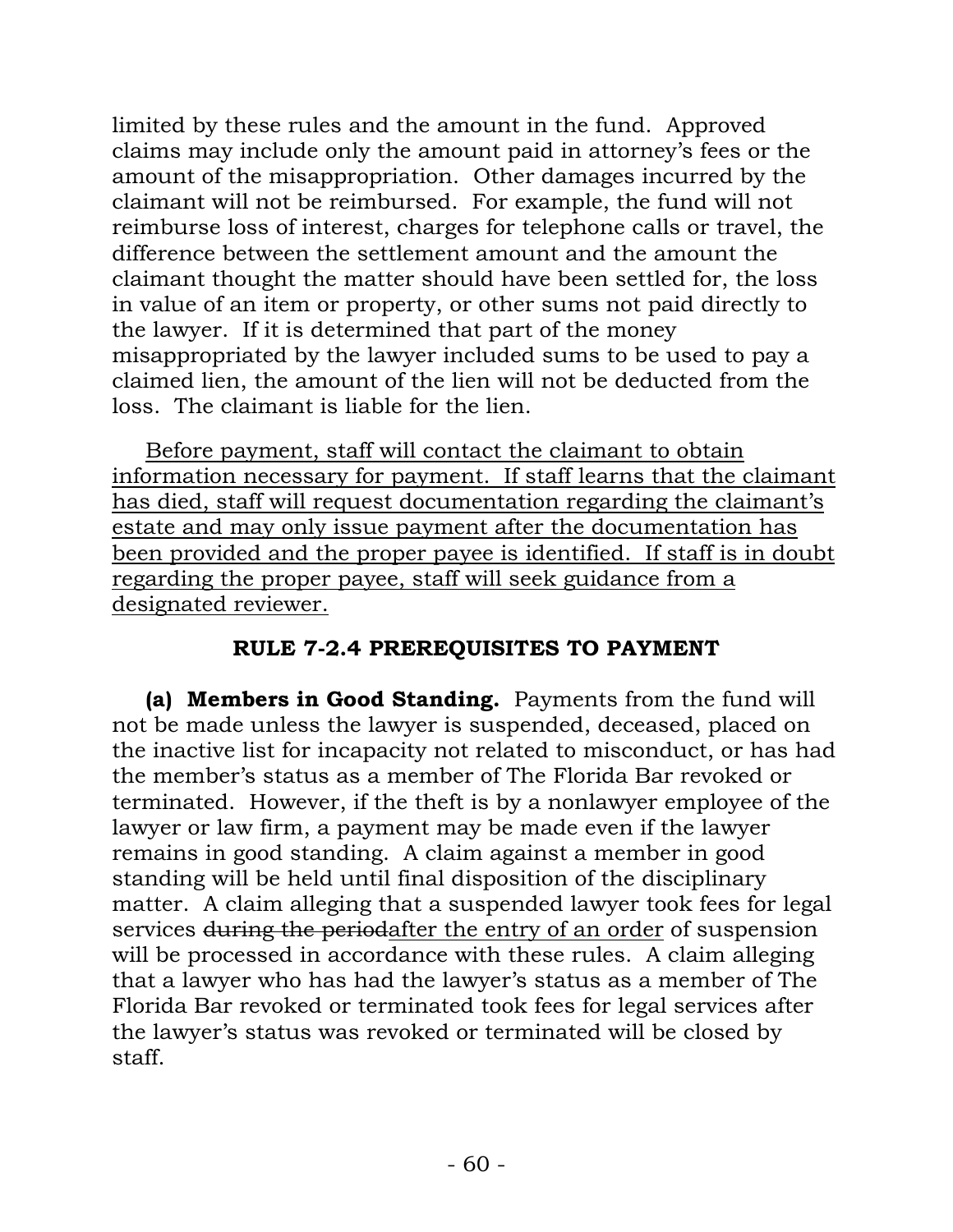**(b) Complaints Required.** The filing of a grievance complaint with The Florida Bar against the attorneylawyer claimed against may be required as a prerequisite to the consideration of a Clients' Security Fund claim. The committee may require as prerequisites to the granting of relief from the fund that the claimant file a complaint against the lawyer with the appropriate state attorney's office; file a civil suit in an appropriate court; or cooperate with the committee in appropriate proceedings against the lawyer. It is not a prerequisite to claims against deceased members that discipline was imposed or pending at the time of the death.

**(c)-(d)** [No Change]

**(e) Proof of Payment.** A claimant must provide credible evidence that the funds the claimant seeks to recover were in the lawyer's possession or control before a claim may be approved. The following may be used to establish the payment, the amount of the payment, or the amount of the loss:

(1)-(3) [No Change]

(4) a finding in an audit performed by a Florida Bar staff auditor.

## **Comment**

At times, the fund receives claims against a lawyer where the theft was by a nonlawyer employee of the lawyer or law firm. As stated elsewhere in these rules, the fund may require that the claimant file a grievance complaint against the lawyer. Rather than resulting in suspension or disbarment, the grievance may result in diversion, a finding of minor misconduct, or a finding of probable cause. Should this be the case, the lawyer would remain in good standing. As the claimant hired the lawyer or law firm, the claimant should not be penalized for theft by a nonlawyer employee of the firm and discipline should not be imposed for the sole purpose of meeting a prerequisite to payment. Therefore, under this rule, the status of the lawyer, in and of itself, will not act as a bar to payment of claims where the theft is by a nonlawyer employee of the lawyer or law firm. All other prerequisites to payment, including, but not limited to, exhaustion of remedies,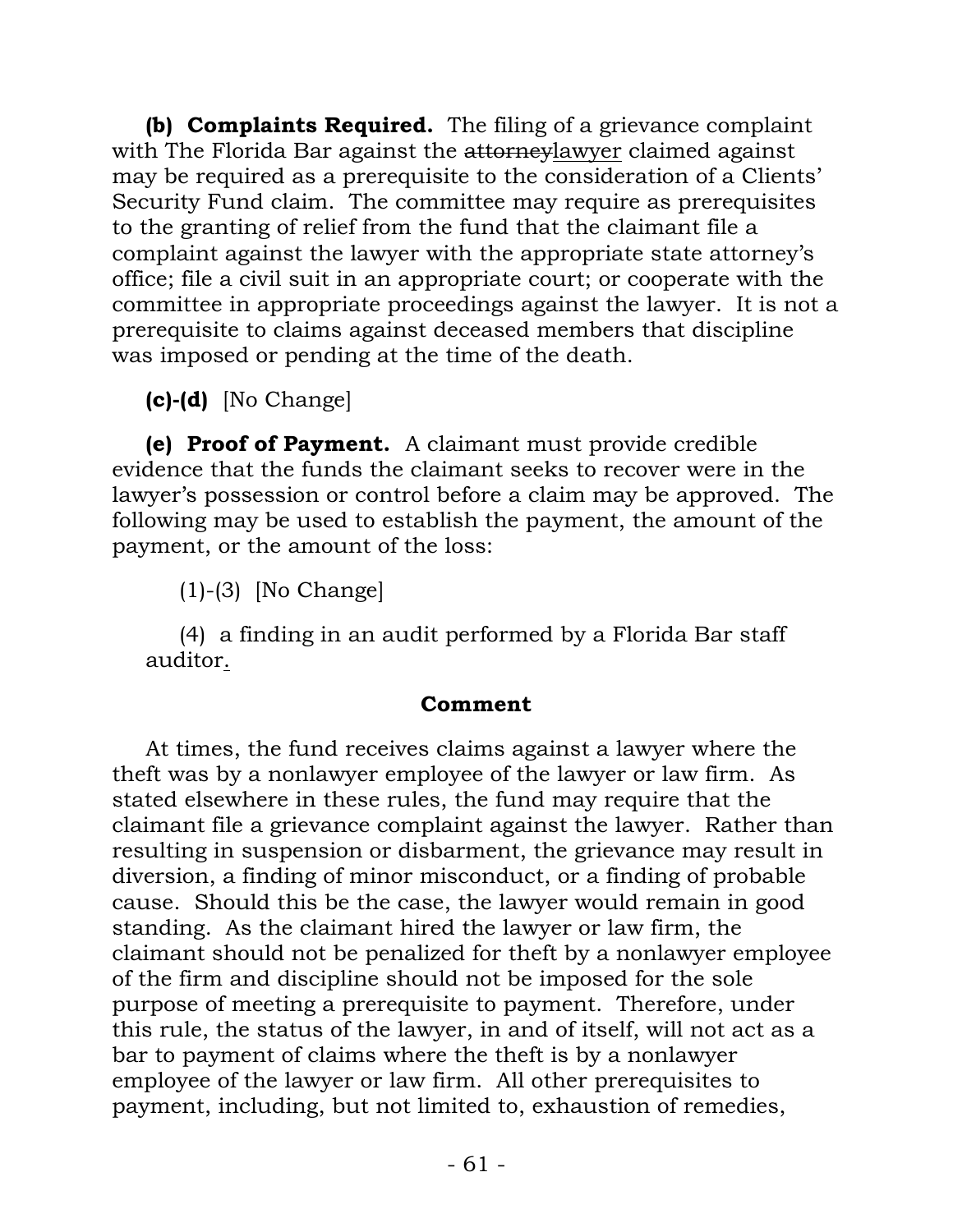apply to the claim and will be considered in analyzing the claim and recommending denial or payment. The prerequisite of exhaustion of remedies may include the claimant filing a civil suit against the lawyer, law firm, or nonlawyer employee.

This rule requires that a claim be filed within 2 years after the date the disciplinary action becomes final. If a claim is brought due to the death of the lawyer, the claim must be brought within 2 years after the date of the lawyer's death. However, for good cause shown, a claim filed beyond the 2-year period may be considered. The following are examples of good cause:

(i) conduct on the part of the lawyer such that led the claimant wasto reasonably led to believe that the lawyer was working on the case, had not resolved the matter, or would reimburse the claimant for the loss; or

(ii) an award of restitution by a court or order by the supreme court that the lawyer must repay the claimant prior to reinstatement if the claimant reasonably relied on the award or order and delayed filing a claim in anticipation of reimbursement; or

(iii) conduct on the part of the claimant showing the claimant was trying to exhaust remedies.

However, even if good cause is found, a claim must be filed within 4 years from the date the disciplinary action becomes final or the date of the lawyer's death. Claims filed outside of this time period will be closed.

## **RULE 7-2.5 CLAIMS ORDINARILY DENIED**

**(a)-(b)** [No Change]

**(c) Claims by Entities.** The committee and the board ordinarily will not consider claims by government agencies, institutional lenders, insurance companies, publicly owned entities including their subsidiaries and affiliates, entities whichthat fail to disclose to the committee the names and addresses of their direct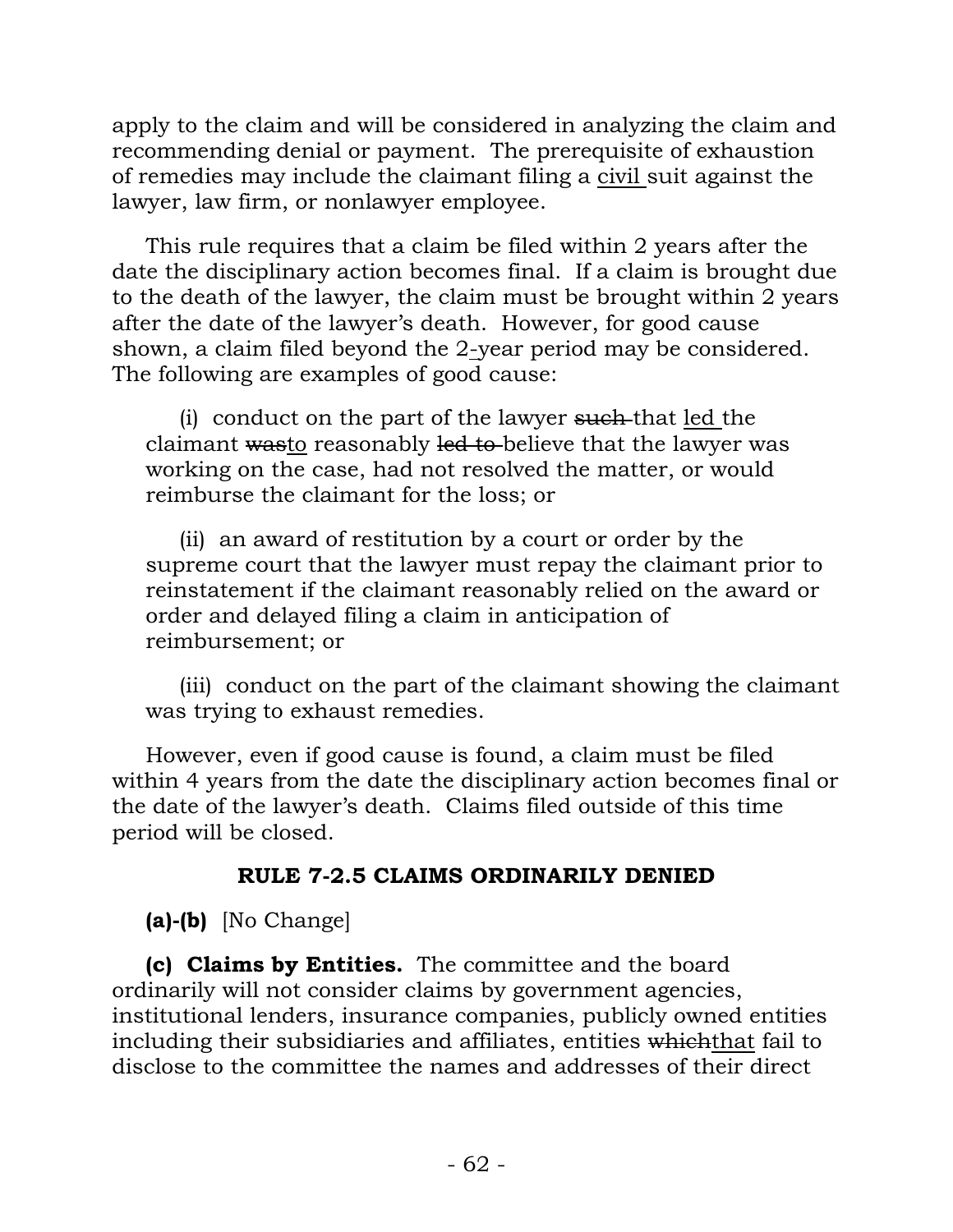and indirect beneficial and record owners, and subrogees, brought on their behalf and not as representatives.

**(d) Payment from Other Sources.** No claim will be approved where the defalcating lawyer was bonded in any capacity which that protected the rights of the claimant, where the defalcating lawyer was insured under a lawyers' professional liability policy or a policy of a similar nature whichthat protected the rights of the claimant, or where the claim might beis payable from any other source. However, the committee, may recommend payment of the difference of what the claimant received from the bond, insurance policy, or other source and the amount of the loss if the monies from the bond, insurance policy, or other source were exhausted and additional recovery cannot be sought from the bond, insurance policy, or other source.

**(e) Useful Services.** The claim may be denied if services were performed that were useful to the claimant.

(1) A lawyer may be deemed to have provided useful services to a claimant when, after accepting a fee from the claimant, the lawyer:

(1A) files a pleading or other document on behalf of the clientclaimant that moves the client'sclaimant's case or matter forward or protects the elient's claimant's interests, regardless of the quality of the pleading or other document;

(2B) engages in substantive communication about the matter for which the lawyer was hired;

(3C) attends a court proceeding or proceedings that advance the case or cause of the elient claimant or protects the elient's claimant's interests;

(4D) engages in investigation or discovery;

(5E) attends a mediation or arbitration or other alternative dispute resolution proceeding;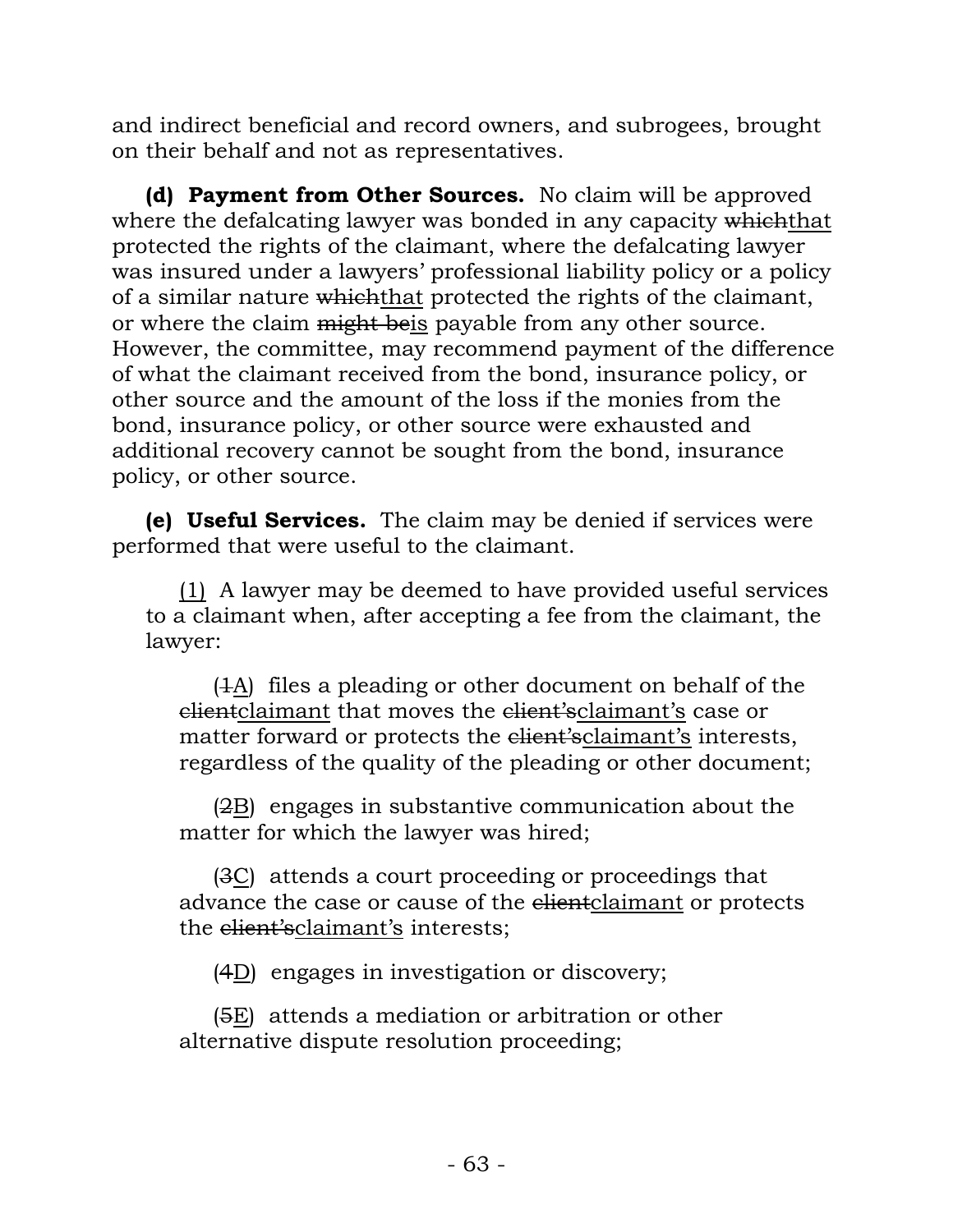(6F) prepares a document or documents minimally suitable for use by the elientclaimant in a legal proceeding or transactional matter; or

(7G) provides legal advice and counsel to the clientclaimant.

(2) The lawyer will not be deemed to have provided useful services when the services were rendered for a claimant who hired the lawyer:

(A) after the entry of an order of suspension; or

(B) before the entry of an order of suspension if the services were on a new matter accepted or begun after the entry of the order of suspension.

**(f)** [No Change]

**(g) Unclean Hands.** A claim may be denied if the committee finds that the claimant entered into the lawyer-client relationship for a wrongful purpose; acted in bad faith in putting the money or other property in possession or control of the lawyer; used the lawyer-client relationship or knowingly permitted the lawyer to use the lawyer-client relationship to commit fraud, deception, theft, or other misconduct; or if the claimant's conduct reflects acts or omissions amounting to unclean hands on the part of the claimant in connection with the claimed loss or the underlying lawyer-client relationship.

## **Comment**

The existence of a lawyer-client relationship is central to the issue of whether a loss is reimbursable. If the lawyer is not acting in the capacity of a lawyer, the loss is not reimbursable. Therefore, the loss will be denied if an individual is acting in a capacity unrelated to a lawyer-client relationship where the status as a lawyer is not material to the claim, the loss will be denied.

The rules allow the committee to recommend payment of the difference between what the claimant received and the loss when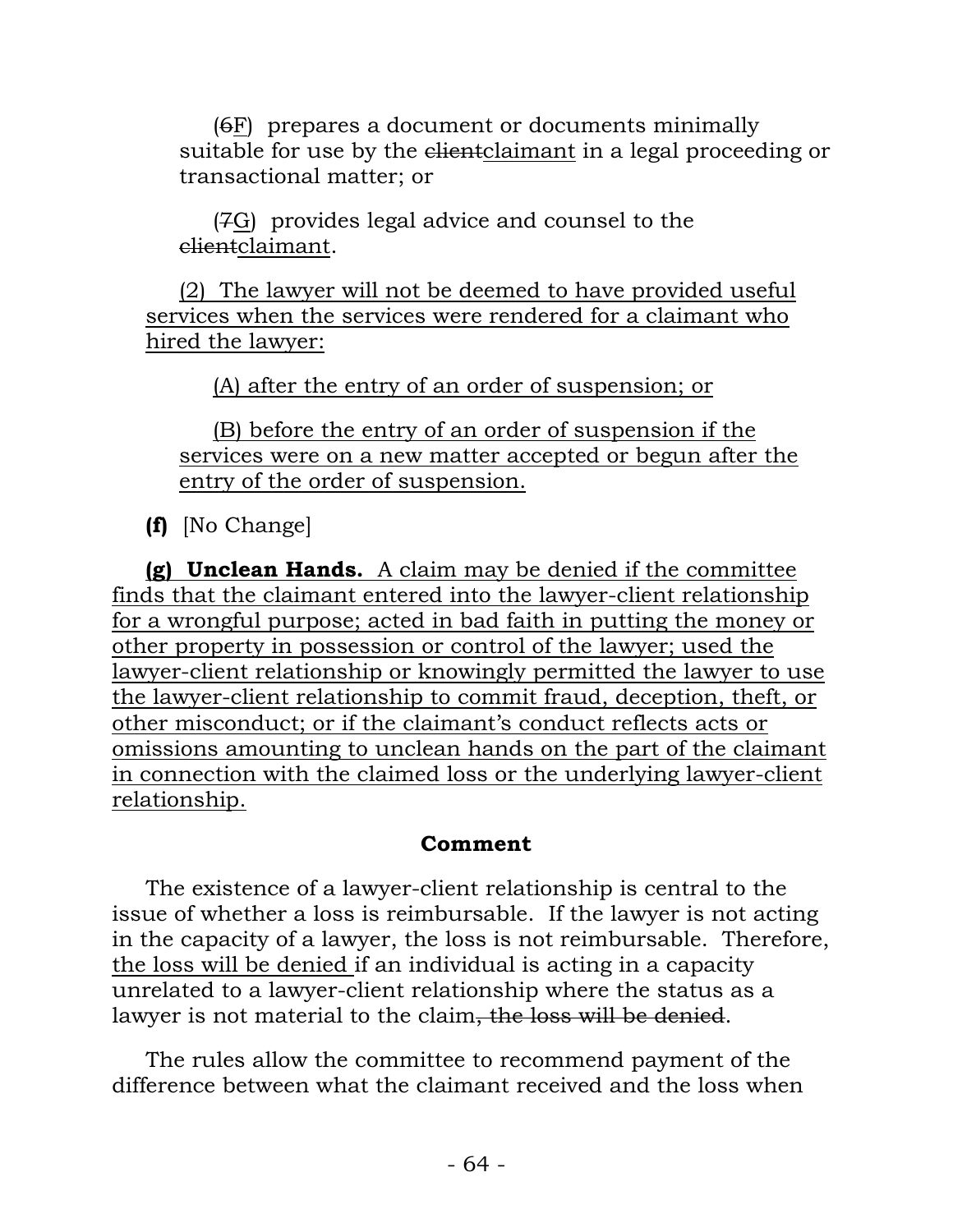payment is available from specific other sources. However, the claim will be denied for failure to exhaust remedies if the claimant does not participate in the process to receive payment available from other sources, the claim will be denied for failure to exhaust remedies.

Claims based on investment advice ordinarily are not reimbursable. Failure of an investment to perform as represented to or anticipated by the claimant is not a reimbursable loss. Theft or misappropriation of money or property by a lawyer where the lawyer represented to the claimant that the money or property would be used for an investment when no investment was made may be considered a reimbursable loss. In those circumstances, the funds were obtained by fraud or a ruse for the purpose of being misappropriated by the lawyer. No investment existed, nor was it the intent of the lawyer to invest the funds. As with all other claims, all claim prerequisites must be met, including that the loss was the result of a direct and current lawyer-client relationship. Factors to consider in determining whether the loss was due to a direct and current lawyer-client relationship include the number, nature, and timing of prior transactions between the claimant and the lawyer.

## **RULE 10-2.1 GENERALLY**

Whenever used in these rules, the following words or terms have the following meaning unless the use of the word or term clearly indicates a different meaning:

**(a) Unlicensed Practice of Law.** The unlicensed practice of law means the practice of law, as prohibited by statute, court rule, and case law of the state of Florida.

**(b) Paralegal or Legal Assistant.** A paralegal or legal assistant is a person qualified by education, training, or work experience, who works under the supervision of a member of The Florida Bar, an out-of-state lawyer engaged in the authorized practice of law in Florida or a foreign lawyer engaged in the authorized practice of law in Florida and who performs specifically delegated substantive legal work for which the supervising lawyer is responsible. A nonlawyer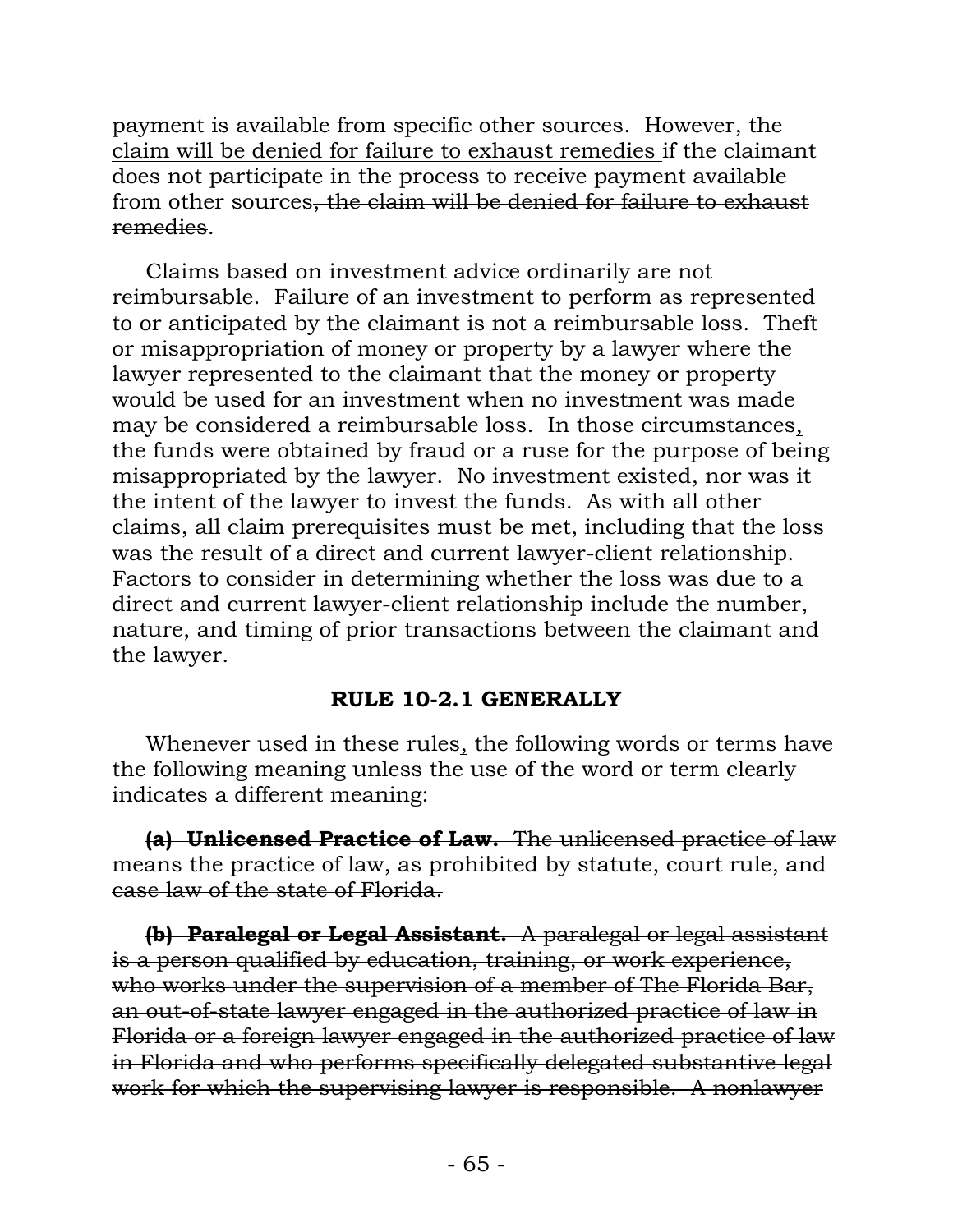or a group of nonlawyers may not offer legal services directly to the public by employing a lawyer to provide the lawyer supervision required under this rule. It constitutes the unlicensed practice of law for a person who does not meet the definition of paralegal or legal assistant to use the title paralegal, legal assistant, or other similar term in offering to provide or in providing services directly to the *public*.

**(c) Nonlawyer or Nonattorney.** For purposes of this chapter, a nonlawyer or nonattorney is an individual who is not a member of The Florida Bar. This includes, but is not limited to, lawyers admitted in other jurisdictions, law students, law graduates, applicants to The Florida Bar, disbarred lawyers, and lawyers who have resigned from The Florida Bar. A suspended lawyer, while a member of The Florida Bar during the period of suspension as provided elsewhere in these rules, does not have the privilege of practicing law in Florida during the period of suspension. For purposes of this chapter, it constitutes the unlicensed practice of law for a lawyer admitted in a jurisdiction other than Florida to advertise to provide legal services in Florida which the lawyer is not authorized to provide.

**(d) This Court or the Court.** This court or the court means the Supreme Court of Florida.

**(e) Bar Counsel.** Bar counsel is a member of The Florida Bar representing The Florida Bar in any proceeding under these rules and includes UPL counsel and UPL staff counsel.

**(f) Respondent.** A respondent is a nonlawyer who is accused of engaging in the unlicensed practice of law or whose conduct is under investigation.

**(g) Referee.** A referee is the judge or retired judge appointed to conduct proceedings as provided under these rules.

**(h) Standing Committee**. The standing committee is the committee constituted according to the directives contained in these rules.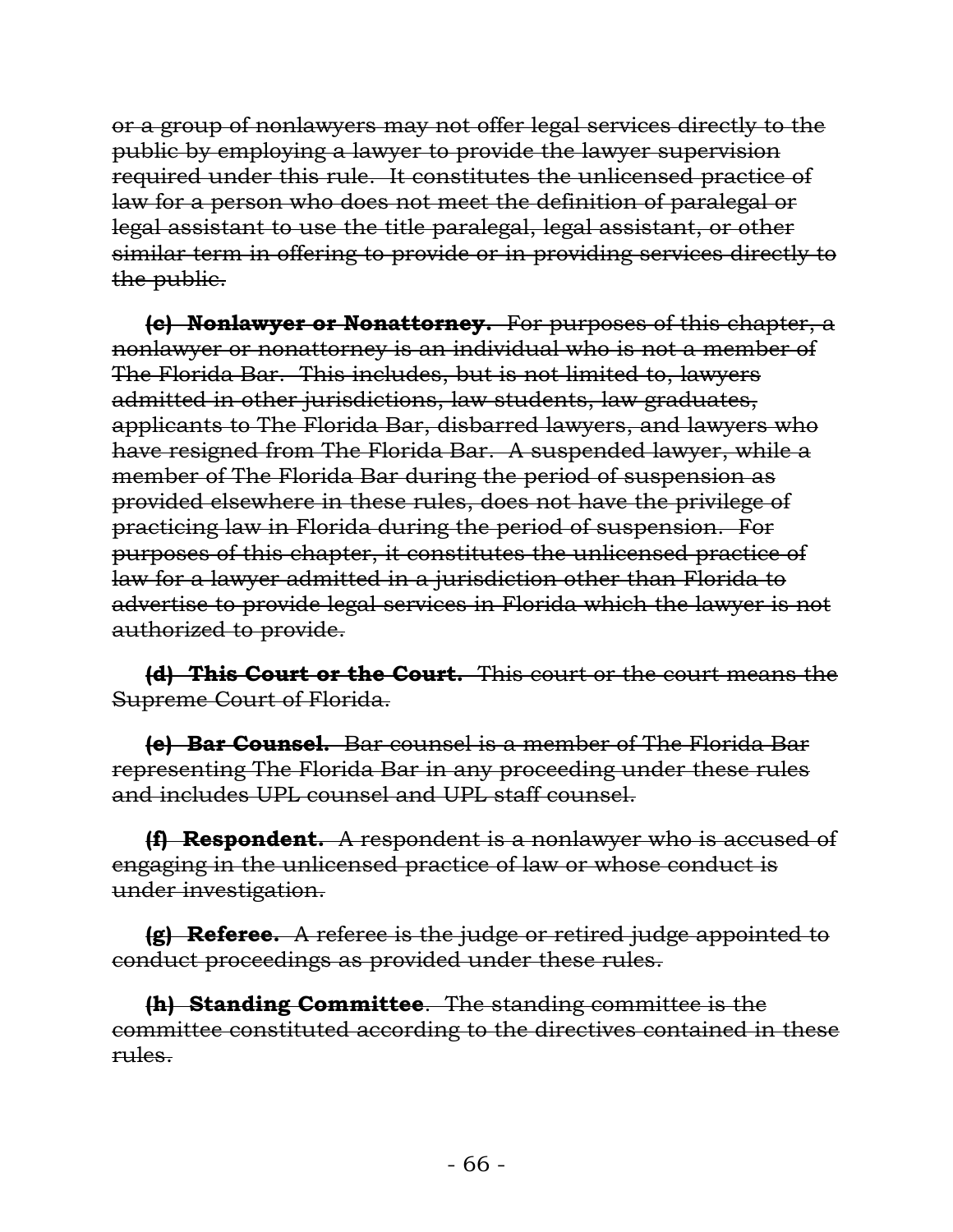**(i) Circuit Committee.** A circuit committee is a local unlicensed practice of law circuit committee.

**(j) UPL Counsel.** UPL counsel is the director of the unlicensed practice of law department and an employee of The Florida Bar employed to perform such duties, as may be assigned, under the direction of the executive director.

**(k) UPL.** UPL is the unlicensed practice of law.

*(l)* **The Board or Board of Governors.** The board or board of governors is the Board of Governors of The Florida Bar.

**(m) Designated Reviewer.** The designated reviewer is a member of the board of governors responsible for review and other specific duties as assigned by the board of governors with respect to a particular circuit committee or matter. If a designated reviewer recuses or is unavailable, any other board member may serve as designated reviewer in that matter. The designated reviewer will be selected by the board members from the circuit of that circuit committee. If circuits have an unequal number of circuit committees and board members, review responsibility will be reassigned to equalize workloads. On reassignments, responsibility for all pending cases from a particular committee passes to the new designated reviewer. UPL counsel will be given written notice of changes in the designated reviewing members for a particular committee.

**(n) Executive Committee.** The executive committee is the executive committee of the Board of Governors of The Florida Bar. All acts and discretion required by the board under these rules may be exercised by its executive committee between meetings of the board as may be authorized by standing policies of the board of governors.

**(a) Bar Counsel.** "Bar counsel" is a member of The Florida Bar representing The Florida Bar in any proceeding under these rules and includes UPL counsel and UPL staff counsel.

**(b) The Board or Board of Governors.** The "board" or "board of governors" is the Board of Governors of The Florida Bar.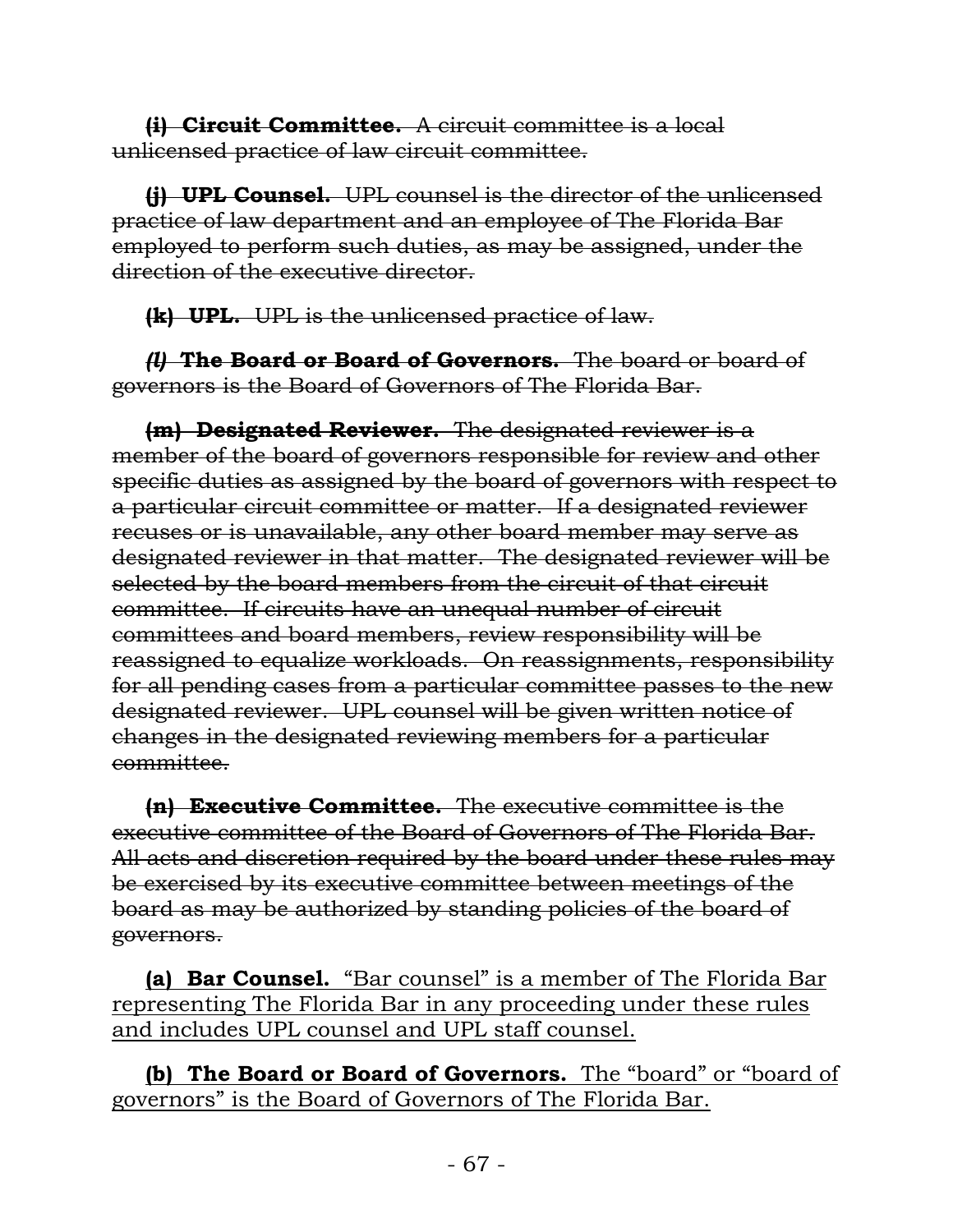**(c) Circuit Committee.** A "circuit committee" is a local unlicensed practice of law circuit committee.

**(d) This Court or the Court.** "This court" or "the court" means the Supreme Court of Florida.

**(e) Designated Reviewer.** The "designated reviewer" is a member of the board of governors responsible for review and other specific duties as assigned by the board of governors with respect to a particular circuit committee or matter. If a designated reviewer recuses or is unavailable, any other board member may serve as designated reviewer in that matter. The designated reviewer will be selected by the board members from the circuit of that circuit committee. If circuits have an unequal number of circuit committees and board members, review responsibility will be reassigned to equalize workloads. On reassignments, responsibility for all pending cases from a particular committee passes to the new designated reviewer. UPL counsel will be given written notice of changes in the designated reviewing members for a particular committee.

**(f) Executive Committee.** The "executive committee" is the executive committee of the board of governors. All acts and discretion required by the board under these rules may be exercised by its executive committee between meetings of the board as may be authorized by standing policies of the board of governors.

**(g) Nonlawyer or Nonattorney.** For purposes of this chapter, a "nonlawyer" or "nonattorney" is an individual who is not a member of The Florida Bar. This includes, but is not limited to, lawyers admitted in other jurisdictions, law students, law graduates, applicants to The Florida Bar, disbarred lawyers, and lawyers who have resigned or been revoked from The Florida Bar. A suspended lawyer, while a member of The Florida Bar during the period of suspension as provided elsewhere in these rules, does not have the privilege of practicing law in Florida during the period of suspension. For purposes of this chapter, it constitutes the unlicensed practice of law for a lawyer admitted in a jurisdiction other than Florida to advertise to provide legal services in Florida that the lawyer is not authorized to provide.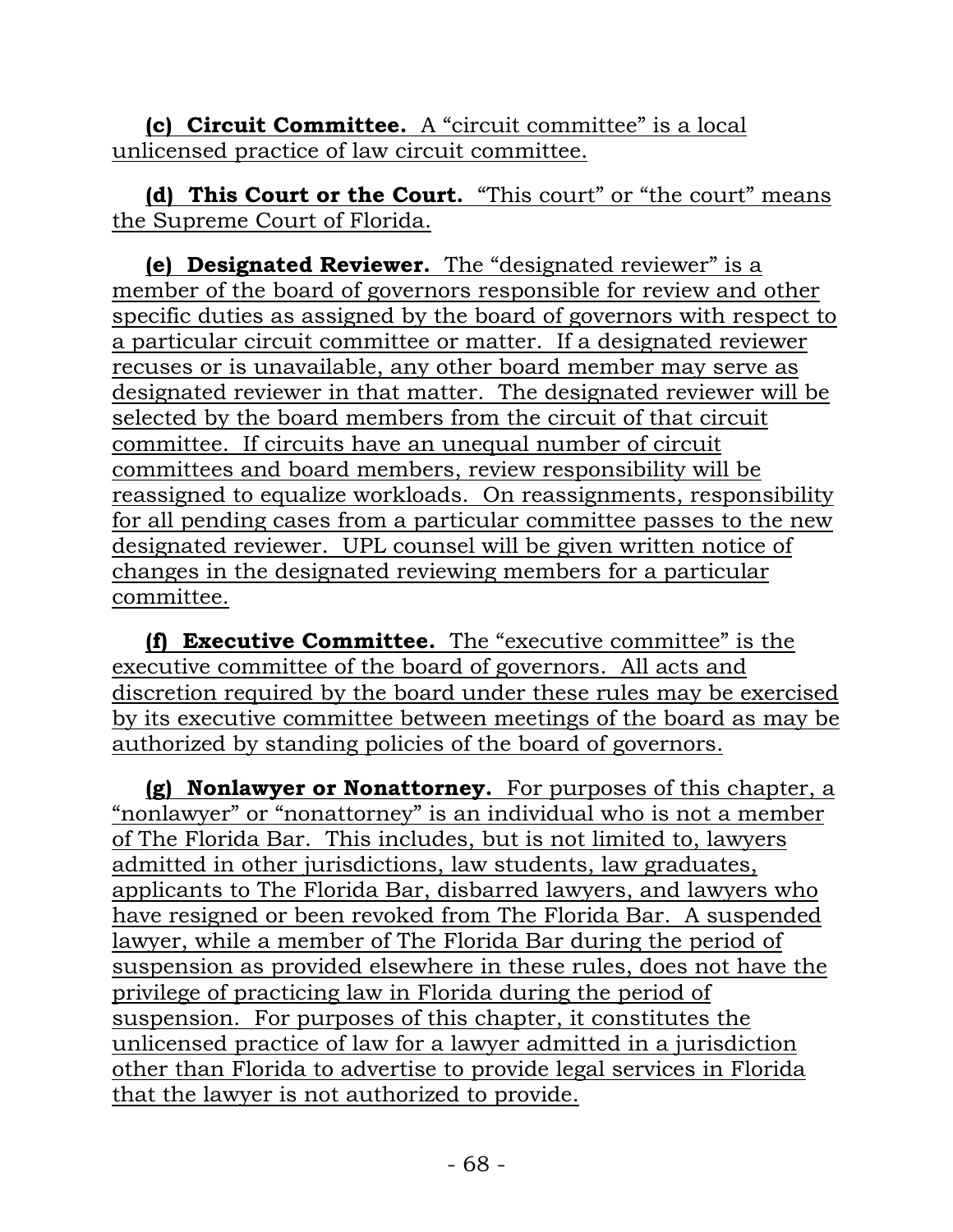**(h) Paralegal or Legal Assistant.** A "paralegal" or "legal assistant" is a person qualified by education, training, or work experience, who works under the supervision of a member of The Florida Bar, an out-of-state lawyer engaged in the authorized practice of law in Florida or a foreign lawyer engaged in the authorized practice of law in Florida and who performs specifically delegated substantive legal work for which the supervising lawyer is responsible. A nonlawyer or a group of nonlawyers may not offer legal services directly to the public by employing a lawyer to provide the lawyer supervision required under this rule. It constitutes the unlicensed practice of law for a person who does not meet the definition of paralegal or legal assistant to use the title paralegal, legal assistant, or other similar term in offering to provide or in providing services directly to the public.

**(i) Respondent.** A "respondent" is a nonlawyer who is accused of engaging in the unlicensed practice of law or whose conduct is under investigation.

**(j) Referee.** A "referee" is the judge or retired judge appointed to conduct proceedings as provided under these rules.

**(k) Standing Committee**. The "standing committee" is the committee constituted according to the directives contained in these rules.

**(***l***) Unlicensed Practice of Law.** The "unlicensed practice of law" means the practice of law, as prohibited by statute, court rule, and case law of the state of Florida.

**(m) UPL.** "UPL" is the unlicensed practice of law.

**(n) UPL Counsel.** "UPL counsel" is the director of the unlicensed practice of law department and an employee of The Florida Bar employed to perform such duties, as may be assigned, under the direction of the executive director.

# **RULE 10-2.2 FORM COMPLETION BY A NONLAWYER**

**(a) Supreme Court Approved Forms.** It shallis not constitute the unlicensed practice of law for a nonlawyer to engage in limited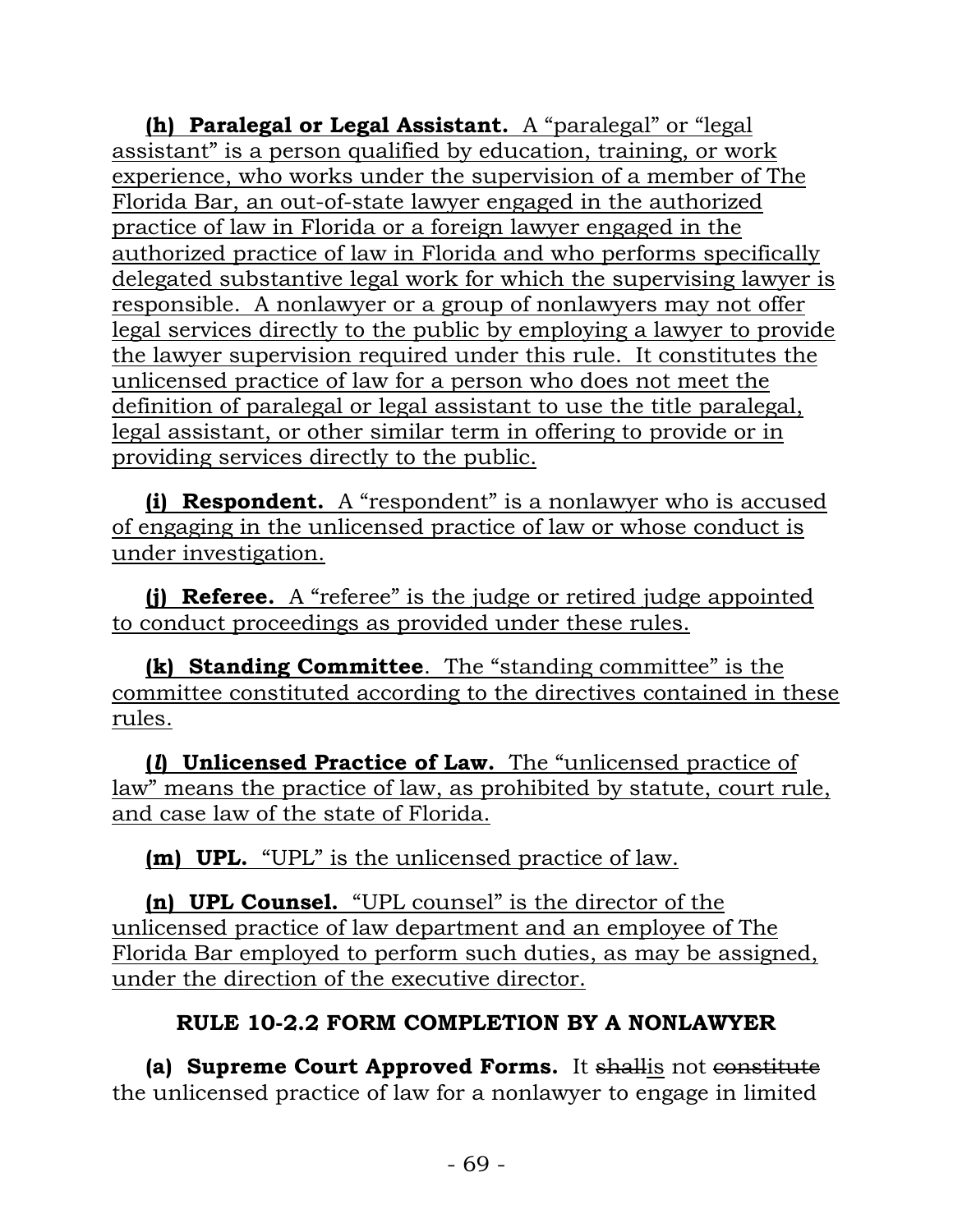oral communication to assist a self-represented person in the completion of blanks on a Supreme Court Approved Form. In assisting in the completion of the form, oral communication by nonlawyers is restricted to those communications reasonably necessary to elicit factual information to complete the blanks on the form and inform the self-represented person how to file the form. The nonlawyer may not give legal advice or give advice on remedies or courses of action. Legal forms approved by the Supreme Court of Florida which may be completed as set forth herein shall only include andin this rule are limited to the following forms, and any other legal form, whether promulgated or approved by the Supreme Court of Florida, is not a Supreme Court Approved Form for the purposes of this rule:

(1) forms whichthat have been approved by the Supreme Court of Florida specifically pursuant tounder the authority of rule  $10-2.1(a)$  {(formerly rule  $10-1.1(b)$ }) of the Rules Regulating The Florida Bar;

(2)-(3) [No Change]

## **(b) Forms WhichThat Have Not Been Approved by the Supreme Court of Florida.**

(1) It shallis not constitute the unlicensed practice of law for a nonlawyer to engage in a secretarial service, typing forms for self-represented persons by copying information given in writing by the self-represented person into the blanks on the form. The nonlawyer must transcribe the information exactly as provided in writing by the self-represented person without addition, deletion, correction, or editorial comment. The nonlawyer may not engage in oral communication with the self-represented person to discuss the form or assist the self-represented person in completing the form.

(2) It shallis constitute the unlicensed practice of law for a nonlawyer to give legal advice, to give advice on remedies or courses of action, or to draft a legal document for a particular self-represented person. It is also constitutes the unlicensed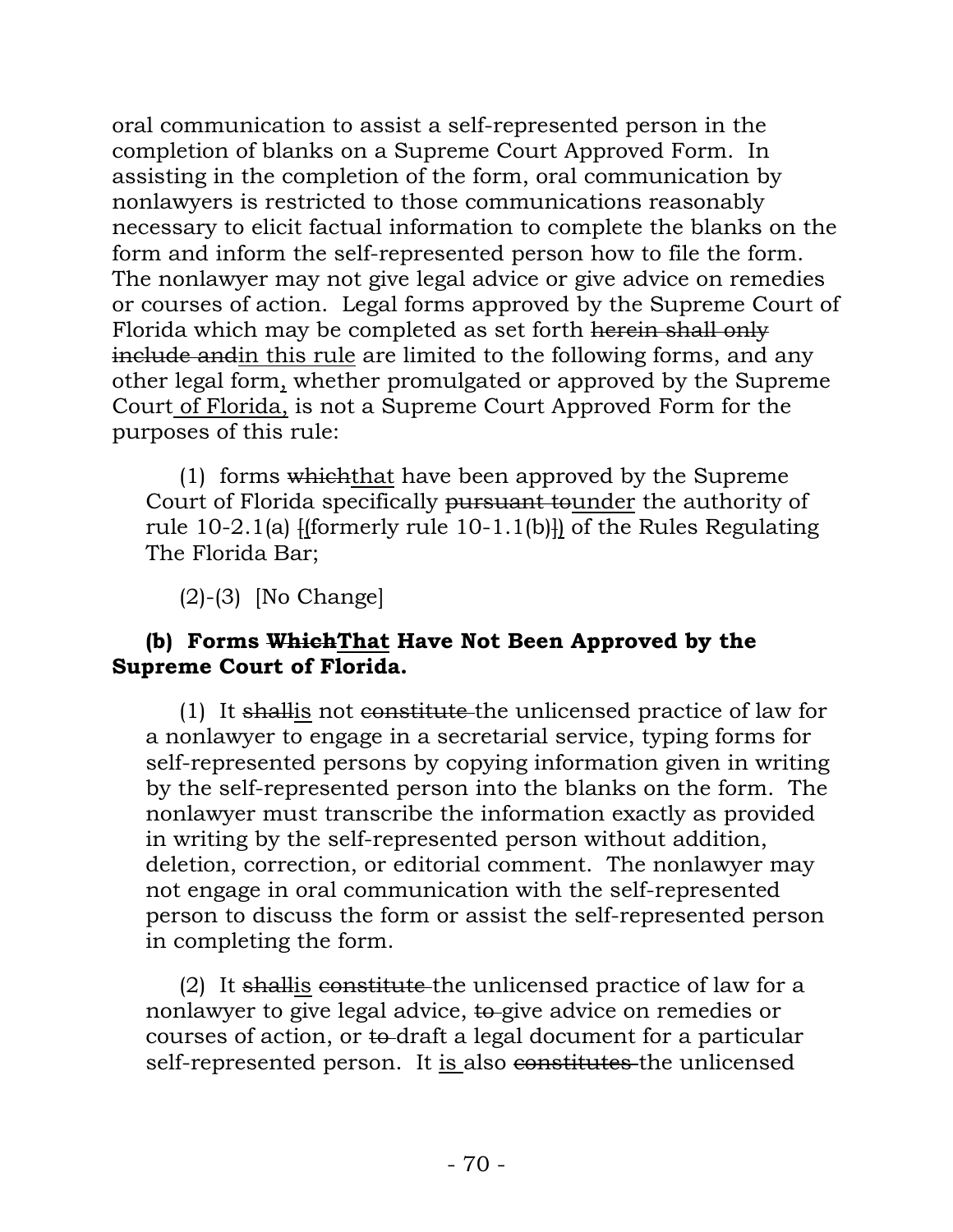practice of law for a nonlawyer to offer to provide legal services directly to the public.

# **(c) As to All Legal Forms.**

(1) Except for forms filed by the petitioner in an action for an injunction for protection against domestic or repeat violence, the following language shallmust appear on any form completed by a nonlawyer and any individuals assisting in the completion of the form shallmust provide their names, business names, addresses, and telephone numbers on the form:

This form was completed with the assistance of:

…..(Name of Individual)…..

…..(Name of Business)…..

…..(Address)…..

…..(Telephone Number)…..

(2) Before a nonlawyer assists a person in the completion of a form, the nonlawyer shallmust provide the person with a copy of a disclosure which contains the following provisions:

…..(Name)….. told me that he/she is a nonlawyer and may not give legal advice, cannot tell me what my rights or remedies are, cannot tell me how to testify in court, and cannot represent me in court.

Rule 10-2.1(bh) of the Rules Regulating The Florida Bar defines a paralegal as a person who works under the supervision of a member of The Florida Bar, an out-of-state lawyer engaged in the authorized practice of law in Florida, or a foreign lawyer engaged in the authorized practice of law in Florida and who performs specifically delegated substantive legal work for which a member of The Florida Barthe supervising lawyer is responsible. Only persons who meet the definition may call themselves paralegals. …..(Name)….. informed me that he/she is not a paralegal as defined by the rule and cannot call himself/herself a paralegal.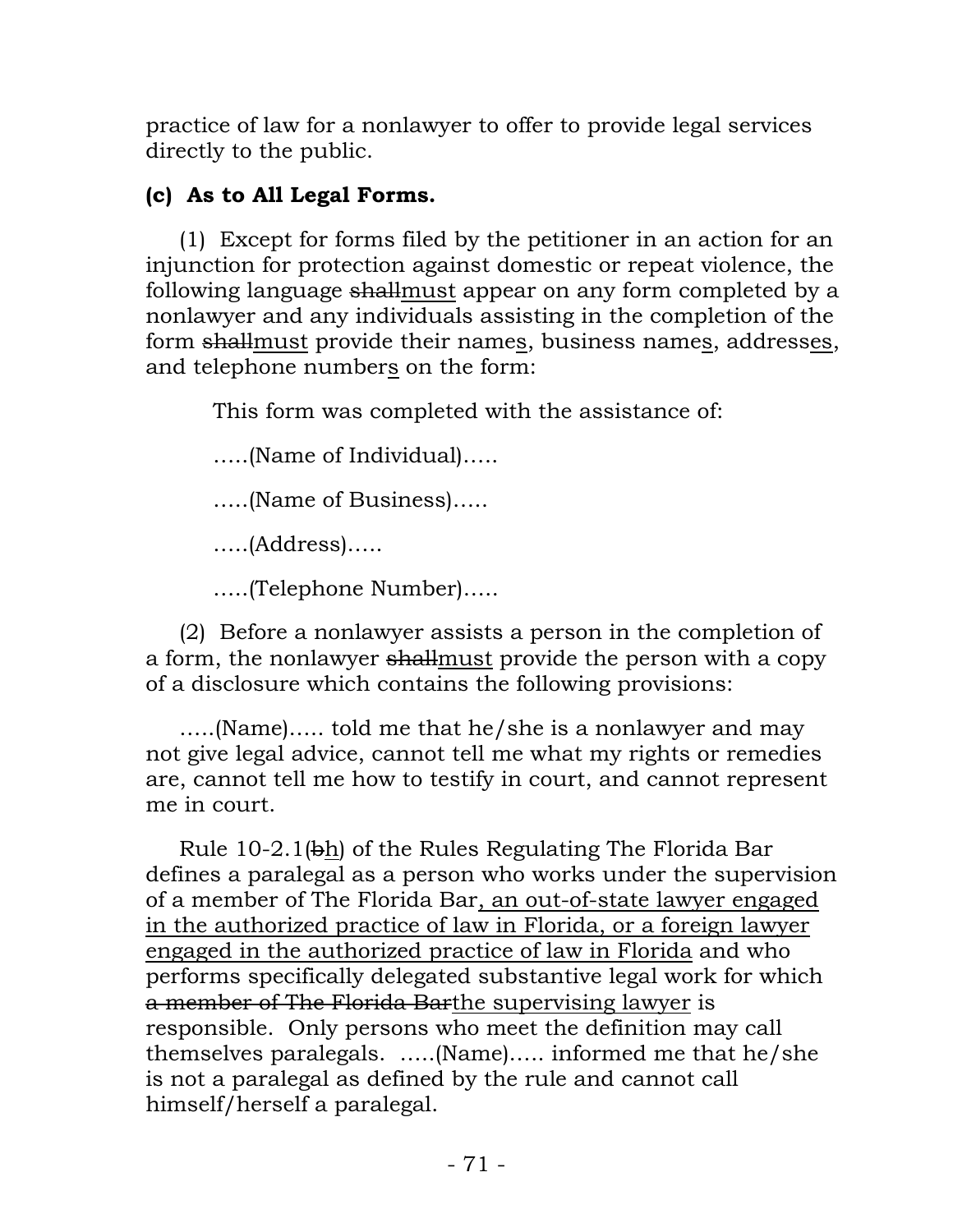…..(Name)….. told me that he/she may only type the factual information provided by me in writing into the blanks on the form. Except for typing, …..(Name)….. may not tell me what to put in the form and may not complete the form for me. However, if using a form approved by the Supreme Court of Florida, …..(Name)….. may ask me factual questions to fill in the blanks on the form and may also tell me how to file the form.

………. I can read English

………. I cannot read English but this notice was read to me by …..(Name)….. in …..(Language)….. which I understand.

(3) A copy of the disclosure, signed by both the nonlawyer and the assisted person, shallmust be given to the assisted person to retain and the nonlawyer shallmust keep a copy in the assisted person's file. The nonlawyer shallmust also retain copies for at least 6 years of all forms given to the assisted person being assisted. The disclosure does not act as or constitute a waiver, disclaimer, or limitation of liability.

#### **RULE 10-6.3 RECOMMENDATIONS AND DISPOSITION OF COMPLAINTS**

**(a) Circuit Committee Action.** On concluding its investigation, the circuit committee will report to bar counsel regarding the disposition of those cases closed, those cases where a letter of advice has been given, those cases where a cease and desist affidavit has been accepted, those cases where a cease and desist affidavit with monetary penalty or restitution has been recommended, and those cases where litigation is recommended. A majority of those present is required for all circuit committee recommendations; however, the vote may be taken by mail, electronic means, or telephone rather than at a formal meeting. All recommendations for a cease and desist affidavit with monetary penalty or restitution must be reviewed by the standing committee for final approval. All recommendations for litigation under these rules must be reviewed by the standing committee and a designated reviewer for final approval prior to initiating litigation.

**(b)** [No Change]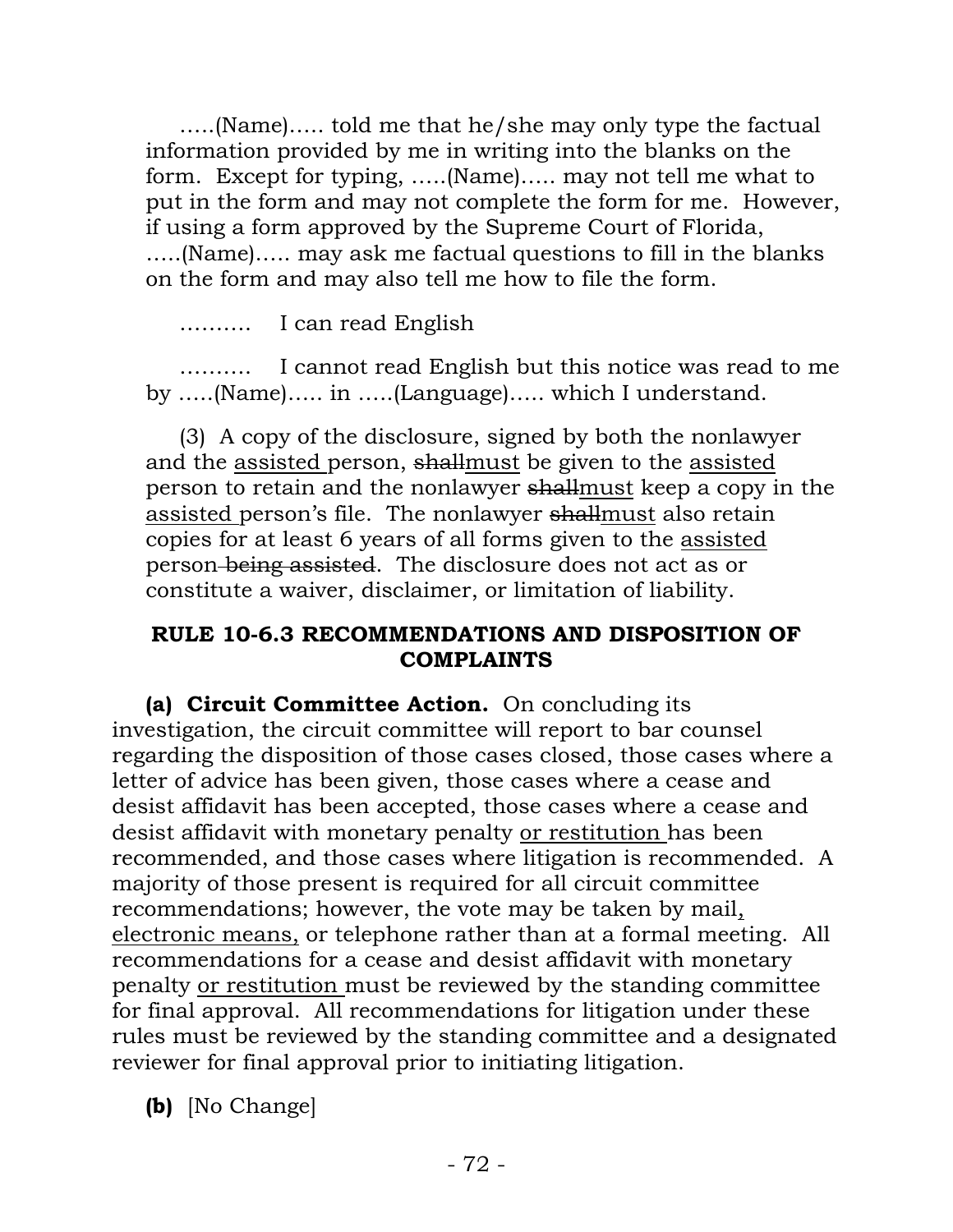**(c) Review by Designated Reviewer.** All recommendations by the standing committee that litigation be initiated must be reviewed by a designated reviewer. If the designated reviewer does not act on the recommendation within 21 days following the mailing date of the notice of standing committee action, the standing committee action will become final. If the designated reviewer disagrees with all or any part of the recommendation for litigation, the designated reviewer will make a report and recommendation to the board of governors, and the board will make a final determination regarding the litigation.

#### **RULE 10-7.2 PROCEEDINGS FOR INDIRECT CRIMINAL CONTEMPT**

**(a) Petitions for Indirect Criminal Contempt.** Nothing within these rules prohibits or limits the right of the court to issue a permanent injunction in lieu of or in addition to any punishment imposed for an indirect criminal contempt.

(1) *Proceedings.* Upon receiving a sworn petition of the president, executive director of The Florida Bar, or the chair of the standing committee alleging facts indicating that a person, firm, or corporation is or may be unlawfully practicing law or has failed to pay restitution as provided elsewhere in this chapter, and containing a prayer for a contempt citation, the court may issue an order directed to the respondent,The Florida Bar's president, executive director, or UPL standing committee chair may file a sworn petition seeking contempt for a person, firm, or corporation for unlawfully practicing law or failing to pay restitution under this chapter. The sworn petition must contain a prayer for a contempt citation. On receipt of the sworn petition, the court may issue an order to the respondent stating the essential allegations charged and requiring the respondent to appear before a referee appointed by the court to show cause why the respondent should not be held in contempt of thisthe court for the unlicensed practice of law or for the failure to pay restitution as ordered. The referee must be a circuit judge of the stateState of Florida. The order must specify the time and place of the hearing, and  $a_i$ . A reasonable time must be allowed for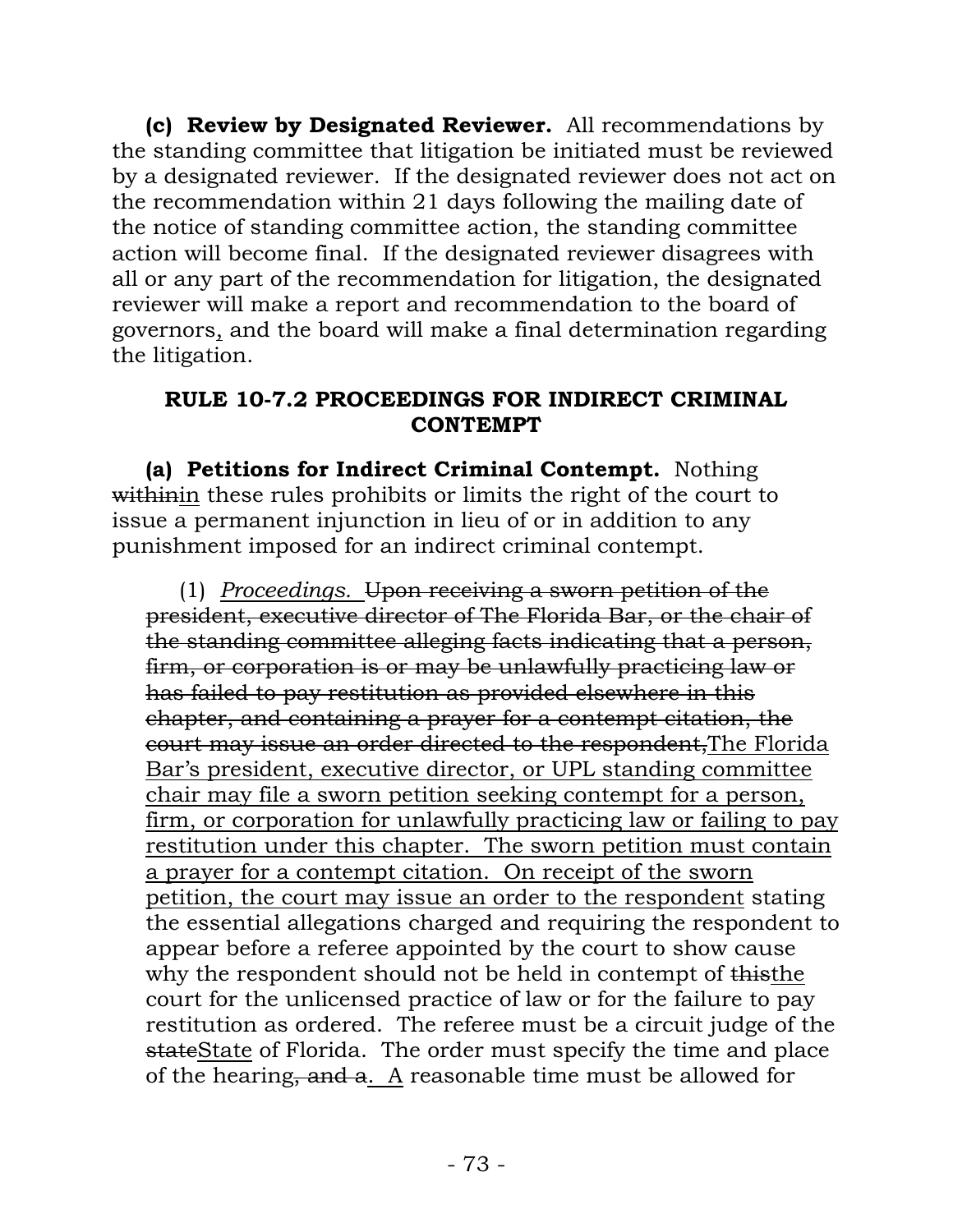preparation of the defense after service of the order on the respondent.

(2) *Respondent's Motions and Answer.* The respondent, personally or by counsel, may move to dismiss the order to show cause, move for a statement of particulars, or answer the order by way of explanation or defense. All motions and the answer must be in writing. A respondent's omissionfailure to file motions or answer will not be deemedis not an admission of guilt of the contempt charged.

**(b) Indigency of Respondent.** Any respondent who is determined to be indigent by the referee is entitled to the appointment of counsel.

(1) [No Change]

(2) *Determination.* After reviewing the affidavit and questioning the respondent, the referee will determine whether the respondent is indigent or the respondent is not indigent.

In making this determination, the referee must consider the applicable statutory criteria used by the clerk of court when determining indigent status and the applicable statutory factors considered by a court when reviewing that determination.

**(c) Proceedings Before the Referee.** Proceedings before the referee must be in accordance with the following:

(1) *Venue.* Venue for the hearing before the referee must be in the county where the respondent resides or where the alleged offense was committed, whichever is designated by the court.

(2) *Order of Arrest.* The court or referee may issue an order of arrest of the respondent if the court or referee has reason to believe the respondent will not appear in response to the order to show cause. The respondent will be admitted to bail in the manner provided by law in criminal cases.

(3) *Hearings.* The respondent will be arraigned and enter a plea at the time of the hearing before the referee, or prior on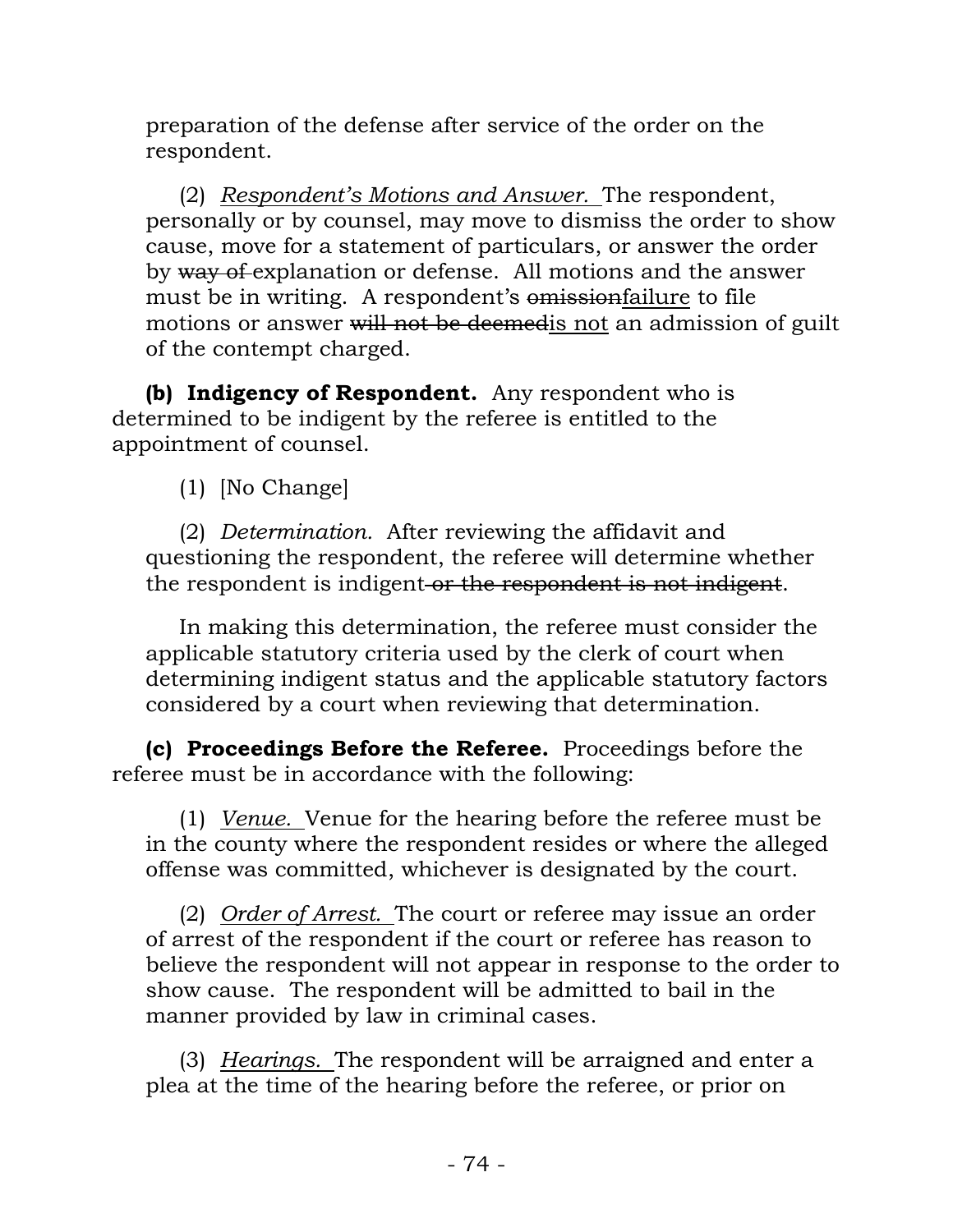request. A subsequent hearing to determine the guilt or innocence of the respondent will follow a plea of not guilty. The date and time of the subsequent hearing will be set at the arraignment. The respondent is entitled to be represented by counsel, have compulsory process for the attendance of witnesses, and confront witnesses against the respondent. The respondent may testify in the respondent's own defense. No respondent may be compelled to testify. A presumption of innocence will be accorded the respondent. The Florida Bar acting as prosecuting authority must prove guilt of the respondent beyond a reasonable doubt.

(4) *Subpoenas.* Subpoenas for the attendance of witnesses and the production of documentary evidence will be issued in the name of the court by the referee upon request of a party. Failure or refusal to comply with any subpoena is a contempt of court and may be punished by the court or by any circuit court where the action is pending or where the contemnor may be found, as if the refusal were a contempt of that court.

(5) *Referee.* The referee will hear all issues of law and fact and all evidence and testimony presented will be transcribed.

(6) *Judgment.* At the conclusion of the hearing, the referee will sign and enter of record a judgment of guilty or not guilty. There should be included in aA judgment of guilty should include a recital of the facts constituting the contempt of which the respondent has been found and adjudicated guilty, and the. The costs of prosecution, including investigative costs and restitution, if any, will be included and entered in the judgment rendered against the respondent. The amount of restitution must be specifically set forth in the judgment and must not exceed the amount paid to respondent by complainant(s). The judgment must also state the name of the each complainant (s) to whom restitution is to be made, the amount of restitution to be made, and the date by which it must be completed. The referee has discretion over the timing of payments, over how those payments are to be distributed to multiple complainant(s), and whether restitution will bear interest at the legal rate provided for judgments in this state. In determining the amount of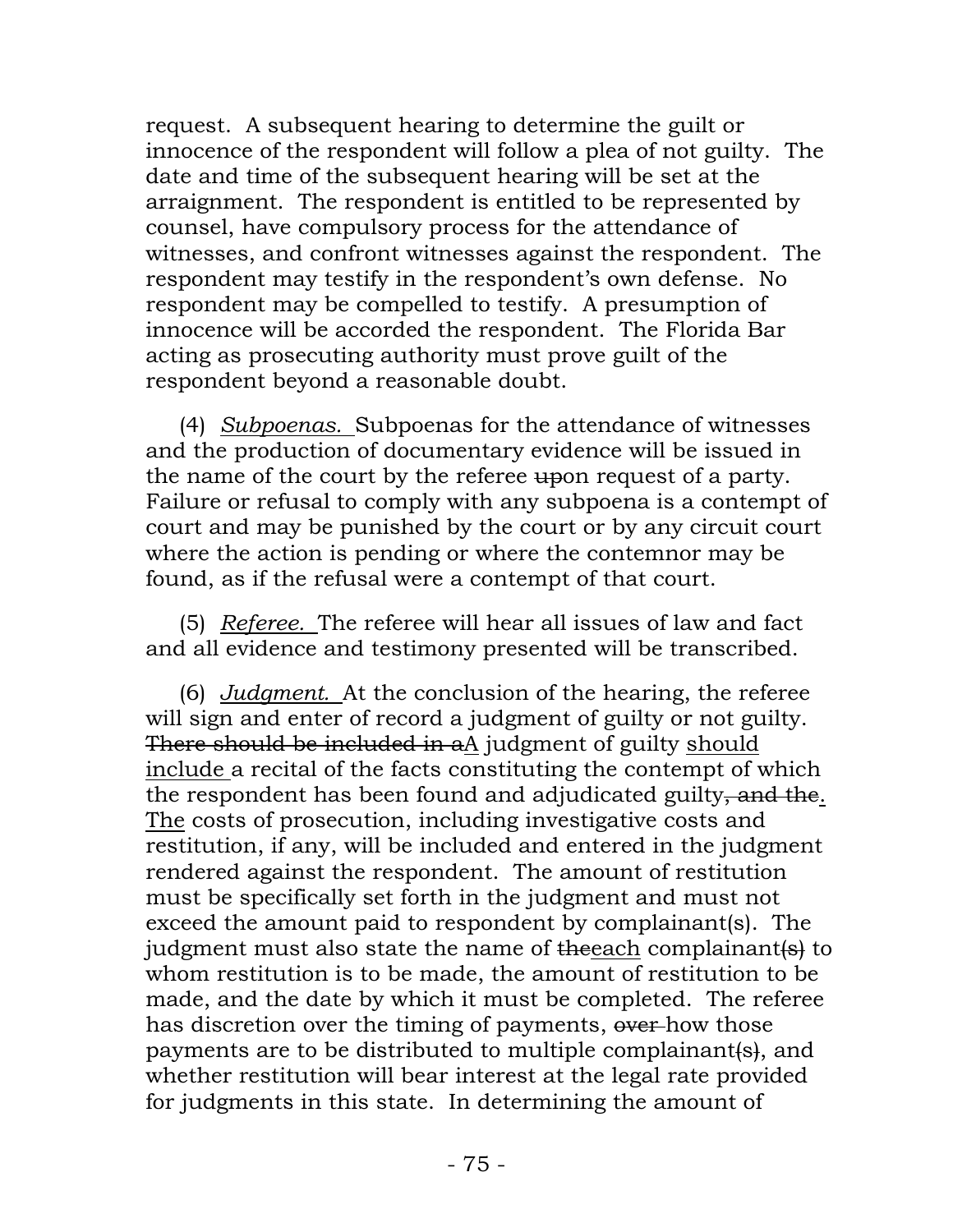restitution to be paid to complainant(s), the referee will consider testimony or any documentary evidence that shows the amount paid to respondent by complainant(s), including cancelled checks, credit card receipts, receipts from respondent, and any other documentation evidencing the amount of payment. Nothing in this section precludes an individual from seeking redress through civil proceedings to recover fees or other damages.

(7) *Mitigation and Sentence.* Prior toBefore the pronouncement of a recommended sentence on a judgment of guilty, the referee will inform the respondent of the accusation and judgment and afford the opportunity to present evidence of mitigating circumstances. The recommended sentence will be pronounced in open court and in the presence of the respondent.

# **(d) Record.**

(1) *Contents.* The record includes all items properly filed in the cause including pleadings,; recorded testimony, if transcribed<sub>5</sub>; exhibits in evidence<sub>5</sub>; and the report of the referee.

(2) [No Change]

(3) *Supplementing or Removing Items from the Record.* The respondent and The Florida Bar may seek to supplement the record or have items removed from the record by filing a motion with the referee for that purpose, provided only if the motion is filed within 15 days of the service of the index. Denial of a motion to supplement the record or to remove an item from the record may be reviewed in the same manner as provided for in the rule on appellate review under these rules.

**(e) Review by the Supreme Court of Florida.** The referee must forward the judgment and recommended sentence, on a finding of "guilty," together with the entire record of proceedings must be forwarded to the Supreme Court of Florida for approval, modification, or rejection based upon the law. The petitioner or the respondent may file objections, together with a supporting brief or memorandum of law, to the referee's judgment and recommended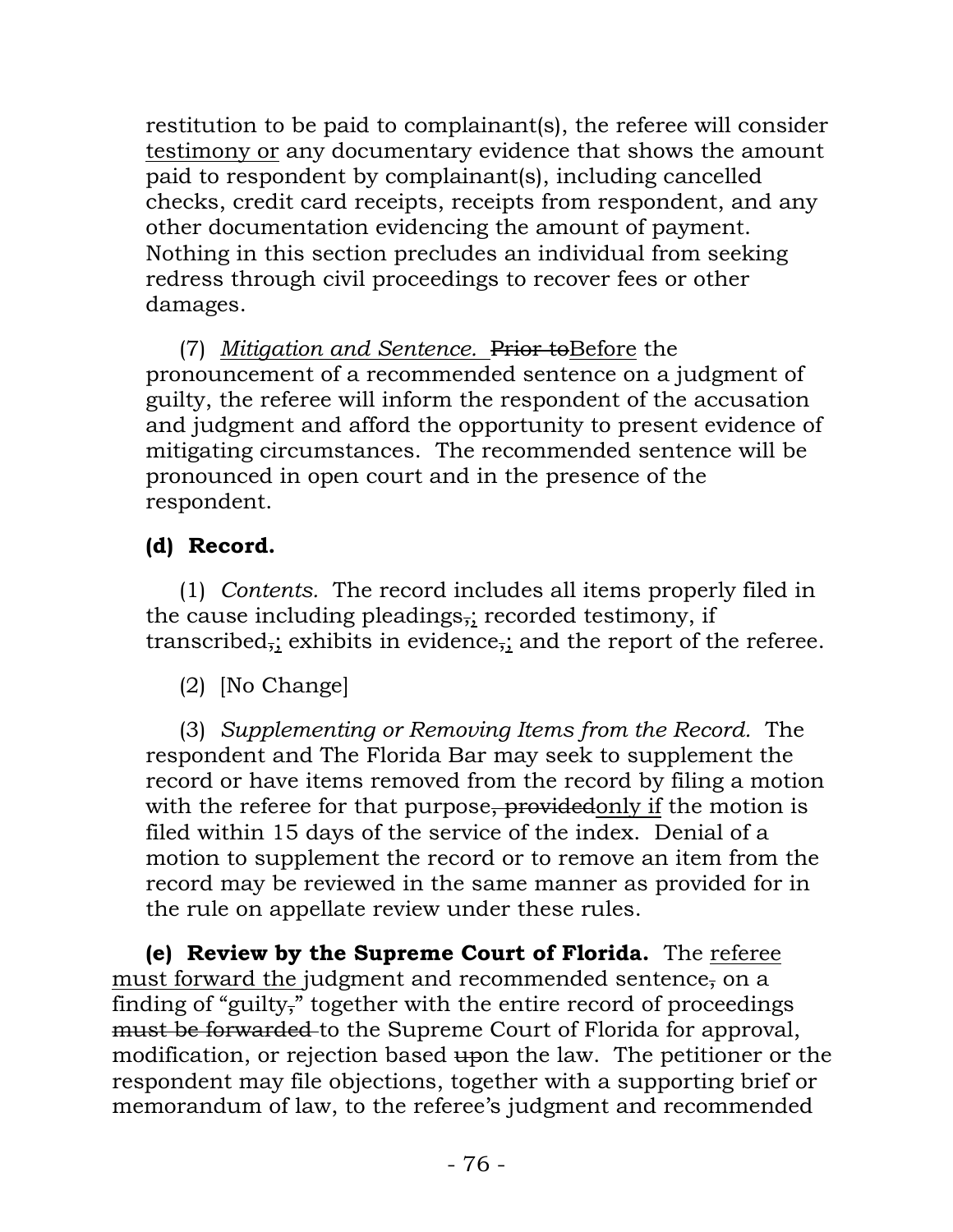sentence within 30 days of the date of filing with the court of the referee's judgment, recommended sentence, and record of proceedings, or in. the case where a party seeksA party may seek review of a referee's denial to supplement or remove an item from the record, within 30 days after the court issues its ruling on that matter. Denial of a motion to supplement the record or to remove an item from the record may be reviewed in the same manner as provided for in the rule on appellate review under these rules.

A responsive brief or memorandum of law may be filed within 20 days after service of the initial brief or memorandum of law. A reply brief or memorandum of law may be filed within 20 days after service of the responsive brief or memorandum of law.

**(f)-(g)** [No Change]

### **RULE 14-2.1 GENERALLY**

**(a) Appointment of Members; Quorum.** The board of governors shallwill appoint a standing committee on grievance mediation and fee arbitration comprised of:

(1) 6 lawyers who are certifiedapproved as mediators under this chapter;

(2) 3 nonlawyers who are  $\frac{c}{c}$  ertified approved as mediators under this chapter;

(3) 6 lawyers who are eertified approved as arbitrators under this chapter; and

 $(4)$  3 nonlawyers who are certified approved as arbitrators under this chapter.

The board of governors will appoint a chair and vice-chair of the committee from the members listed above. A majority of committee members of the committee constitutes a quorum. The lawyer members of the committee shallmust be members of The Florida Bar in good standing.

**(b) Terms.** All members shall beare appointed for 3-year staggered terms, each term commencing on July 1 of the year of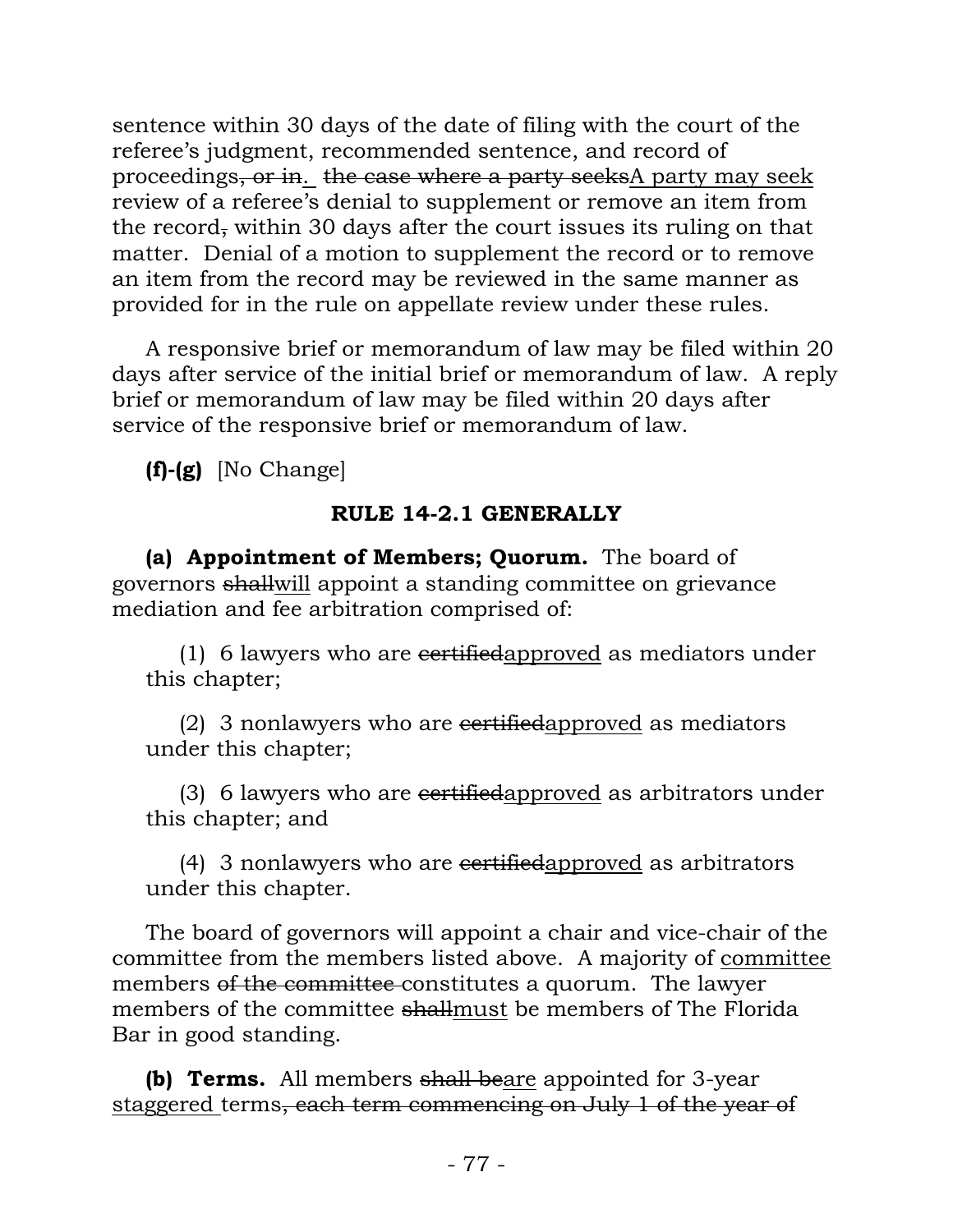appointment and ending on June 30 of the third year thereafter consistent with the bar's fiscal year. Terms shall be staggered so that with one-third of the committee members of the committee shall be appointed each year. No committee member may serve for more than 2 consecutive full terms.

**(c) Duties.** The standing committee shall administeradministers the program, certifyapproves mediators and arbitrators for the program, promulgatepromulgates necessary standards, forms, and documents, and makemakes recommendations, as necessary, to the board of governors for changes in the program.

### **SUBCHAPTER 14-3 CERTIFICATIONAPPROVAL OF PROGRAM MEDIATORS AND ARBITRATORS**

## **RULE 14-3.1 APPLICATION REQUIRED**

**(a) Applications.** Persons wishing to become program mediators or arbitrators shallmust apply to the committee for its review and certificationapproval. The committee shall promulgatepromulgates standards and forms for certification hereunderapproval. Membership in The Florida Bar shallis not be required for certificationapproval.

**(b) CLE Credit for Service.** Members of The Florida Bar who are program mediators and arbitrators shall be entitled tomay receive a maximum of 5 hours of CLE credit in each reporting period in the area of ethics for service in the program as provided in the policies adopted under this chapter.

# **RULE 20-5.1 GENERALLY**

The following individuals are ineligible for registration as a Florida Registered Paralegal or for renewal of a registration that was previously granted:

(a)**(a)** a person who is currently suspended or disbarred or who has resigned or been revoked in lieu of discipline from the practice of law in any state or jurisdiction;